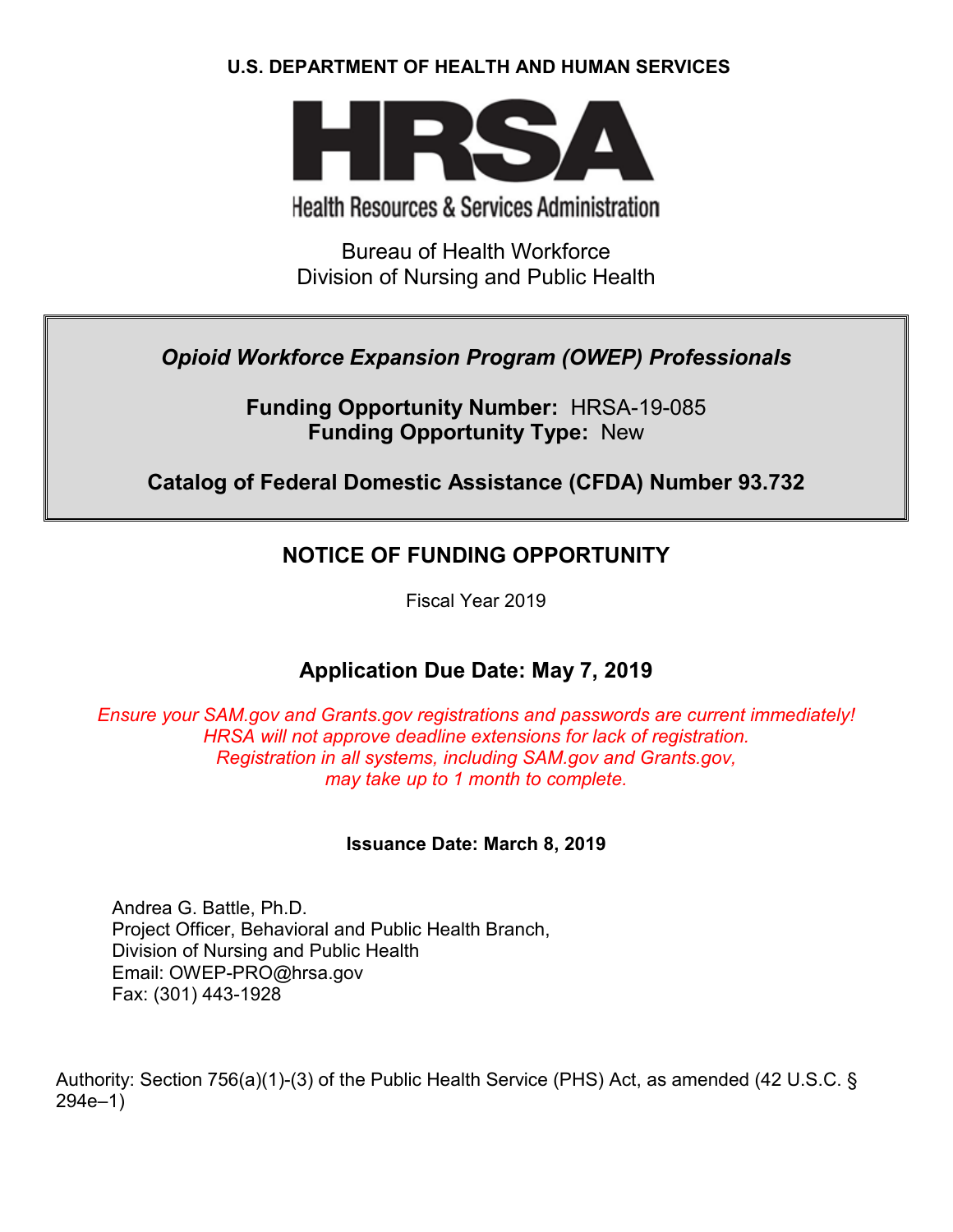# **EXECUTIVE SUMMARY**

The Health Resources and Services Administration (HRSA) is accepting applications for fiscal year (FY) 2019 for the Opioid Workforce Expansion Program (OWEP) Professionals program.

The purpose of this Notice of Funding Opportunity (NOFO) is to build upon existing HRSA investments to enhance community-based experiential training focused on Opioid Use Disorder (OUD)<sup>[1](#page-1-0)</sup> and other Substance Use Disorders (SUD) for students preparing to become behavioral health professionals. The OWEP Professionals program will train behavioral health professionals in the provision of OUD and other SUD prevention, treatment, and recovery services in high need and high demand areas. [2](#page-1-1) Special focus is on demonstrating knowledge and understanding of the specific concerns of children, adolescents, and transitional-age youth in high need and high demand areas who are at risk for behavioral health disorders.

The OWEP Professionals program is designed to foster an integrated and/or interprofessional approach to training through academic and community partnerships for increasing the number of professionals trained to transform integrated behavioral health and primary care teams as well as to effectively prevent and treat OUD and other SUD in community-based practices.

| <b>Funding Opportunity Title:</b>           | <b>Opioid Workforce Expansion Program</b> |
|---------------------------------------------|-------------------------------------------|
|                                             | (OWEP) Professionals                      |
| <b>Funding Opportunity Number:</b>          | <b>HRSA-19-085</b>                        |
| Due Date for Applications:                  | May 7, 2019                               |
| Anticipated Total Available FY 2019         | \$39,300,000                              |
| Funding:                                    |                                           |
| <b>Estimated Number and Type of Awards:</b> | Approximately 29 grants                   |
| <b>Estimated Award Amount:</b>              | Up to \$1,350,000 (fully funded at the    |
|                                             | outset for use over the period of         |
|                                             | performance)                              |

<span id="page-1-0"></span> <sup>1</sup> American Psychiatric Association (2013). Diagnostic and Statistical Manual of Mental Disorders Fifth Edition DSM-5. Washington, DC and London, England: American Psychiatric Publishing.

<span id="page-1-1"></span> $2$  For purposes of this NOFO high need areas are identified on as sites located within Mental Health Professional Shortage Areas (HPSAs) or Facility Mental HPSAs with a score of 16 or above or that have a County overdose rate higher than the national average of 21.7 per 100,000 population (2017 CDC).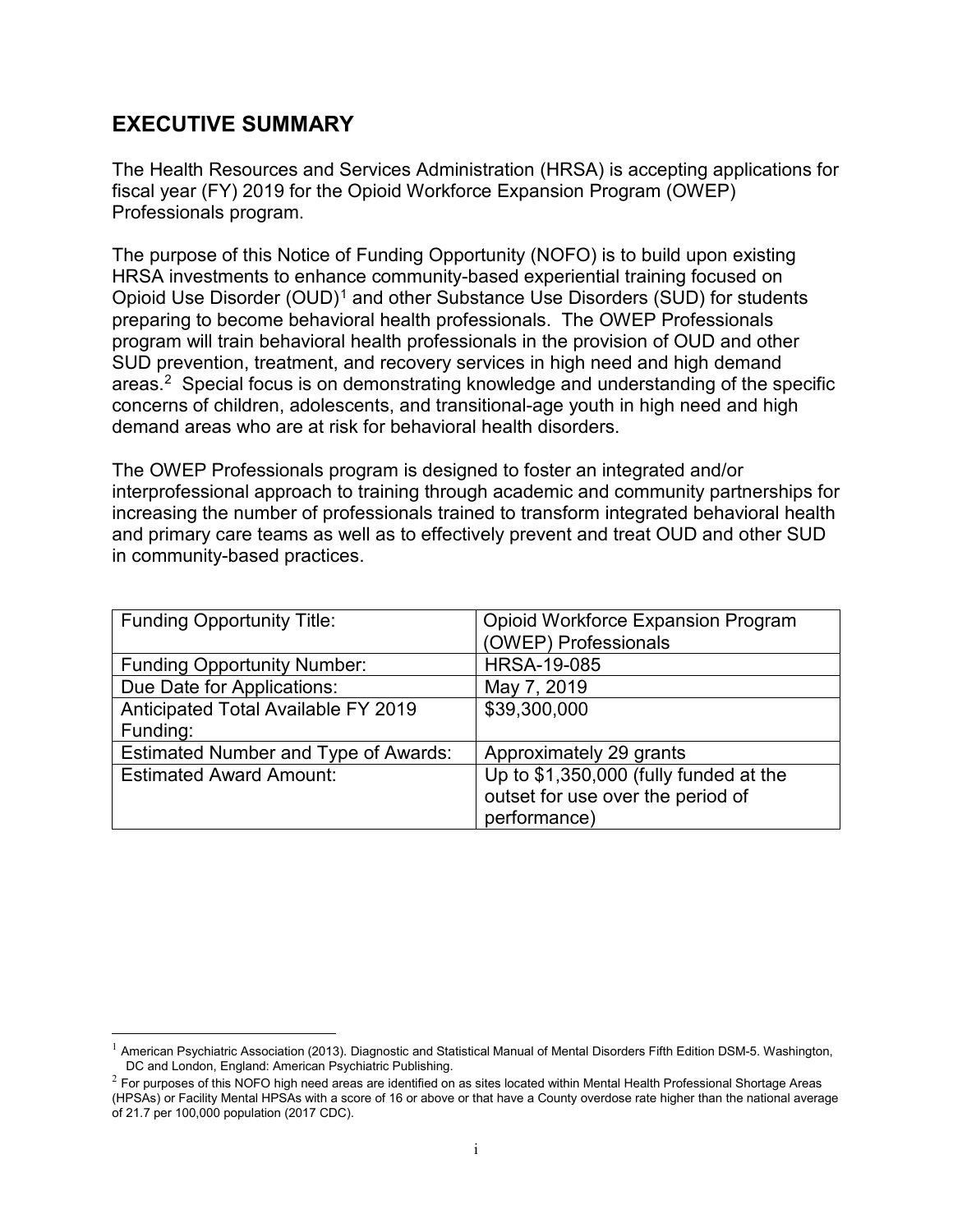| <b>Cost Sharing/Match Required:</b> | Match is not required.                                                                                                                                                                                                                                                                                                                                                                                                                                                                                                              |
|-------------------------------------|-------------------------------------------------------------------------------------------------------------------------------------------------------------------------------------------------------------------------------------------------------------------------------------------------------------------------------------------------------------------------------------------------------------------------------------------------------------------------------------------------------------------------------------|
|                                     | Cost Sharing is only required for<br>doctoral-level Psychology, Psychiatry,<br><b>Behavioral Pediatrics and Psychiatric</b><br>Nursing Internships, where applicable, to<br>cover any student stipend costs beyond<br>\$28,352 per geographic reimbursement<br>requirements set by the applicable<br>association.                                                                                                                                                                                                                   |
| Period of Performance:              | September 1, 2019 thru August 31, 2022<br>(3 years)                                                                                                                                                                                                                                                                                                                                                                                                                                                                                 |
| <b>Eligible Applicants</b>          | • Accredited institutions of higher<br>education or accredited behavioral<br>health professional training programs<br>• Accredited masters or doctoral-level<br>degree programs of social work<br>• American Psychological Association<br>(APA)-accredited doctoral, internship<br>and post-doctoral residency programs<br>of health service psychology (including<br>clinical psychology, counseling and<br>school psychology).<br>Individuals are not eligible to apply under<br>this NOFO.<br>See Section III-1 of this NOFO for |
|                                     | complete eligibility information.                                                                                                                                                                                                                                                                                                                                                                                                                                                                                                   |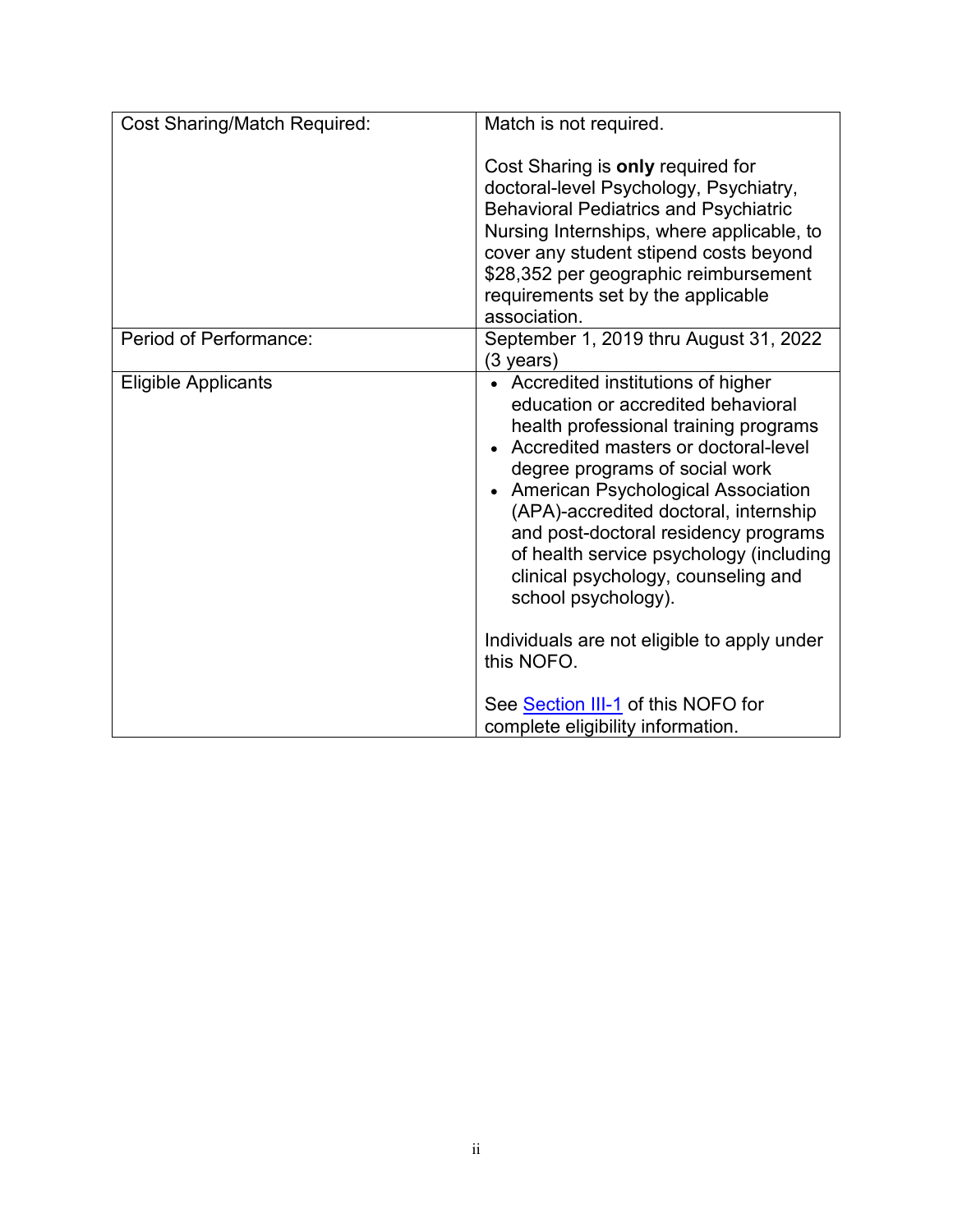# **Application Guide**

You (the applicant organization/agency) are responsible for reading and complying with the instructions included in HRSA's *SF-424 [R&R Application Guide,](http://www.hrsa.gov/grants/apply/applicationguide/sf424rrguidev2.pdf)* available online at [http://www.hrsa.gov/grants/apply/applicationguide/sf424rrguidev2.pdf,](http://www.hrsa.gov/grants/apply/applicationguide/sf424rrguidev2.pdf) except where instructed in this NOFO to do otherwise.

#### **Technical Assistance**

HRSA will hold a pre-application technical assistance (TA) webinar(s) for applicants seeking funding through this opportunity. The webinar(s) will provide an overview of pertinent information in the NOFO and an opportunity for applicants to ask questions.

Visit the HRSA Bureau of Health Workforce's open opportunities website at <https://bhw.hrsa.gov/fundingopportunities/> to learn more about the resources available for this funding opportunity.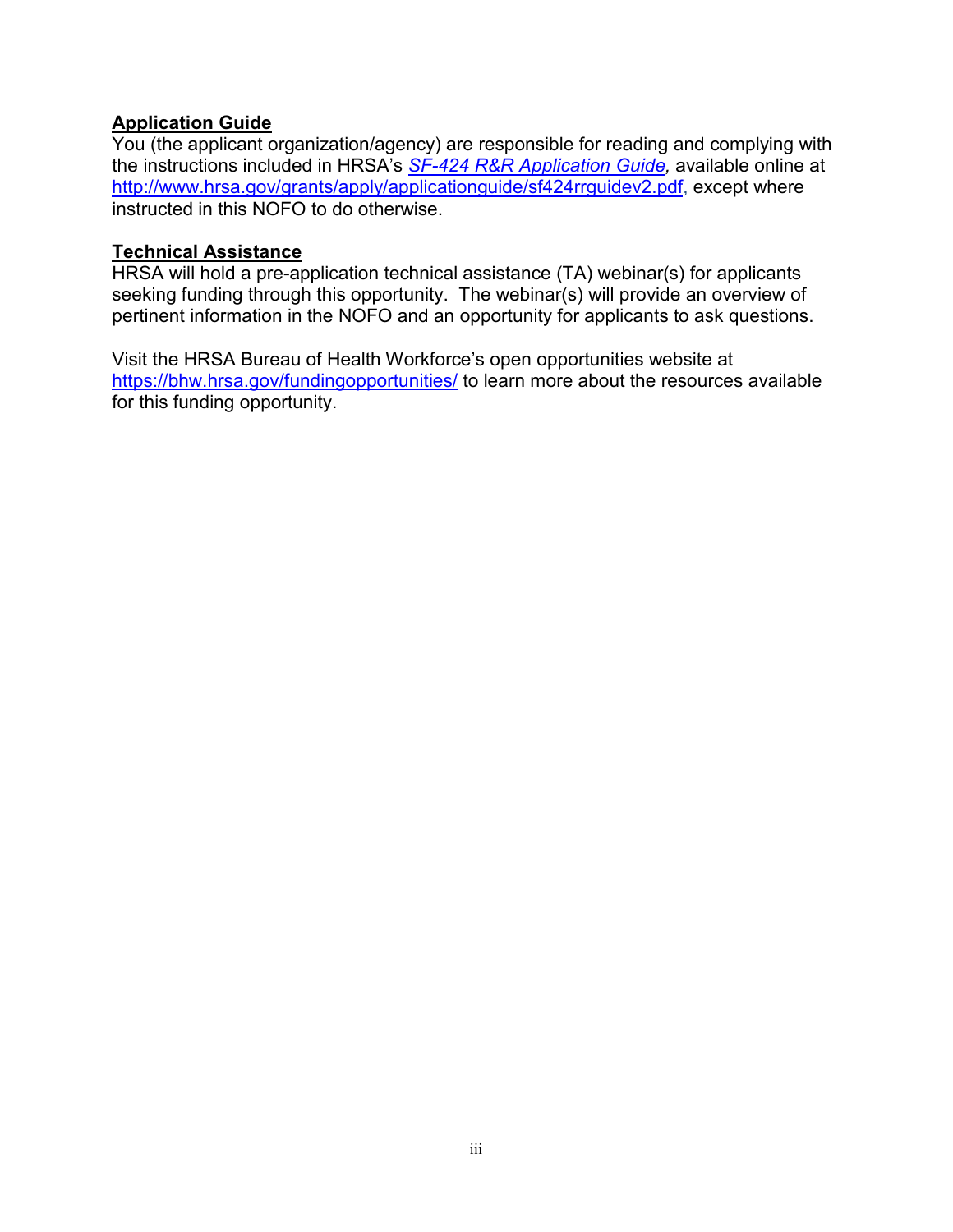# **Table of Contents**

| L.    |                                                                               |  |
|-------|-------------------------------------------------------------------------------|--|
|       |                                                                               |  |
| II.   |                                                                               |  |
|       |                                                                               |  |
| III.  |                                                                               |  |
|       |                                                                               |  |
|       |                                                                               |  |
|       | İ.<br>11.                                                                     |  |
|       |                                                                               |  |
|       |                                                                               |  |
|       | V.<br>3. DUN AND BRADSTREET DATA UNIVERSAL NUMBERING SYSTEM (DUNS) NUMBER AND |  |
|       |                                                                               |  |
|       |                                                                               |  |
|       |                                                                               |  |
| V.    |                                                                               |  |
|       |                                                                               |  |
|       |                                                                               |  |
|       |                                                                               |  |
| VI.   |                                                                               |  |
|       |                                                                               |  |
|       |                                                                               |  |
|       |                                                                               |  |
| VII.  |                                                                               |  |
| VIII. |                                                                               |  |
| IX.   |                                                                               |  |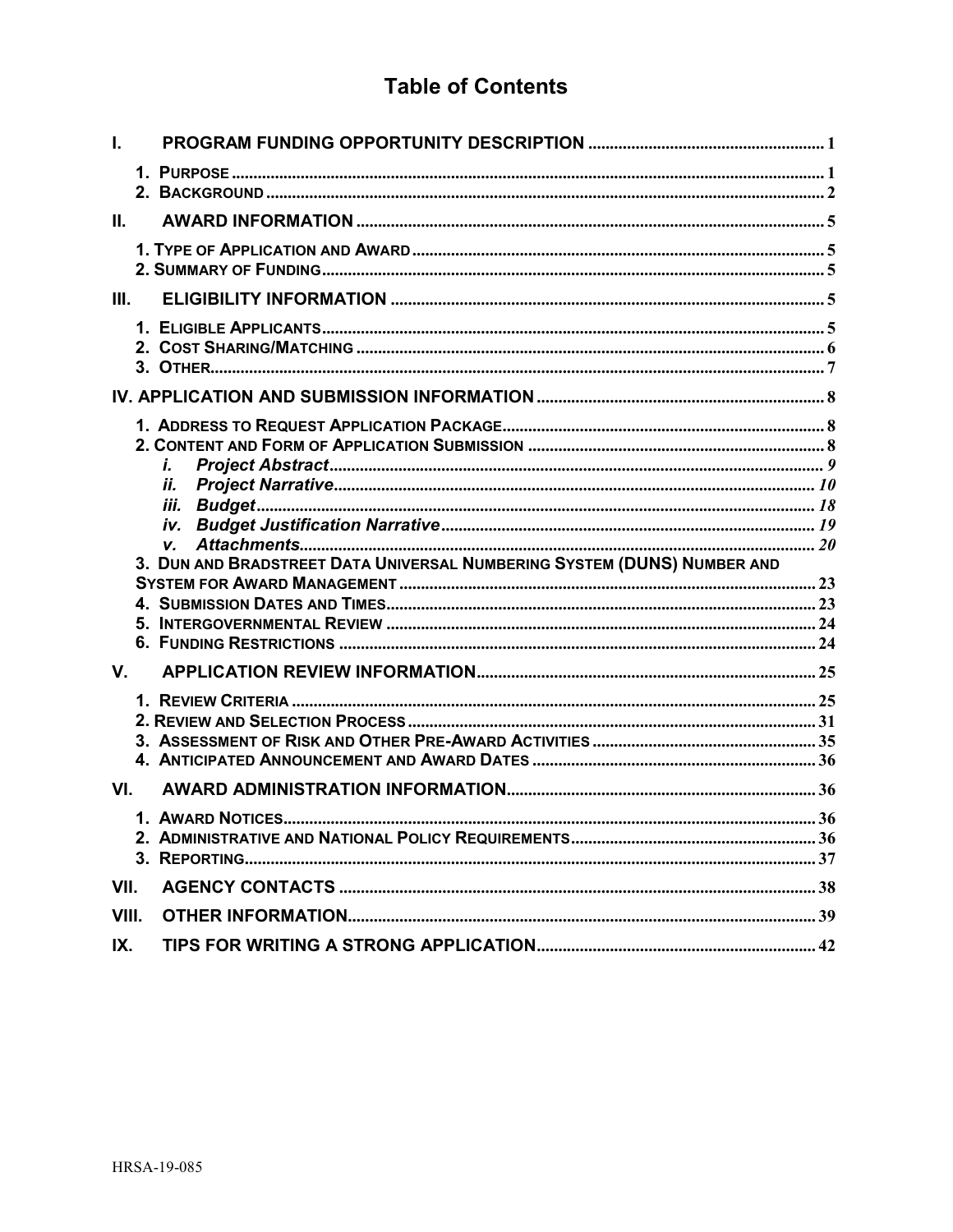# <span id="page-5-0"></span>**I. Program Funding Opportunity Description**

## <span id="page-5-1"></span>**1. Purpose**

This notice announces the opportunity to apply for funding under the Opioid Workforce Expansion Program (OWEP) Professionals program.

The purpose of this program is to enhance community-based experiential training for students preparing to become behavioral health professionals with a focus on Opioid Use Disorder (OUD) and other Substance Use Disorders (SUD) prevention, treatment, and recovery services. The program will provide funding for training behavioral health professionals in the provision of OUD and other SUD prevention, treatment, and recovery services in high need and high demand areas. $^3$  $^3$ 

The program also supports the development of behavioral health faculty skills and expertise in the prevention, treatment, and recovery of patients with OUD and other SUD. Award recipients will impact the quality and access to behavioral health and substance use services in high need and high demand areas by increasing the number of professionals and transforming integrated behavioral health and primary care teams to effectively prevent and treat OUD and other SUD in community-based practices.

## **Program Goal and Objectives**

**Goal:** To increase the number of behavioral health professionals trained in the provision of OUD and other SUD prevention, treatment, and recovery services to serve in high need and high demand areas.

The OWEP Professionals Program objectives are to:

- Implement interdisciplinary training with two or more health disciplines (which can include paraprofessionals), to promote the integration of behavioral health with primary care, including trauma-informed care, with a focus on working with OUD and other SUD prevention, treatment and recovery services;
- Increase the number of field placements and internships to help meet the behavioral health needs of persons in high need and high demand areas who have, or are at risk for, OUD and other SUD, including children, adolescents, and transitional-age youth;
- Develop or enhance faculty development by providing interprofessional training for faculty of health service psychology and social work, as well as field placement supervisors;
- Develop or enhance training that focuses on field supervisors and faculty from collaborating programs to create an infrastructure of skills, expertise, and support of a behavioral health team, which provides support and services to Drug

<span id="page-5-2"></span> $3$  For purposes of this NOFO high need areas are identified as sites located within Mental Health Professional Shortage Areas (HPSAs) or Facility Mental HPSAs with a score of 16 or above or that have a County overdose rate higher than the national average of 21.7 per 100,000 population (2017 CDC).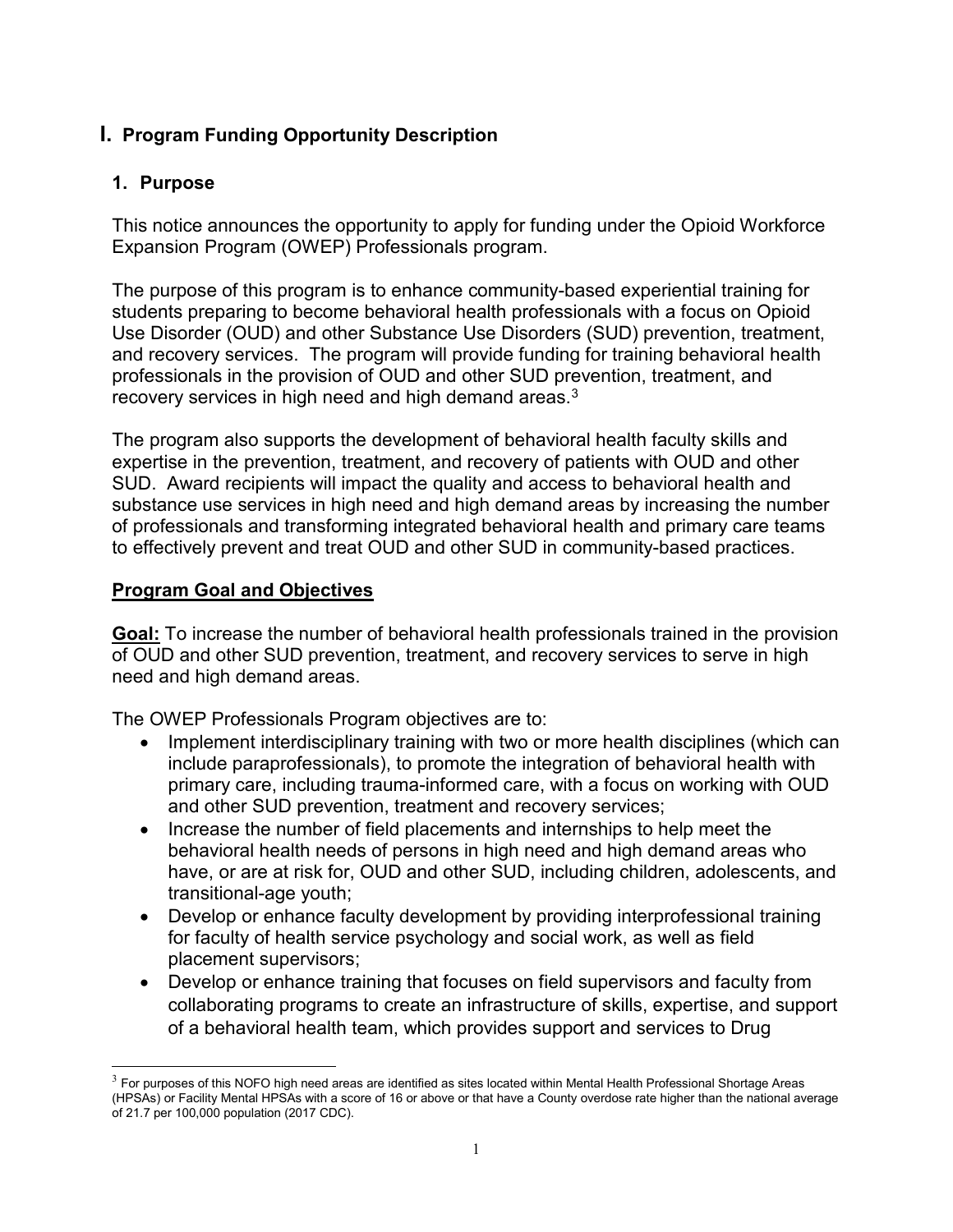Addiction Treatment Act (DATA-waived) Medication Assisted Treatment (MAT) Prescribers as part of coordinated care teams;

- Establish or leverage partnerships with community-based experiential training sites and non-traditional community partners and organizations (e.g., emergency departments, first responders, faith-based organizations, judicial systems) to serve high need and high demand areas and populations;
- Develop or enhance competencies around evidence-supported prevention and treatment modalities used in integrated and team-based practices for OUD and other SUD prevention, treatment, and recovery services;
- Ensure a culturally competent workforce by recruiting and providing financial support to students who are committed to serving high need and high demand areas after program completion; and
- Collect post-graduation employment demographics for at least one year after program completion to determine program completers that are serving in high need high demand areas. Recipients should encourage trainees to apply for a National Provider Identifier (NPI) number, and must collect the NPI numbers of trainees who receive HRSA funds, where available.

Please note: HRSA aims to provide technical assistance and evaluation support to OWEP Professionals program recipients and other HRSA behavioral and mental health recipients. It is required that all applicants who are awarded under the OWEP Professionals program Notice of Funding Opportunity (NOFO) will work collaboratively with the technical assistance provider (to be determined) as well as other OWEP Professionals and Paraprofessionals recipients throughout the duration of the period of performance regarding technical assistance and evaluation issues.

Refer to *[Section V.2](#page-35-0)* of this funding opportunity for detailed information on funding factors and qualifying for a funding preference.

# <span id="page-6-0"></span>**2. Background**

The OWEP Professionals program is authorized by Sections 756(a)(1)-(3) of the Public Health Service (PHS) Act, as amended (42 U.S.C. § 294 e–1). The focus of the FY 2019 OWEP Professionals program NOFO is to train behavioral health professionals to provide integrated, interdisciplinary OUD and other SUD prevention, treatment and recovery services in high need and high demand areas. Section 756(b)(3) states that applicants must demonstrate knowledge and understanding of the specific concerns of children, adolescents, and transitional-age youth in high need and high demand areas who are at risk for behavioral health disorders. Collaborative models focusing on both pediatric mental health and primary care are increasingly recognized as optimal for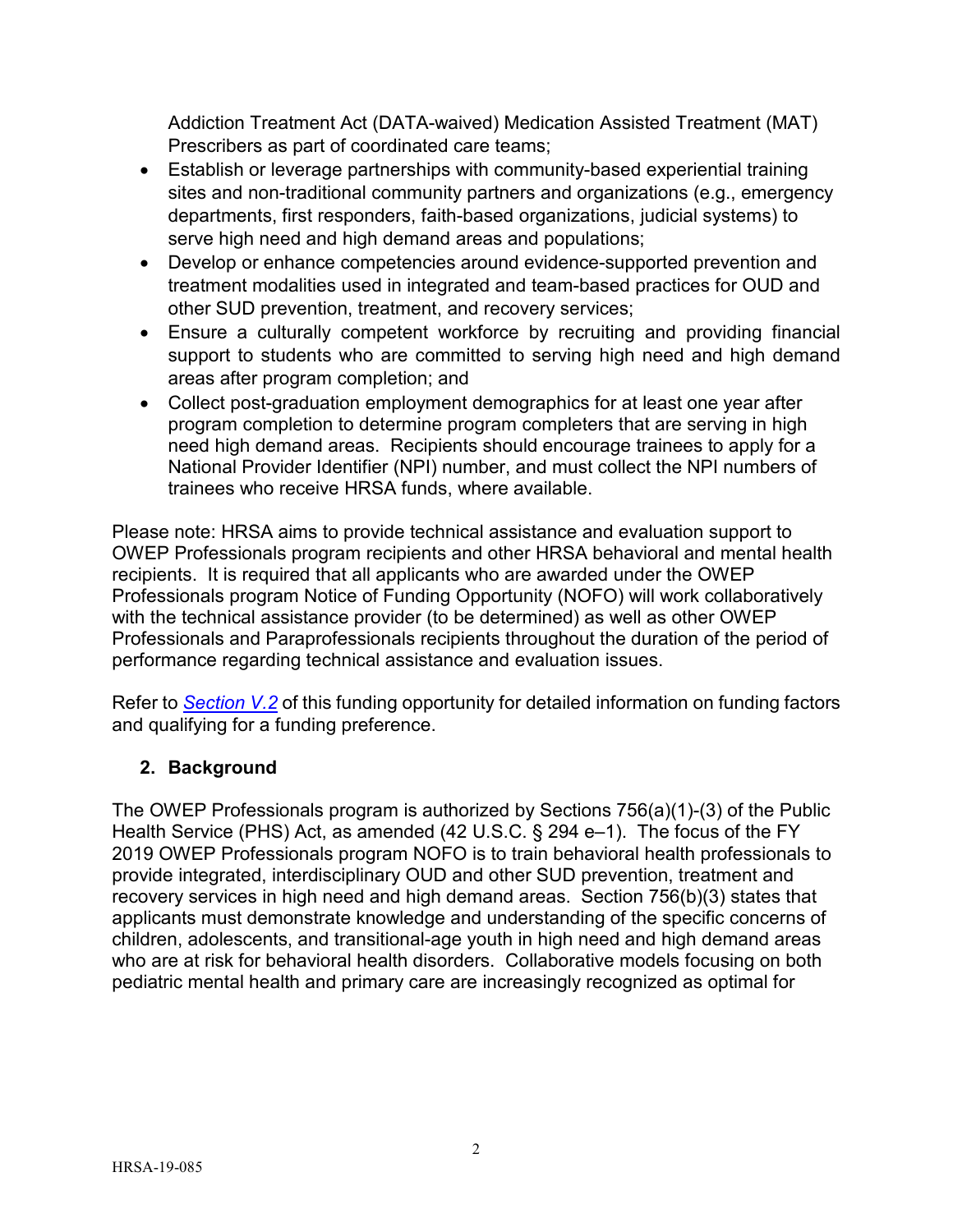meeting the needs of children with behavioral health issues.<sup>[4,](#page-7-2)[5,](#page-7-3)6</sup> Additionally, there is increasing federal support for utilizing an integrated care model for addressing the behavioral health needs of children and youth.<sup>[7](#page-7-5)</sup>

The opioid crisis is a multigenerational problem affecting individuals throughout the life span from infants all the way to seniors, and will have resounding repercussions for many years to come. $8$  Opioid use and its resulting deaths have impacted the lives of individuals and families, weakened communities, and depleted limited resources. [9](#page-7-7) The effect is especially evident in states with large rural populations, where nonmedical prescription opioid misuse remains a growing public problem. $^{\mathsf{10}}$  $^{\mathsf{10}}$  $^{\mathsf{10}}$ 

<span id="page-7-0"></span>In 2017, there were 70,237 drug overdose deaths in the United States.<sup>[11](#page-7-9)</sup> Drug overdose death rates increased from 1999 to 2017 for all age groups.<sup>[11](#page-7-0)</sup> The ageadjusted rate of drug overdose deaths increased from 6.1 per 100,000 standard population in 1999 to 21.7 in 2017. [11](#page-7-0) Emergency department visits for opioid overdoses rose 30 percent in all parts of the United States from July 2016 through September 2017.[12](#page-7-10)

<span id="page-7-1"></span>In 2017, an estimated 46.6 million adults (18.9 percent of the population), aged 18 or older, were diagnosed with any mental illness (AMI) in the past year.<sup>[13](#page-7-11)</sup> Similarly, in this same year, 19.7 million people aged 12 or older had a SUD.<sup>13</sup> Moreover, an estimated 8.5 million adults, aged 18 or older (3.4 percent of all adults), had both AMI and SUD in the past year.<sup>13</sup> Among the 8.5 million adults with co-occurring AMI and SUD, 51 percent received either substance use treatment at a specialty facility or mental health care[.13](#page-7-1) Also in 2017, 13.3 percent of adolescents aged 12 to 17 (3.2 million

<span id="page-7-2"></span> $\overline{a}$ <sup>4</sup> Greene, C.A., Ford, J.D., Ward-Zimmerman, B., Honigfeld, L., Pidano, A.E. Strengthening the Coordination of Pediatric Mental Health and Medical Care: Piloting a Collaborative Model for Freestanding Practices. Child Care Youth Forum 2016; 45(5): 729-744. Available at:<https://www.ncbi.nlm.nih.gov/pmc/articles/PMC5098813/>

<span id="page-7-3"></span><sup>5</sup> Gooding, H.C., Ziniel, S., Touloumtzis, C., Pitts, S., Goncalves, A., Emans, J., Burke, P. Case-Based Teaching for Interprofessional Postgraduate Trainees in Adolescent Health. Journal of Adolescent Health 2016; 58: 567-572. Available at:

<sup>&</sup>lt;u>[https://www.jahonline.org/article/S1054-139X\(16\)00043-4/pdf](https://www.jahonline.org/article/S1054-139X(16)00043-4/pdf)</u><br><sup>6</sup>Wolraich, M.L., Drotar, D.>, Perrin, E.C. Developmental-Behavioral Pediatrics Evidence and Practice 2008. Available at:

<span id="page-7-5"></span><span id="page-7-4"></span>https://www.sciencedirect.com/book/9780323040259/developmental-behavioral-pediatrics<br>7 Briggs, H.E., Miller, S.E, Briggs, A.C. Enhancing Behavioral Health Workforce in Youth Mental Health through Grand Challenges in Social Work. Journal of Child and Adolescent Behavior 2016; 4(1): 270. Available at: https://www.omicsonline.org/openaccess/enhancing-behavioral-health-workforce-in-youth-mental-health-throughgrand-challenges-in-social-work-2375-4494- 1000270.php?aid=69568

<span id="page-7-6"></span><sup>&</sup>lt;sup>8</sup> Committee on Education and Workforce, U.S. House of Representatives, November 2017. Available at: <https://edworkforce.house.gov/news/documentsingle.aspx?DocumentID=402081>

<span id="page-7-7"></span><sup>9</sup> Johns Hopkins Bloomberg School of Public Health, and the Clinton Foundation, Clinton Health Matters Initiative. The Opioid Epidemic From Evidence to Impact. (2017, October). Available at [https://www.jhsph.edu/events/2017/americas-opioid](https://www.jhsph.edu/events/2017/americas-opioid-epidemic/report/2017-JohnsHopkins-Opioid-digital.pdf)[epidemic/report/2017-JohnsHopkins-Opioid-digital.pdf.](https://www.jhsph.edu/events/2017/americas-opioid-epidemic/report/2017-JohnsHopkins-Opioid-digital.pdf)

<span id="page-7-8"></span> $10$  Keyes, K.M., Cerda, M., Brady, J.E., Havens, J.R., Galea, S. Understanding the Rural-Urban Differences in Nonmedical Prescription Opioid Use and Abuse in the United States. American Journal of Public Health 2014; 104(2): e52-e59. Available at: https://www.ncbi.nlm.nih.gov/pmc/articles/PMC3935688/.<br><sup>11</sup>Centers for Disease Control and Prevention. Hedegaard H, Miniño AM, Warner M. Drug overdose deaths in the United States,

<span id="page-7-9"></span><sup>1999–2017.</sup> NCHS Data Brief, no 329. Hyattsville, MD: National Center for Health Statistics. (2018, November). Available at [https://www.cdc.gov/nchs/data/databriefs/db329-h.pdf.](https://www.cdc.gov/nchs/data/databriefs/db329-h.pdf)

<sup>12</sup> Vital Signs. Opioid Overdoses Treated in Emergency Departments*.* Available a[t https://www.cdc.gov/vitalsigns/opioid](https://www.cdc.gov/vitalsigns/opioid-overdoses/index.html)[overdoses/index.html.](https://www.cdc.gov/vitalsigns/opioid-overdoses/index.html)

<span id="page-7-11"></span><span id="page-7-10"></span><sup>&</sup>lt;sup>13</sup> Substance Abuse and Mental Health Services Administration. (2018, September). Key Substance Use and Mental Health Indicators in the United States: Results from the 2017 National Survey on Drug Use and Health. Retrieved February 21, 2019, from [https://www.samhsa.gov/data/report/2017-nsduh-annual-national-report.](https://www.samhsa.gov/data/report/2017-nsduh-annual-national-report)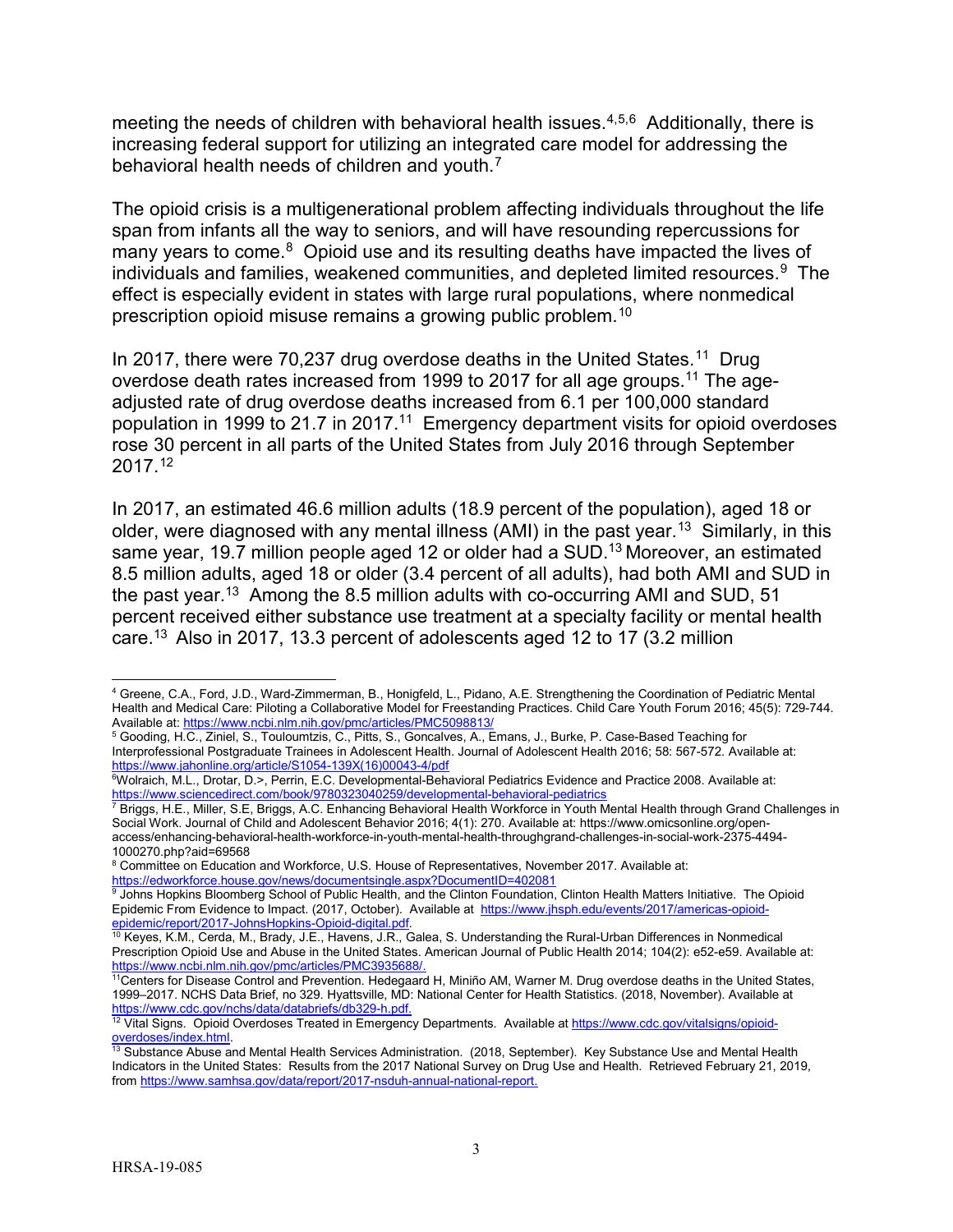adolescents) and 13.1 percent of young adults aged 18 to 25 (4.4 million) had a major depressive episode. [13](#page-7-1)

Compounding these behavioral health issues is the fact that significant behavioral health disparities persist in underserved communities across the United States. These disparities may be due to a number of different factors, including a lack of access to health care, need for a health care workforce that reflects the population served, a lack of information, and the need for culturally and linguistically competent care and programs[.14](#page-8-0)

MAT is the use of medications, in combination with counseling and behavioral therapies, to provide a "whole-patient" approach to the treatment of OUD and other SUD. Research shows that a combination of medication and therapy can successfully treat these disorders, and for some people struggling with addiction, MAT can help sustain recovery.<sup>[15](#page-8-1)</sup> Many service providers have MAT prescribers, but lack the behavioral health support personnel to provide comprehensive services to patients.<sup>16</sup> Only about 14% of adults with illicit drug dependence reported receiving SUD treatment in 2017. [17](#page-8-3)

The need for behavioral health professionals with expertise and skills to provide OUD and other SUD prevention, treatment and recovery services is evident. HRSA is seeking to train behavioral health professionals who are committed to serving this need in high need and high demand areas during their professional training and following program completion. As holistic review and social determinants of health indicate that outcomes are more positive when more than just "the addiction" is treated, you are encouraged to consider the utilization of interprofessional training teams and environments that include both professional and paraprofessional team members.

HRSA has a number of investments targeting OUD and other SUD across its bureaus and offices that applicants may be able to leverage. For information on HRSAsupported resources, technical assistance, and training, visit here: <https://www.hrsa.gov/opioids>.

#### **Program Definitions**

A glossary containing general definitions for terms used throughout the Bureau of Health Workforce NOFOs can be located at the [Health Workforce Glossary.](https://bhw.hrsa.gov/grants/resourcecenter/glossary) A listing of other key terms relevant to this notice can be found in [Section VIII Other Information.](#page-44-0)

<span id="page-8-0"></span> $\overline{a}$ <sup>14</sup> Substance Abuse and Mental Health Services Administration. Health Disparities. Available at: [https://www.samhsa.gov/health](https://www.samhsa.gov/health-disparities)[disparities](https://www.samhsa.gov/health-disparities)

<span id="page-8-1"></span><sup>&</sup>lt;sup>15</sup> Substance Abuse and Mental Health Services Administration. Medication and Counseling Treatment. Available at: <https://www.samhsa.gov/medication-assisted-treatment/treatment#medications-used-in-mat>

<span id="page-8-2"></span><sup>&</sup>lt;sup>16</sup> Temple, K.M. What's MAT Got to Do with It? Medication-Assisted Treatment for Opioid Use Disorder in Rural America. The Rural Monitor 2018. Available at:<https://www.ruralhealthinfo.org/rural-monitor/medication-assisted-treatment/>

<span id="page-8-3"></span><sup>17</sup> Substance Abuse and Mental Health Services Administration. Alcohol, Tobacco, and Other Drugs. Available at: <https://www.samhsa.gov/atod>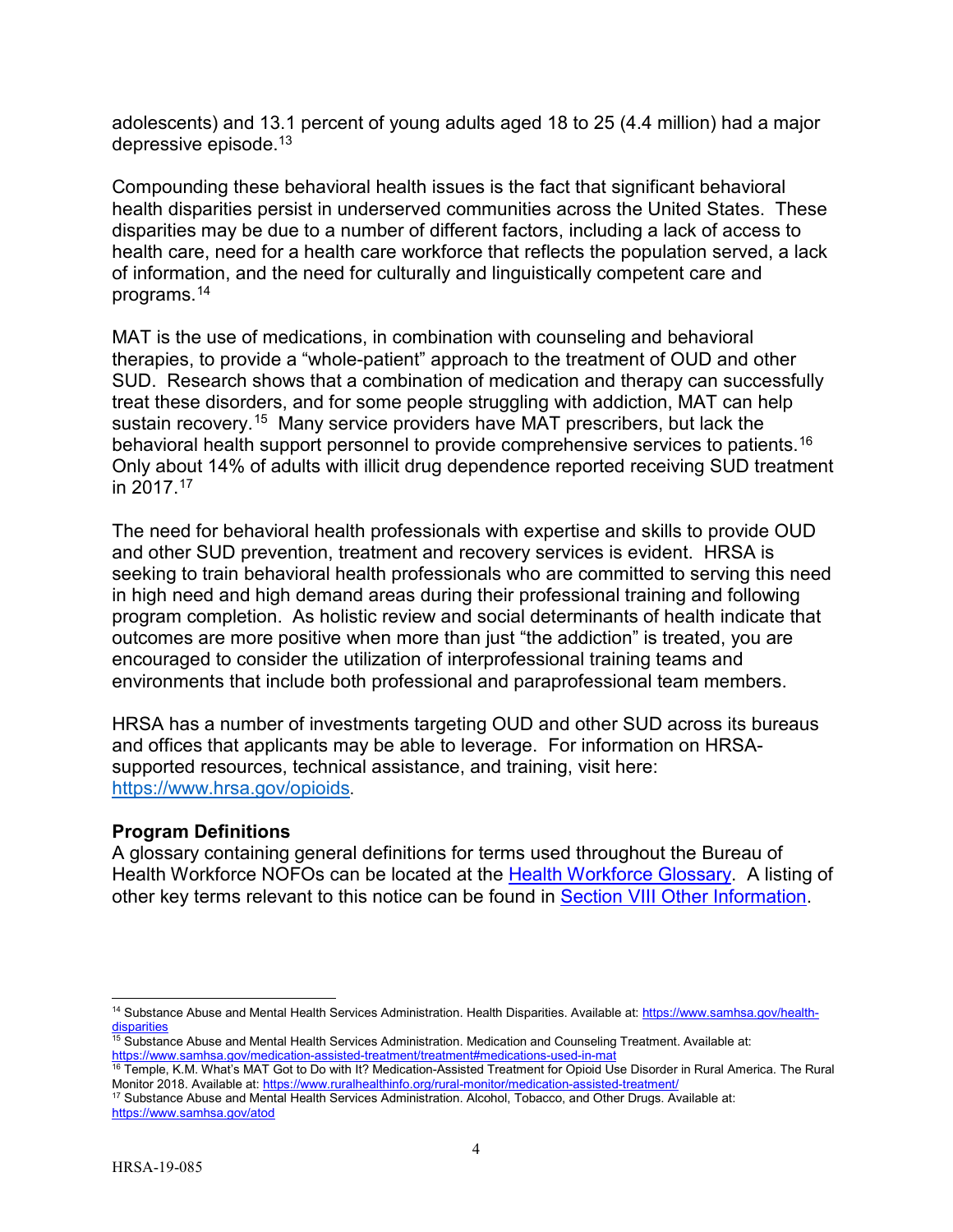# <span id="page-9-1"></span>**II. Award Information**

## <span id="page-9-2"></span>**1. Type of Application and Award**

Types of applications sought: New

HRSA will provide funding in the form of a grant.

## <span id="page-9-3"></span>**2. Summary of Funding**

HRSA expects approximately \$39,300,000 to be available to fund approximately 29 recipients. You may apply for a ceiling amount of up to \$1,350,000 total cumulative costs, or a ceiling amount of \$450,000 per year (includes both direct and indirect/facilities and administrative costs). The budget period and period of performance are from September 1, 2019 through August 31, 2022, three (3) years. Awards are fully funded at the outset for use over the period of performance.

All HRSA awards are subject to the Uniform Administrative Requirements, Cost Principles and Audit Requirements at 45 CFR part 75.

Indirect costs under training grants to organizations other than federally recognized Native American or American Indian tribes, state, or local governments will be budgeted and reimbursed at eight (8) percent of modified total direct costs rather than on the basis of a negotiated cost agreement, and are not subject to upward or downward adjustment. Direct cost amounts for equipment, tuition and fees, and sub-awards and contracts in excess of \$25,000 are excluded from the direct cost base for purposes of this calculation.

# <span id="page-9-4"></span>**III. Eligibility Information**

## <span id="page-9-0"></span>**1. Eligible Applicants**

Eligible applicants include the following:

- Accredited institutions of higher education or accredited behavioral health professional training programs. These programs can include psychiatry, psychology, school psychology, behavioral pediatrics, psychiatric nursing, social work, school social work, SUD prevention and treatment, marriage and family therapy, occupational therapy, school counseling, or professional counseling. To ensure students are prepared to enter the workforce immediately upon graduation, programs must require a pre-degree clinical field placement in behavioral health as part of the training and a prerequisite for graduation.
- Accredited masters or doctoral-level programs in social work.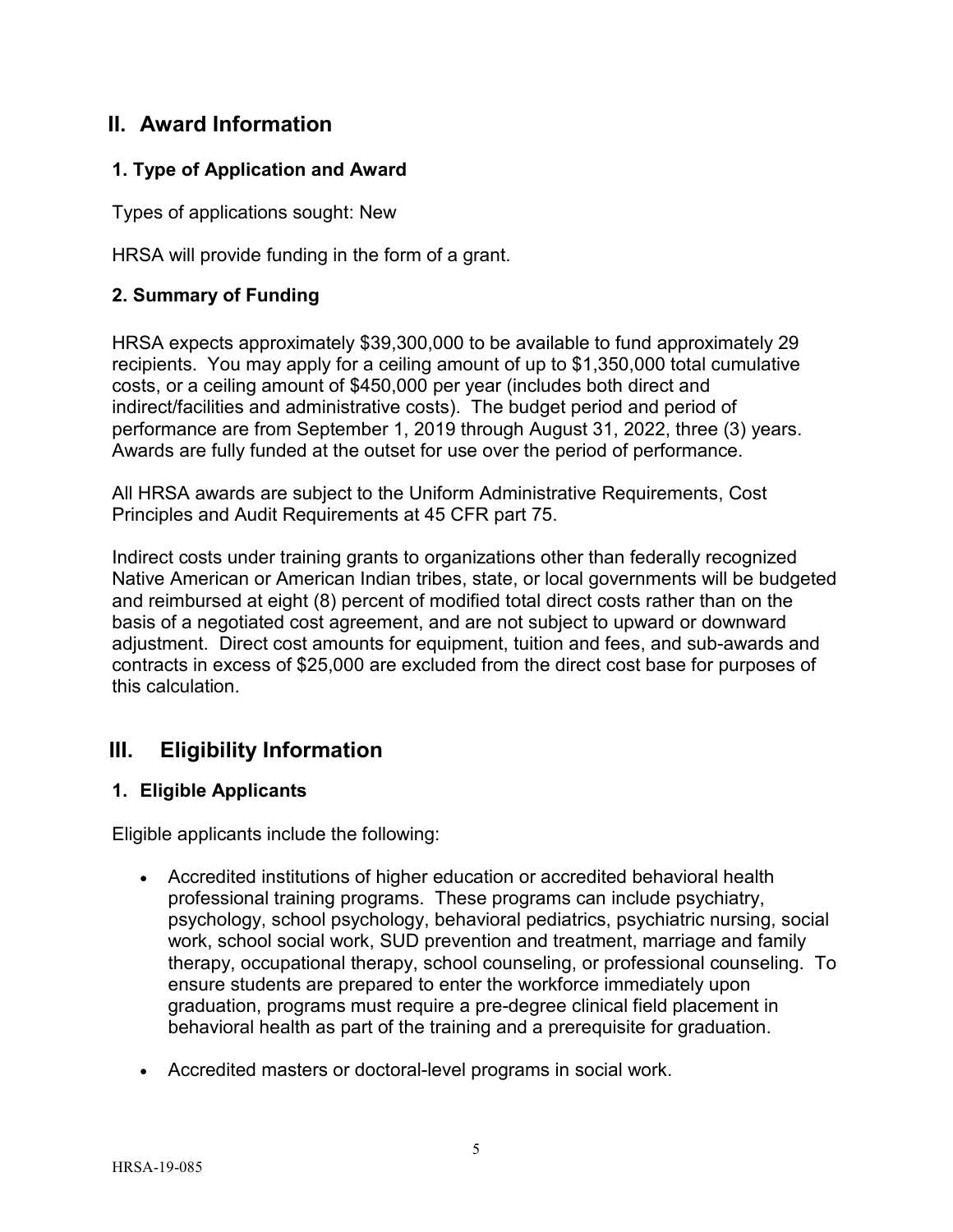• American Psychology Association (APA)-accredited doctoral, internship and post-doctoral residency programs of psychology and health service psychology (including clinical psychology, counseling and school psychology) programs in practice psychology.

Domestic faith-based and community-based organizations and tribal organizations are also eligible to apply, if otherwise eligible.

In addition to the 50 states, eligible entities include the District of Columbia, Guam, the Commonwealth of Puerto Rico, the Northern Mariana Islands, American Samoa, the U.S. Virgin Islands, the Federated States of Micronesia, the Republic of the Marshall Islands, or the Republic of Palau.

#### **Accreditation/Approval Documentation**

Entities must be accredited by a nationally recognized accrediting body, as specified by the U.S. Department of Education. Applicants must provide a copy of their accreditation documentation, specifying the dates covered by the active accreditation, including expiration date, as **Attachment 6**.

Applicants applying for doctoral-level schools and program of health service psychology, professional psychology internships, and post-doctoral psychology residencies must provide documentation of their institution's APA accreditation, specifying the dates covered by the active accreditation, including expiration date, letter as **Attachment 6**.

All applicants must provide proof of accreditation. HRSA may consider any application that fails to attach a copy of the required accreditation or certification documentation non-responsive, and may not consider it for funding under this notice. Applicants are required to maintain their accreditation throughout the period of performance and notify HRSA of change in status.

## <span id="page-10-0"></span>**2. Cost Sharing/Matching**

Matching is not required.

Cost Sharing is only required for doctoral-level Psychology, Psychiatry, Behavioral Pediatrics/Developmental-Behavioral Pediatrics and Psychiatric Nursing Internships, where applicable, to cover any student stipend costs beyond \$28,352 per geographic reimbursement requirements set by the applicable association.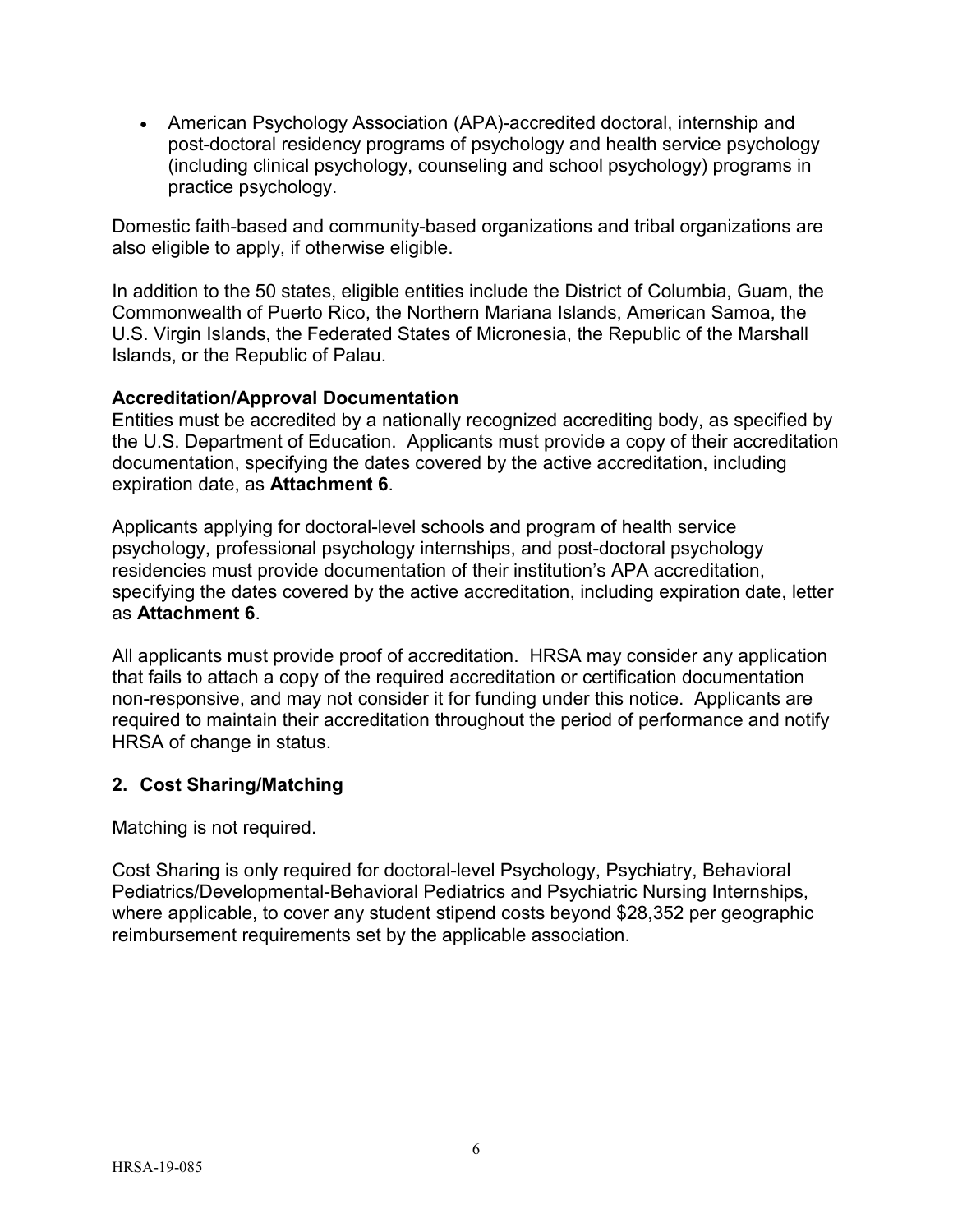#### <span id="page-11-0"></span>**3. Other**

#### **Ceiling Amount**

HRSA will consider any application that exceeds the ceiling amount of \$1,350,000 for the entire 3-year period, or \$450,000 per year, non-responsive and will not consider it for funding under this notice.

#### **Deadline**

HRSA will consider any application that fails to satisfy the deadline requirements referenced in Section IV.4 non-responsive and will not consider it for funding under this notice.

#### **Maintenance of Effort (MoE)**

The recipient must agree to maintain non-federal funding for award activities at a level that is not less than expenditures for such activities during the fiscal year prior to receiving the award, as required by section 797(b). Complete the MoE document and submit it as **Attachment 5** in your application.

#### **Multiple Applications**

Multiple applications from an organization with the same DUNS number are not allowed. Eligible applicants can submit only one application per campus; multiple applications from a single campus are not allowable. A campus is defined as a division of a university that has its own grounds, buildings and faculty. Where multiple programs from an institution are interested in applying under this funding notice, you may collaborate across programs to submit a single application.

If for any reason (including submitting to the wrong funding opportunity number or making corrections/updates), an application is submitted more than once prior to the application due date, HRSA will only accept your **last** validated electronic submission, under the correct funding opportunity number, prior to the Grants.gov application due date as the final and only acceptable application.

#### **Experiential Training Sites**

Experiential training or internship sites must participate in integrated and/or interprofessional team-based care with two or more health disciplines focusing on OUD and other SUD prevention, treatment and recovery services. You must submit in **Attachment 2** agreements and/or contracts with the experiential training sites.

#### **Trainee Eligibility**

Students must be enrolled full or part time in the school or program receiving the grant award in order to receive stipend support in the OWEP Professionals program. In addition, students/interns must be eligible to work in the United States. A student/trainee receiving support from grant funds must be a citizen of the United States or a foreign national having in his/her possession a visa permitting permanent residence in the United States.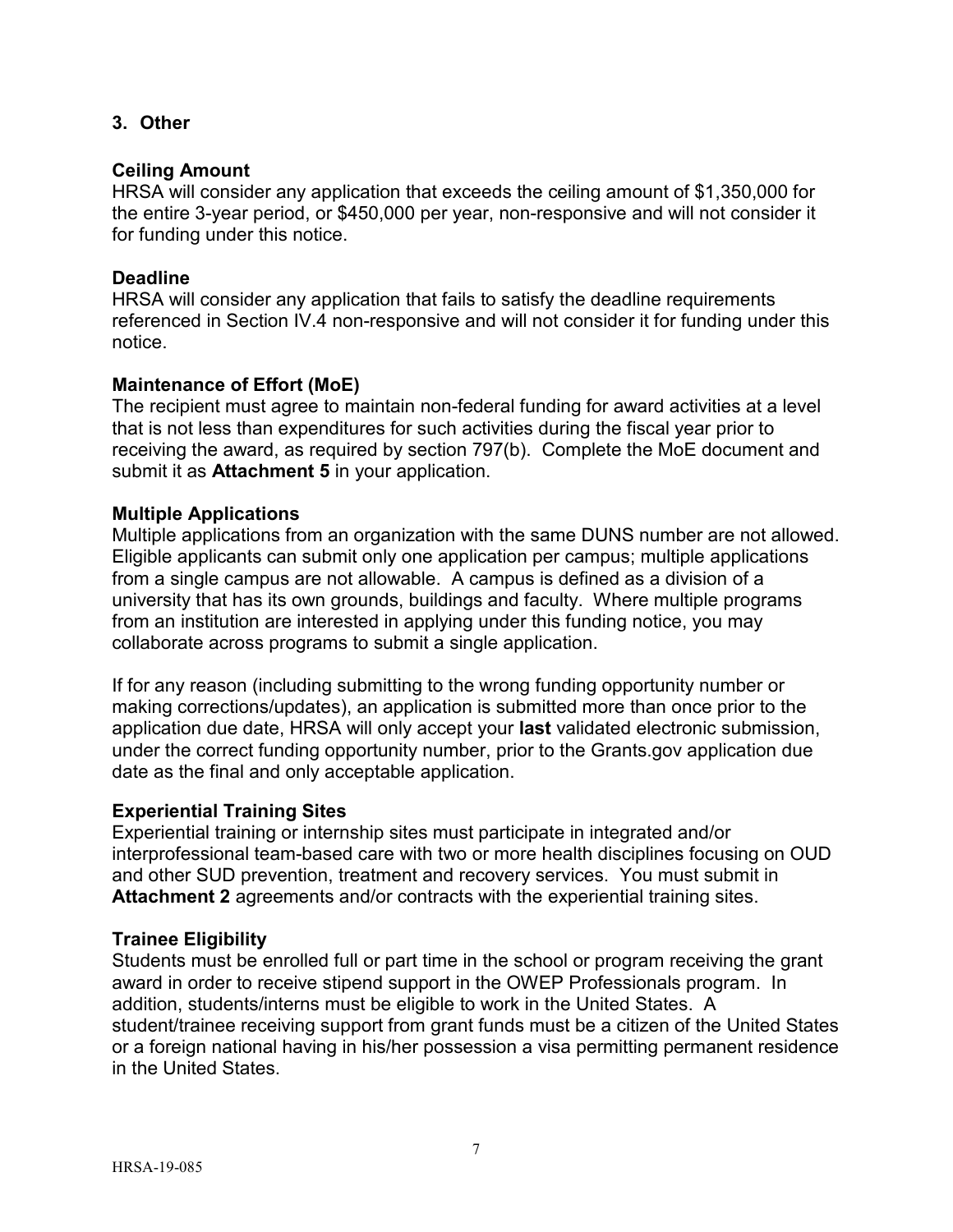Failure to include all required documents as part of the application will result in an application being considered incomplete or non-responsive.

# <span id="page-12-0"></span>**IV. Application and Submission Information**

### <span id="page-12-1"></span>**1. Address to Request Application Package**

HRSA *requires* you to apply electronically through Grants.gov. HRSA encourages you to apply through Grants.gov using the SF-424 Research and Related (R&R) workspace application package associated with this NOFO following the directions provided at [https://www.grants.gov/applicants/apply-for-grants.html.](https://www.grants.gov/applicants/apply-for-grants.html)

If you are reading this notice of funding opportunity (NOFO) (also known as "Instructions" on Grants.gov) and reviewing or preparing the workspace application package, you will automatically be notified in the event HRSA changes and/or republishes the NOFO on Grants.gov before its closing date. Responding to an earlier version of a modified notice may result in a less competitive or ineligible application. *Please note, you are ultimately responsible for reviewing the [For Applicants](https://www.grants.gov/web/grants/applicants.html) page for all information relevant to desired opportunities.*

### <span id="page-12-2"></span>**2. Content and Form of Application Submission**

Section 4 of HRSA's *SF-424 R&R [Application Guide](http://www.hrsa.gov/grants/apply/applicationguide/sf424rrguidev2.pdf)* provides instructions for the budget, budget justification, staffing plan and personnel requirements, assurances, certifications, and abstract. You must submit the information outlined in the *[SF-424](http://www.hrsa.gov/grants/apply/applicationguide/sf424rrguidev2.pdf) R&R [Application Guide](http://www.hrsa.gov/grants/apply/applicationguide/sf424rrguidev2.pdf)* in addition to the program specific information below. You are responsible for reading and complying with the instructions included in HRSA's *[SF-424](http://www.hrsa.gov/grants/apply/applicationguide/sf424rrguidev2.pdf) R&R [Application Guide](http://www.hrsa.gov/grants/apply/applicationguide/sf424rrguidev2.pdf)* except where instructed in the NOFO to do otherwise. Applications must be submitted in the English language and must be in terms of U.S. dollars (45 CFR § 75.111(a)).

See Section 8.5 of the *SF-424 R&R [Application Guide](http://www.hrsa.gov/grants/apply/applicationguide/sf424rrguidev2.pdf)* for the Application Completeness Checklist.

#### **Application Page Limit**

The total size of all uploaded files may not exceed the equivalent of **75 pages** when printed by HRSA.

The page limit includes the abstract, project and budget narratives, attachments including biographical sketches (biosketches), and letters of commitment and support required in HRSA's *SF-424 R&R [Application Guide](http://www.hrsa.gov/grants/apply/applicationguide/sf424rrguidev2.pdf)* and this NOFO. Standard OMBapproved forms that are included in the application package do NOT count in the page limitation. Biographical Sketches **do** count in the page limitation. Indirect Cost Rate Agreement and proof of non-profit status (if applicable) will not be counted in the page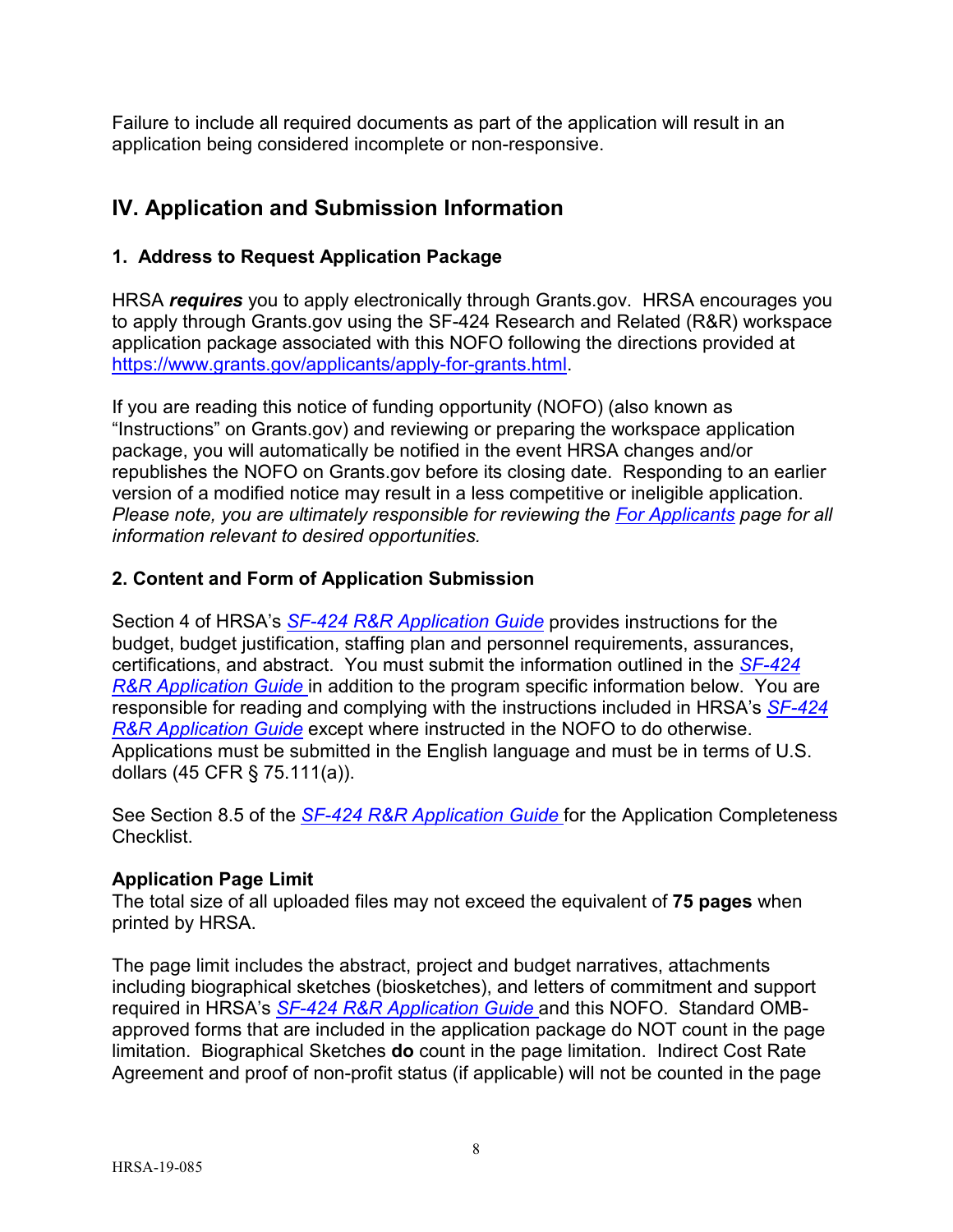limit. **We strongly urge you to take appropriate measures to ensure your application does not exceed the specified page limit.**

**Applications must be complete, within the specified page limit, and validated by Grants.gov under the correct funding opportunity number prior to the deadline to be considered under this notice.**

### **Debarment, Suspension, Ineligibility, and Voluntary Exclusion Certification**

- 1) The prospective recipient certifies, by submission of this proposal, that neither it nor its principals is presently debarred, suspended, proposed for debarment, declared ineligible, or voluntarily excluded from participation in this transaction by any federal department or agency.
- 2) Failure to make required disclosures can result in any of the remedies described in 45 CFR § 75.371, including suspension or debarment. (See also 2 CFR parts 180 and 376, and 31 U.S.C. 3321).
- 3) Where the prospective recipient is unable to attest to any of the statements in this certification, an explanation shall be included in **Attachment 13** Other Relevant Documents.

See Section 4.1 viii of HRSA's *SF-424 R&R [Application Guide](http://www.hrsa.gov/grants/apply/applicationguide/sf424rrguidev2.pdf)* for additional information on all certifications.

### **Program-Specific Instructions**

In addition to application requirements and instructions in Section 4 of HRSA's *[SF-424](http://www.hrsa.gov/grants/apply/applicationguide/sf424rrguidev2.pdf) R&R [Application Guide](http://www.hrsa.gov/grants/apply/applicationguide/sf424rrguidev2.pdf)* (including the budget, budget justification, staffing plan and personnel requirements, assurances, certifications, and abstract), include the following:

## <span id="page-13-0"></span>*i. Project Abstract*

See Section 4.1.ix of HRSA's *SF-424 R&R [Application Guide.](http://www.hrsa.gov/grants/apply/applicationguide/sf424rrguidev2.pdf)*

In addition to the requirements listed in the SF-424 R&R Application Guide, you must include the following information in the abstract:

- 1. Project Title;
- 2. Discipline(s) for which you are applying;
- 3. A brief overview of the project as a whole;
- 4. Specific, measurable objectives that the project will accomplish;
- 5. How the proposed project will be accomplished, i.e. the "who, what, when, where, why and how" of a project; and
- 6. Statement indicating eligibility for funding priority and funding preference (if applicable).

The project abstract must be single-spaced and is limited to one page in length.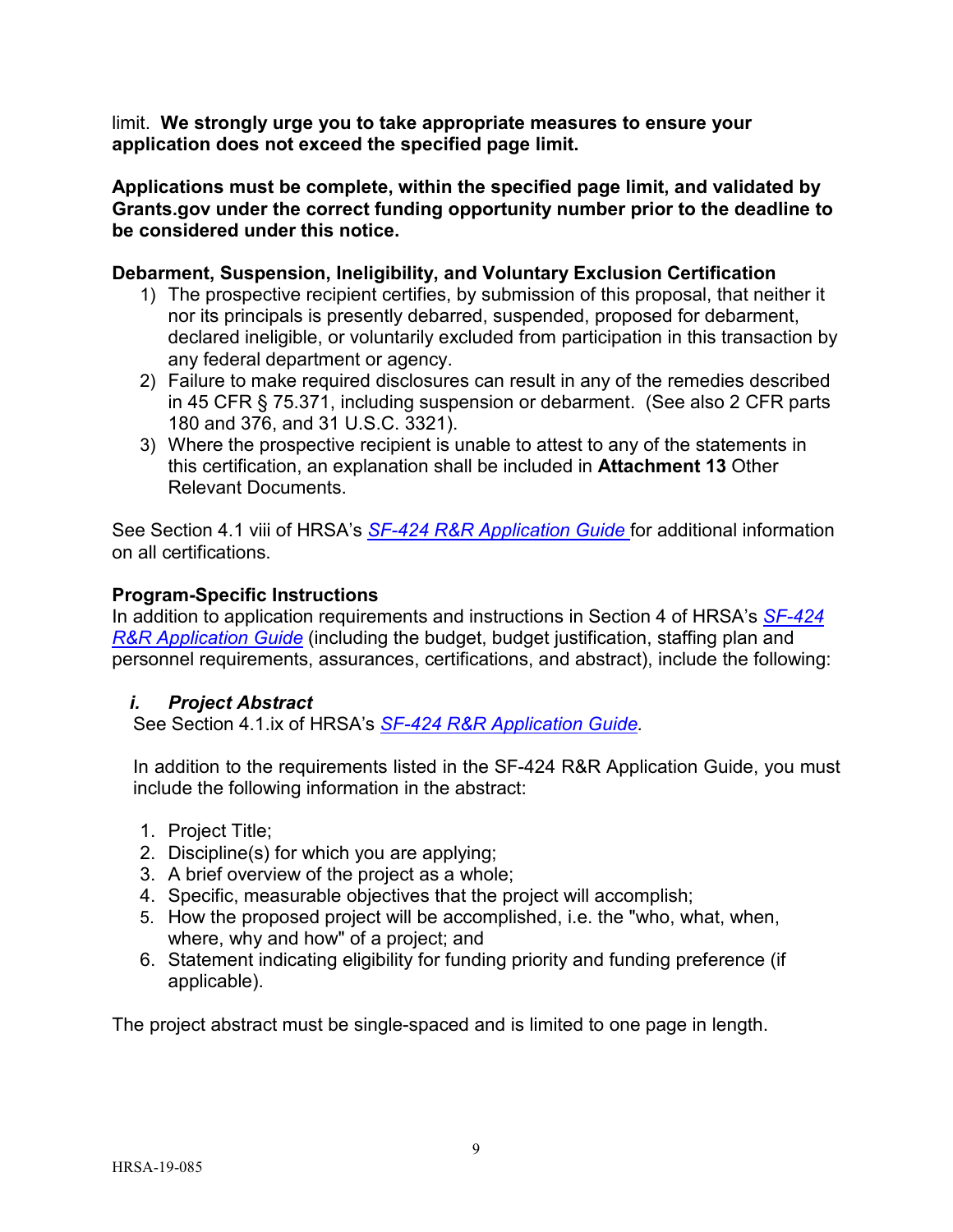## <span id="page-14-0"></span>*ii. Project Narrative*

This section provides a comprehensive framework and description of all aspects of the proposed project. The Project Narrative should be succinct, self-explanatory and well organized so that reviewers can understand the proposed project. It must address the goals and purpose of the NOFO and the strategies to be used in attaining the goals and meeting the funding opportunity's purpose.

To identify best or promising practices in effectively integrating your proposed grant project into your existing health care practice, you are encouraged to work with your Regional Telehealth Resource Center [\(http://www.telehealthresourcecenter.org/who](http://www.telehealthresourcecenter.org/who-your-trc)[your-trc\)](http://www.telehealthresourcecenter.org/who-your-trc). You may wish to review the Agency for Healthcare Research and Quality's technical brief, MAT Models of Care for OUD in Primary Care Settings [\(http://effectivehealthcare.ahrq.gov/index.cfm/search-for-guides-reviews-and](http://effectivehealthcare.ahrq.gov/index.cfm/search-for-guides-reviews-and-reports/?pageaction=displayproduct&productid=2350)[reports/?pageaction=displayproduct&productid=2350\)](http://effectivehealthcare.ahrq.gov/index.cfm/search-for-guides-reviews-and-reports/?pageaction=displayproduct&productid=2350) or the Rural Health Information Hub's Community Health Gateway [\(https://www.ruralhealthinfo.org/community-health\)](https://www.ruralhealthinfo.org/community-health) for models that specifically incorporate telehealth or could be modified to include a telehealth component.

Successful applications will contain the information below. Please use the following section headers for the narrative:

## <span id="page-14-1"></span>*PURPOSE AND NEED -- Corresponds to [Section V's Review Criterion #1](#page-29-2)*

You must describe the purpose and need for the proposed project, including:

- Your relationship with experiential training sites in the community and ability to place trainees;
- Your relationships with community-based organizations and non-traditional partners (e.g., emergency departments, faith-based organizations, first responders, judicial systems) to address OUD and other SUD prevention, treatment and recovery services;
- The needs of the behavioral health workforce in the local community including the training site's patient population, and a description of the expertise and training that OWEP Professionals recipients will provide to address these needs;
- The behavioral health and OUD and other SUD prevention, treatment, and recovery needs of the community where trainees will practice. Include the information shown in Table 1 below as **Attachment 4.** You must provide the source from which you obtain the county overdose rate for the location(s) of your training site(s). All data provided is subject to verification;
- The target population served in the experiential training sites described in **Attachment 4**, the community served, social determinants of health, behavioral health disparities, OUD and other SUD prevention, treatment and recovery services, including trauma-informed care, and how they will be addressed through the training grant;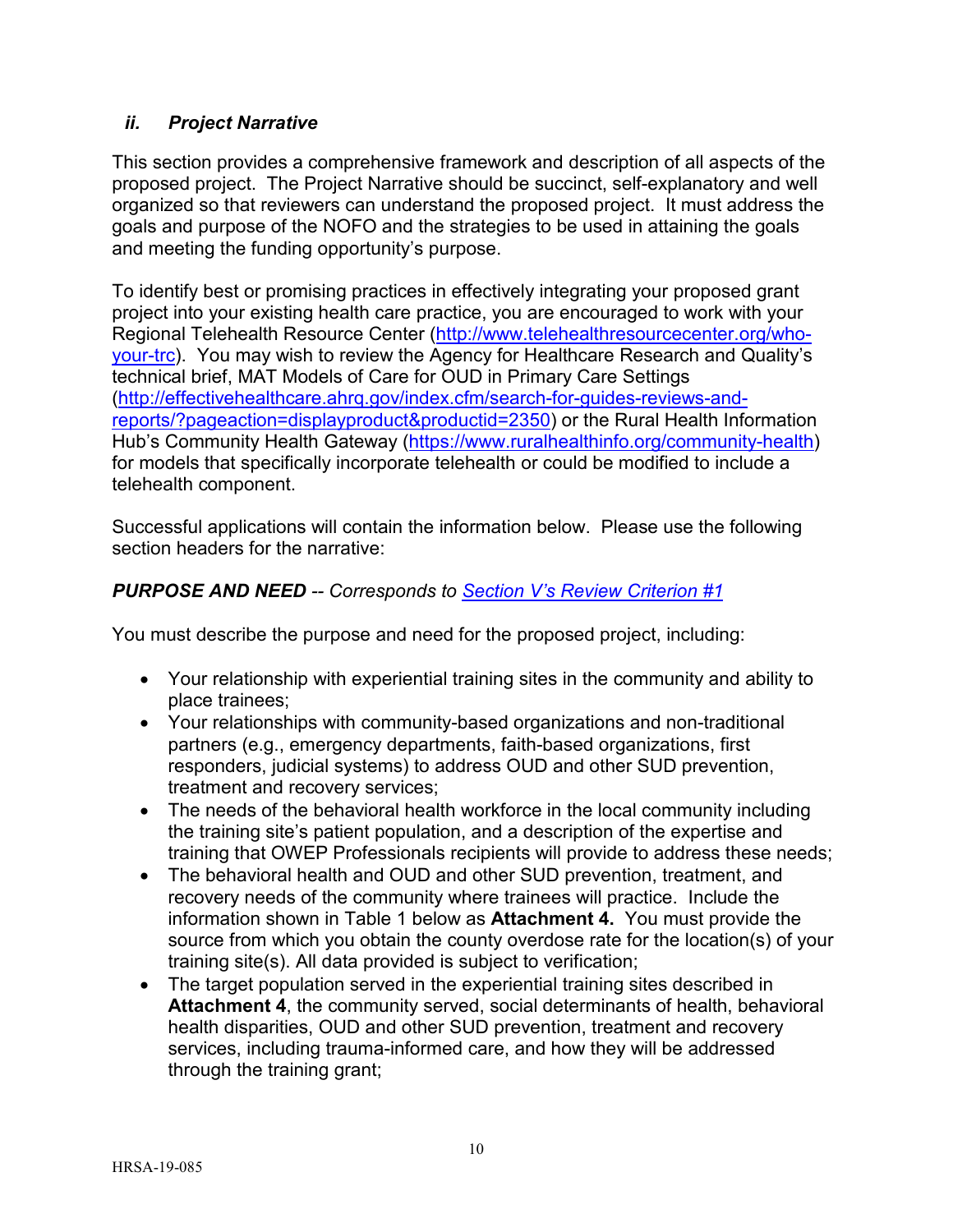- The needs of the applicant training program including descriptions of the experiential training sites and pertinent didactics/courses related to OUD and other SUD prevention, treatment and recovery;
- Your existing or developing telehealth network, if applicable, its members and plans for addressing the health care service needs of the target population in high need and high demand areas;
- Gaps and barriers in preparing trainees to provide integrated team-based care with two or more health disciplines with a focus on OUD, SUD and at-risk populations; and
- The benefit to the community from the academic and community partnerships in the proposed project.

Table 1

| Site Name | Experiential<br><b>Site</b><br>Address<br>(EXAMPLE:<br>XX Main<br>Street,<br>Town.<br>State, | Number of<br><b>OWEP</b><br><b>Students</b><br><b>Trained</b> | Number of<br>trainee<br>hours or<br>hours in<br>rotation | <b>Mental Health</b><br><b>HPSA</b> score<br>using the<br><b>HPSA</b><br><b>Find Tool</b> | County<br>Overdose<br>Rate<br>(Provide<br>Rate per<br>100,000<br>population) | Name and Link<br>to Site from<br>which County<br>Overdose<br>Rates were<br>obtained |
|-----------|----------------------------------------------------------------------------------------------|---------------------------------------------------------------|----------------------------------------------------------|-------------------------------------------------------------------------------------------|------------------------------------------------------------------------------|-------------------------------------------------------------------------------------|
|           | Zip code)                                                                                    |                                                               |                                                          |                                                                                           |                                                                              |                                                                                     |
|           |                                                                                              |                                                               |                                                          |                                                                                           |                                                                              |                                                                                     |
| 2         |                                                                                              |                                                               |                                                          |                                                                                           |                                                                              |                                                                                     |

<span id="page-15-0"></span>*RESPONSE TO PROGRAM PURPOSE -- This section includes three sub-sections — (a) Work Plan; (b) Methodology/Approach; and (c) Resolution of Challenges—all of which correspond to [Section V's Review Criteria #2 \(a\), \(b\), and \(c\).](#page-30-0)*

*(a) WORK PLAN -- Corresponds to Section V's Review Criterion #2 (a).* 

Provide a comprehensive, detailed work plan that addresses how, through concrete steps, you plan to implement the proposed project in order to achieve the goals of the NOFO and successfully implement the proposed activities identified in the Methodology/Approach section. The work plan must drive and align with the methodology and include the following:

- 1. Description of the activities or steps, key partners, staff responsible, and timeframes during the three (3) year period of performance. Goals and objectives must be specific, measurable, achievable, realistic, and time framed;
- 2. Explanation of how the work plan is appropriate for the program design and how the targets for key activities fit into the overall grant implementation timeline and three (3) year period of performance; and
- 3. Identification of meaningful support and collaboration with key stakeholders in planning, designing and implementing all activities, including development of the application and, further, the extent to which these contributors reflect the populations and communities served.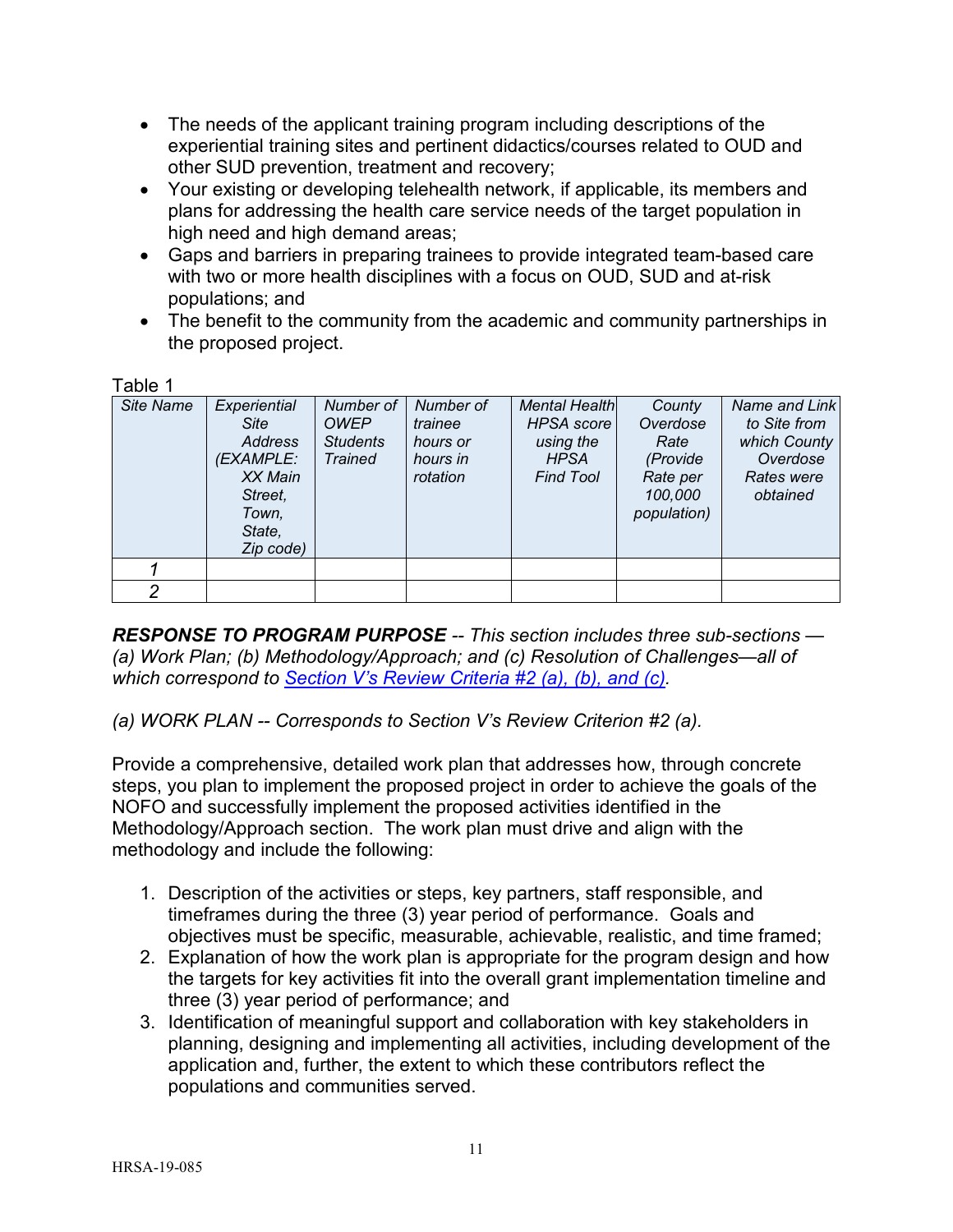A sample work plan can be found at

[http://bhw.hrsa.gov/grants/technicalassistance/workplantemplate.docx.](http://bhw.hrsa.gov/grants/technicalassistance/workplantemplate.docx) The work plan must be submitted as **Attachment 11**.

## *(b) METHODOLOGY/APPROACH -- Corresponds to Section V's Review Criterion #2 (b).*

Describe how you will prepare behavioral health professionals to provide OUD and other SUD prevention, treatment, and recovery services, in settings that provide integrated, interdisciplinary, team-based care in high need and high demand areas. You must also describe your objectives, proposed activities, and strategies, and provide evidence for how they (1) align with and drive the work plan, (2) incorporate each of the program requirements and expectations of the NOFO; and (3) address the needs in the Purpose and Need section.

You must present a clear plan to:

- Recruit and train behavioral health professional trainees to deliver integrated behavioral health and primary care services for patients with or at-risk of developing OUD and other SUD as a part of an interprofessional team in highneed, high demand community-based settings, and who demonstrate knowledge and understanding of the specific concerns of children, adolescents, and transitional-age youth in high need and high demand areas who are at risk for behavioral health disorders;
- Identify the number of trainees that will be trained focusing on OUD and other SUD prevention, treatment and recovery services;
- Develop and deliver experiential and didactic curriculum that models and develops competencies in an integrated and/or interprofessional team-based care focusing on at-risk populations for OUD and other SUD prevention, treatment and recovery services;
- Increase the number of field placements and internships with a focus on working with persons in high need and high demand areas who have, or are at risk for, OUD and other SUD, including children, adolescents, and transitional-age youth;
- Leverage partnerships with training sites to provide behavioral health services and support DATA-waived MAT prescribers as part of coordinated care teams;
- Establish and maintain traditional and non-traditional community based partnerships and networks to support training for faculty and behavioral health students in OUD and other SUD prevention, treatment and recovery services;
- Describe how you will assist those in training to find employment in facilities in high need and high demand areas;
- Ensure there is a mechanism to provide and track trainee supervision with the evidence-supported prevention and treatment modalities used in the delivery of integrated and/or interprofessional team based practices for OUD and other SUD prevention, treatment and recovery services;
- Participate in training for staff, field supervisors, facilitators and training instructors to create an infrastructure of skills, expertise, and support of interprofessional teams;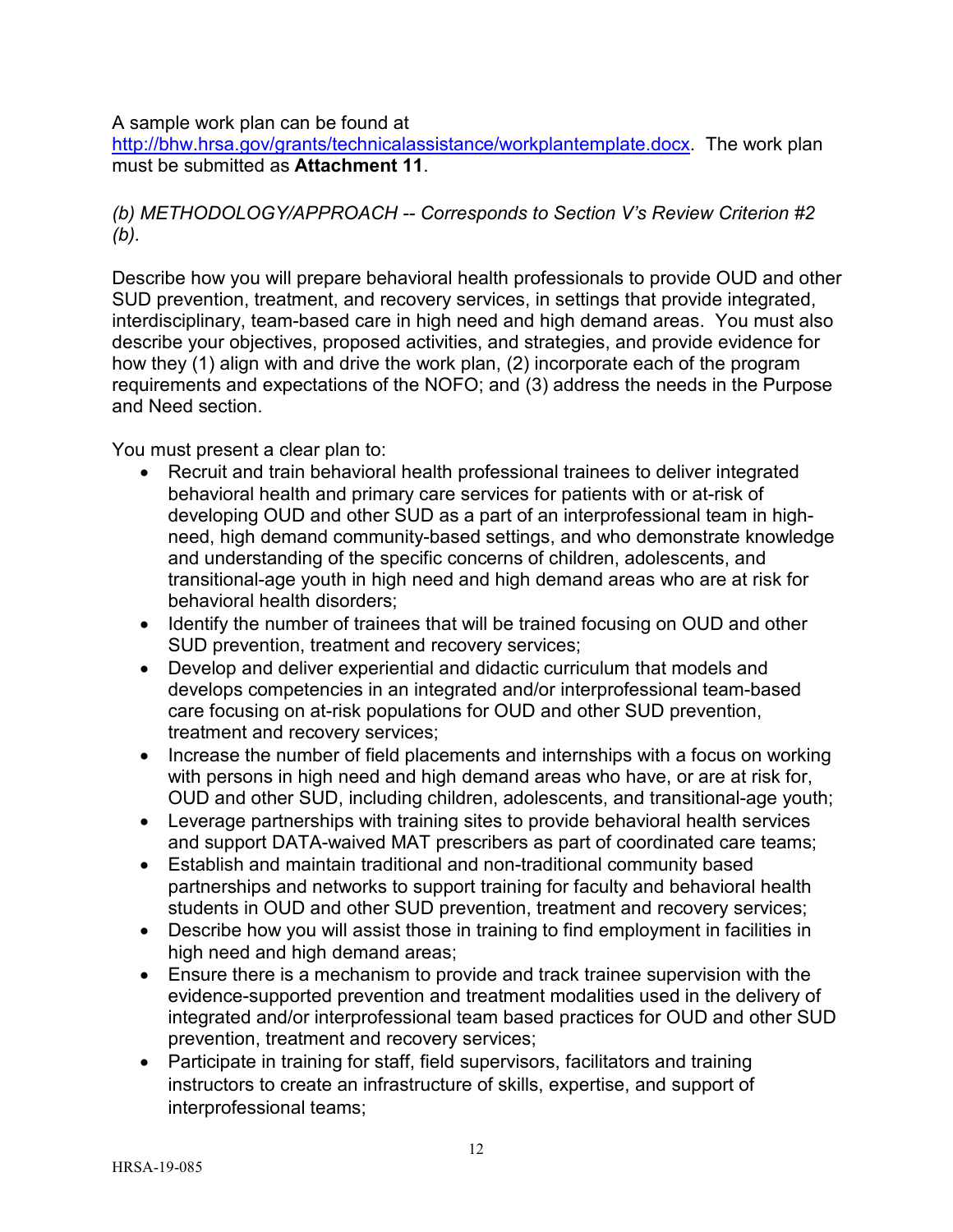- List the health care services, with an emphasis on OUD and other SUD prevention, treatment and recovery services, that will be provided via telehealth when applicable and provide well-reasoned estimates of the number of patients that will receive care for each service during each year of the grant;
- Discuss the strategies for coordinating and integrating care among the patient, his or her family, the primary physician, the clinical setting and (where applicable) the community setting;
- Discuss the strategies for training staff, field supervisors, facilitators and training instructors to create an infrastructure of skills, expertise, and support of a interprofessional team;
- Demonstrate a holistic approach to health care that incorporates social determinants of health; and
- Develop a Logic Model for designing and managing their project as **Attachment 9**. You must submit a logic model for designing and managing the project. A logic model is a one-page diagram that presents the conceptual framework for a proposed project and explains the links among program elements to achieve the relevant outcomes. While there are many versions of logic models, for the purposes of this notice the logic model should summarize the connections between the:
	- Goals of the project (e.g., objectives, reasons for proposing the intervention, if applicable);
	- Assumptions (e.g., beliefs about how the program will work and support resources. Base assumptions on research, best practices, and experience);
	- Inputs (e.g., organizational profile, collaborative partners, key staff, budget, other resources);
	- Target population (e.g., the individuals to be served);
	- Activities (e.g., approach, listing key intervention, if applicable);
	- Outputs (i.e., the direct products or deliverables of program activities); and
	- Outcomes (i.e., the results of a program, typically describing a change in people or systems).

# *(c*) RESOLUTION OF CHALLENGES -- Corresponds to Section V's Review Criterion #2 (c)

Discuss challenges that they are likely to encounter in designing and implementing the activities described in the work plan, and approaches to resolve such challenges. This section must include:

- 1. Challenges related to program requirements, work plan, project implementation, and achievement of the proposed goals and objectives (e.g., program performance evaluation and performance measurement requirements);
- 2. Challenges related to the workforce development, such as recruitment and retention and education and training of behavioral health professionals in high need and high demand areas;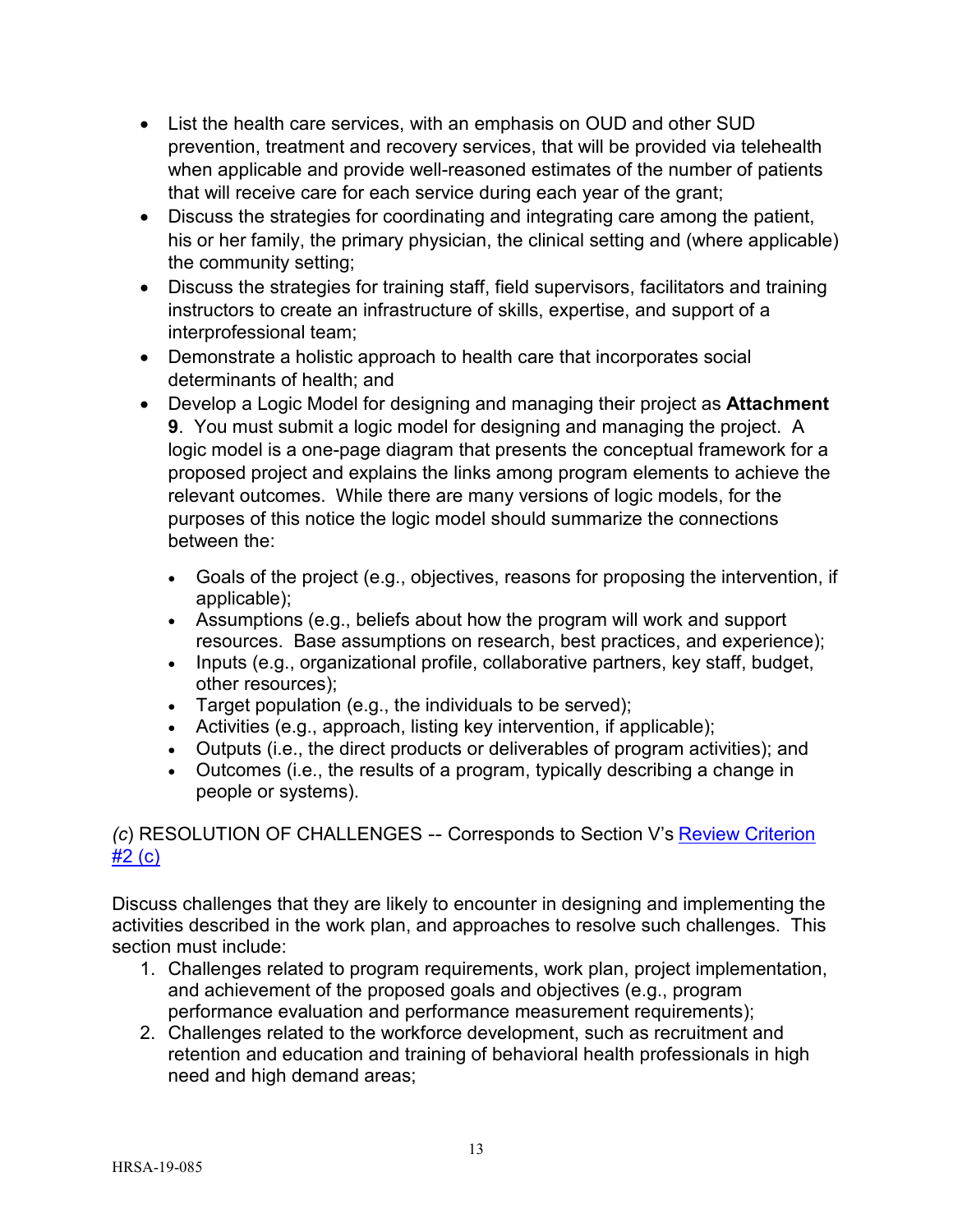- 3. Obstacles to obtaining experiential training sites with the principal focus on OUD and other SUD prevention, treatment and recovery services; and
- 4. Resources and plans to resolve and overcome these challenges and obstacles.

<span id="page-18-0"></span>*IMPACT - This section includes two sub-sections— (a) Evaluation and Technical Support Capacity; and (b) Project Sustainability—both of which correspond to [Section](#page-32-0)  [V's Review Criteria #3 \(a\) and \(b\).](#page-32-0)*

*(a) EVALUATION AND TECHNICAL SUPPORT CAPACITY -- Corresponds to Section V's Review Criterion #3 (a)*

Describe how you plan to monitor, evaluate, and document your project's performance.

**Performance Evaluation Plan:** The applicant must provide a Performance Evaluation Plan that will contribute to continuous quality improvement. The plan must include

- 1. How the applicant will monitor ongoing processes and progress toward meeting goals and objectives of the project;
- 2. An approach for utilizing both quantitative and qualitative data efforts to periodically review program outcomes;
- 3. Descriptions of the inputs (e.g., key evaluation staff and organizational support, collaborative partners, budget, and other resources), key processes, and variable to be measured;
- 4. Expected outcomes of the funded activities; and
- 5. Description of how all key evaluative measures will be reported and disseminated.

You must submit as **Attachment 1** a complete staffing plan and job descriptions for key personnel. Bio sketches of Key Personnel should be uploaded in the SF-424 R&R Senior/Key Person Profile form. You must demonstrate evidence that the evaluative measures selected will be able to assess: 1) the extent to which the program objectives have been met, and 2) the extent to which these can be attributed to the project.

It is required that all recipients will work collaboratively with HRSA's technical assistance provider (to be determined) for technical assistance and evaluation needs.

**Performance Reporting Plan:** You must describe the systems and processes that will support your organization's collection of HRSA's performance measurement requirements for this program. The following link includes examples of the required data forms for this program: [http://bhw.hrsa.gov/grants/reporting/index.html.](http://bhw.hrsa.gov/grants/reporting/index.html)

Describe the data collection strategy to collect, manage, analyze and track data to measure the impact/outcomes, of the work plan in a way that allows for accurate and timely reporting of performance outcomes.

Describe potential obstacles for implementing the program performance evaluation and meeting HRSA's performance measurement requirements and your plan to address those obstacles. The evaluation and reporting plan also should indicate the feasibility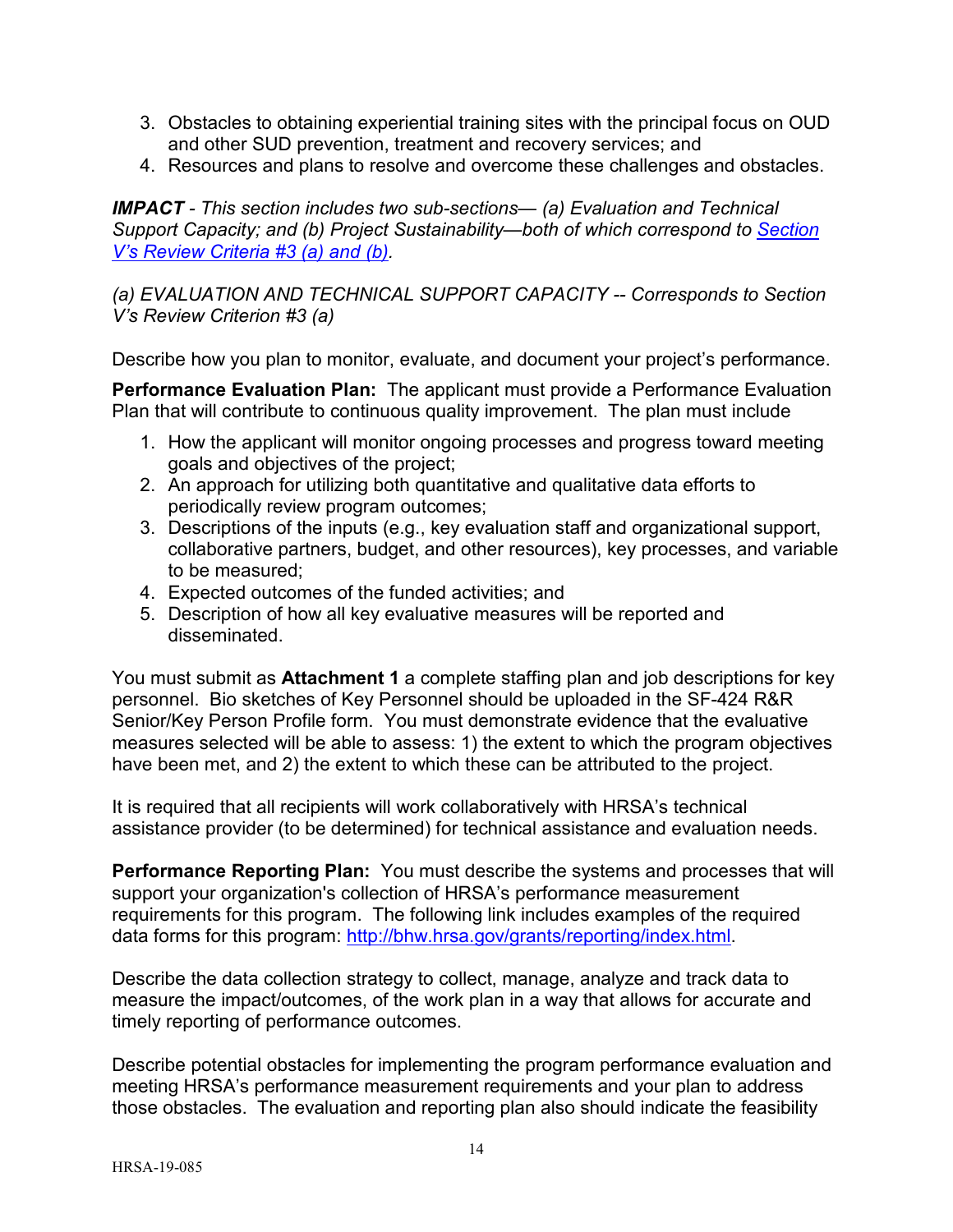and effectiveness of plans for dissemination of project results, the extent to which project results may be national in scope, and the degree to which the project activities are replicable.

Describe your process to track trainees after program completion/graduation for up to one year, to include collection of trainees' National Provider Identifiers (NPI). (Note: Trainees who receive HRSA funds as a result of this award are encouraged to apply for an NPI for the purpose of collecting post-graduation employment demographics). You must collect the NPI numbers of trainees who receive HRSA funds, where available.

Describe your capacity to collect, validate, and report required data measures including:

- Ability to provide graduate students support for experiential training (internship or field placement);
- Ability to recruit students interested in behavioral health practice;
- Ability to recruit and place the students in areas with a high need and high demand population;
- Ability to develop and implement interprofessional training, which can include training with paraprofessionals, and integration within primary care;
- Ability to develop and implement accredited field placements and internships;
- Number of students trained in behavioral health care in accredited internships and field placements;
- Number and location of field placements, practica or internships offered in high need and high demand areas as defined in this NOFO;
- Number and demographics of trainees trained, number who complete training during the period of performance, and number of graduates who pursue employment providing behavioral health services working in high need and high demand areas;
- Employment settings of graduates (e.g., hospitals, community mental health clinics, academic institutions, etc.);
- Number and types of organizations partnered with for field placements and job placements;
- Number of hours trainees trained in clinical sites working with patients with or atrisk of developing OUD and other SUD;
- Number of interprofessional team-based care meetings;
- Number of trainees, field site supervisors and faculty/staff to receive training/development in OUD and other SUD prevention, treatment, and recovery; and
- Number of encounters for OUD and other SUD prevention, treatment, and recovery services involving telehealth.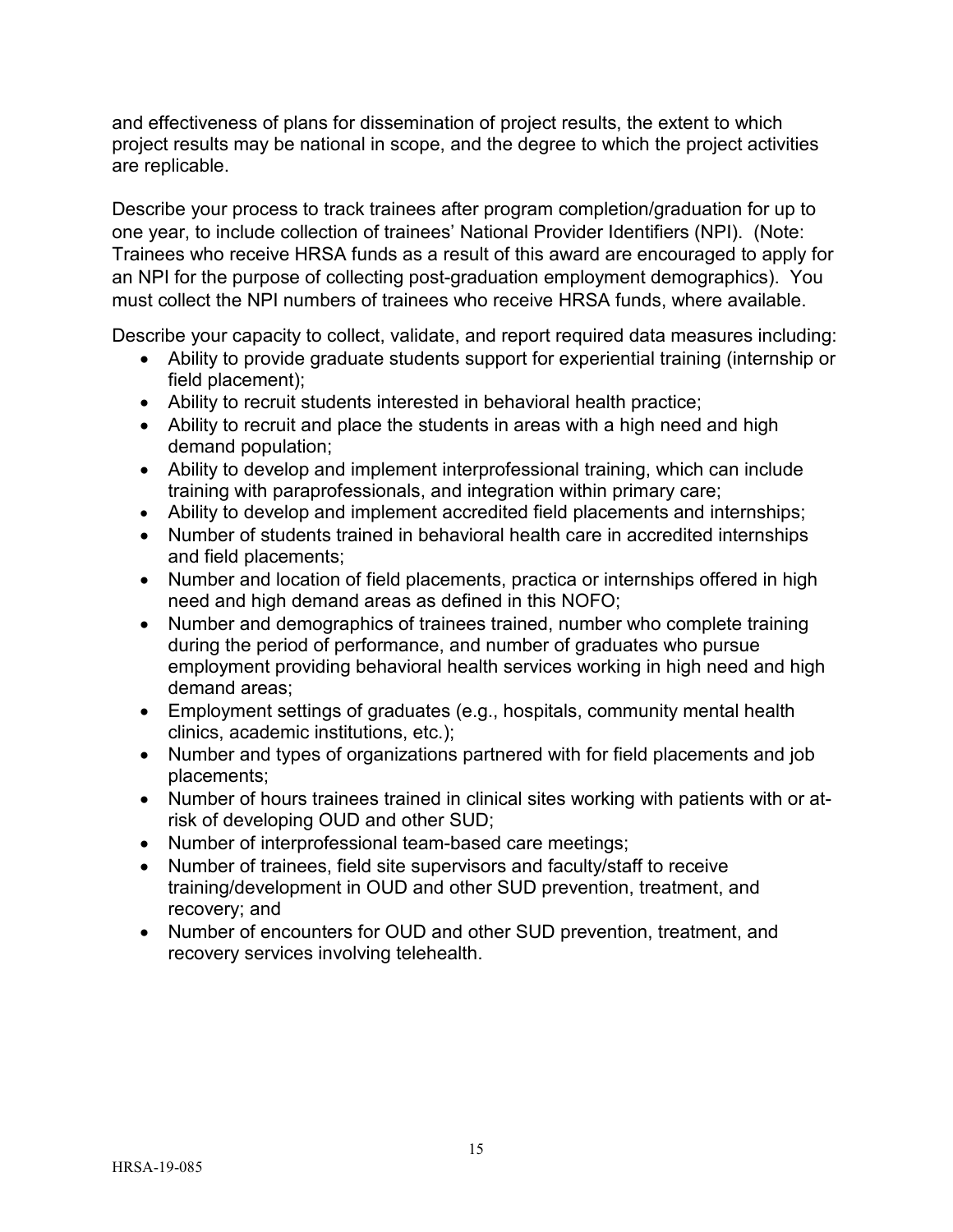### *(b) PROJECT SUSTAINABILITY -- Corresponds to Section V's Review Criterion #3 (b)*

Provide a clear plan for project sustainability after the period of federal funding ends. Recipients are expected to sustain key elements of their projects, e.g., strategies or services and interventions, which have been effective in improving practices and those that have led to improved outcomes for the target population.

The sustainability plan must include:

- 1. Description of specific actions to highlight key elements of the project which have been effective in training and improving OUD and other SUD prevention, treatment and recovery services;
- 2. Description of actions to maintain relationships between academic institutions, experiential training sites and other interdisciplinary partners, including behavioral health organizations, community-based and non-traditional community organizations;
- 3. Future sources of potential funding;
- 4. Timetable for becoming self-sufficient; and
- 5. Challenges that are likely to be encountered in sustaining the program and approaches that will be used to resolve such challenges.

### <span id="page-20-0"></span>*ORGANIZATIONAL INFORMATION, RESOURCES and CAPABILITIES --*

*Corresponds to [Section V's Review Criterion #4](#page-34-0)*

Succinctly describe your capacity to manage effectively the programmatic, fiscal, and administrative aspects of the proposed project, including:

- 1. The ability of your organization to conduct the OWEP Professionals program requirements and meet program expectations;
- 2. Organizational and/or institutional mission and its congruence with integrated behavioral health services with a focus on OUD and other SUD prevention, treatment and recovery in high need and high demand areas;
- 3. Organizational/institutional commitment to the promotion of a workforce that reflects the population served and provides evidence of recruitment, retention, and training efforts to that end;
- 4. Evidence of the capacity to provide didactic and experiential training and supervision to trainees;
- 5. Evidence of an adequate staffing plan as **Attachment 1** and project organizational chart as **Attachment 3**;
- 6. Evidence of institutional support, e.g., letters of agreement and support and resource (commitment to provide financial or in-kind resources, including institutional policy) provided in **Attachments 2 and 10**; and
- 7. How the unique behavioral health needs of the OUD, SUD and at-risk populations in the community are routinely assessed and improved.

The staffing plan and job descriptions for key faculty/staff must be included in **Attachment 1** (Staffing Plan and Job Descriptions for Key Personnel). However, the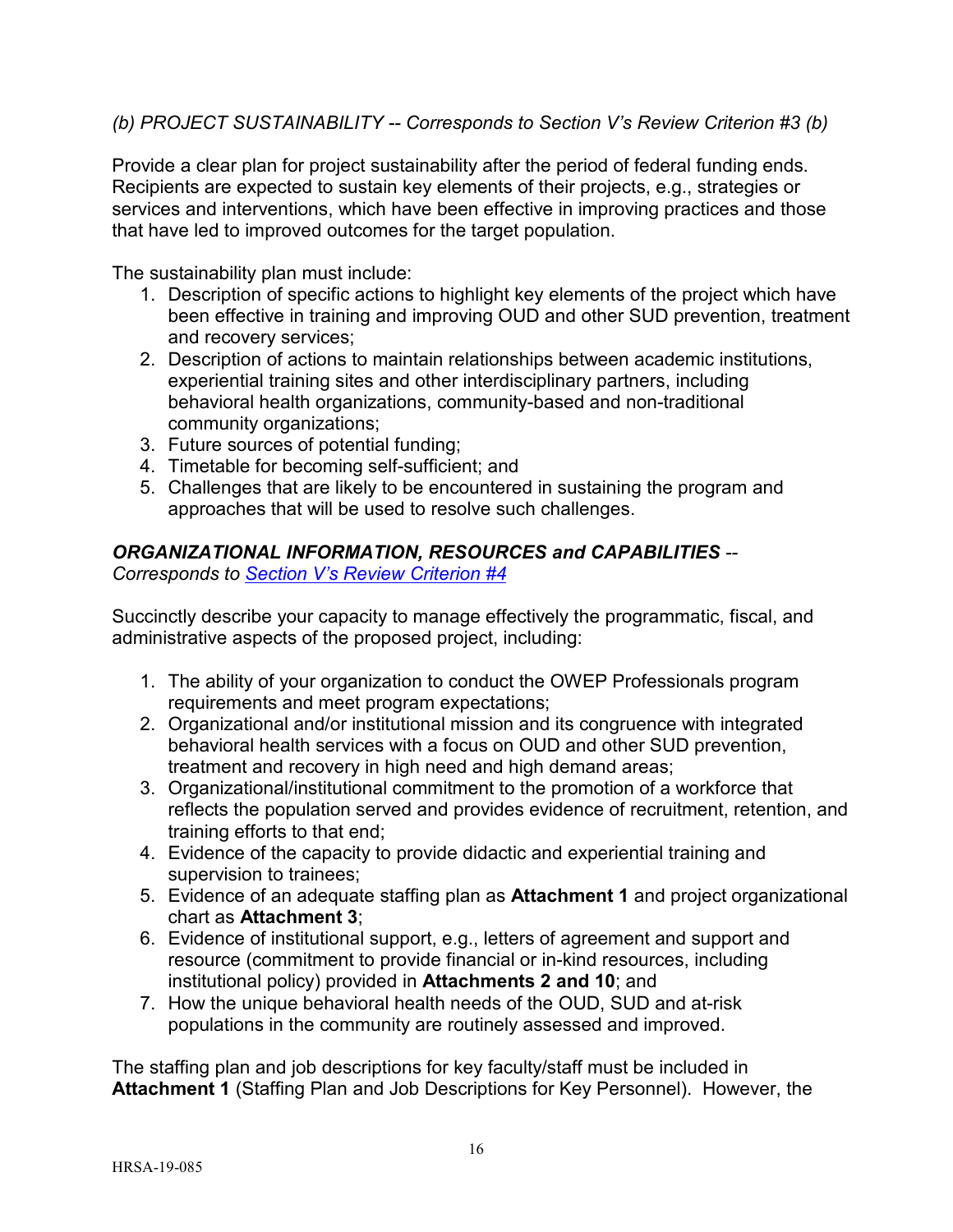biographical sketches must be uploaded in the SF-424 RESEARCH & RELATED Senior/Key Person Profile form, which can be accessed in the Application Package under "Mandatory." Include biographical sketches for persons occupying the key positions, not to exceed TWO pages in length each. In the event that a biographical sketch is included for an identified individual who is not yet hired, please include a letter of commitment from that person with the biographical sketch. When applicable, biographical sketches should include training, language fluency, and experience working with individuals and groups from different racial, ethnic, cultural, geographic, religious, linguistic, and class backgrounds, and different genders and sexual orientations.

Biographical sketches should include the following information:

- 1. **Senior/Key Personnel Name**
- 2. **Position Title**
- 3. **Education/Training.** Begin with baccalaureate or other initial professional education, such as nursing, including postdoctoral training and residency training if applicable:
	- o Institution and location
	- o Degree (if applicable)
	- o Date of degree (MM/YY)
	- o Field of study
- 4. Section A *(required)* **Personal Statement.** Briefly describe why the individual's experience and qualifications make him/her particularly well-suited for his/her role (e.g., Project Director or Principal Investigator) in the project that is the subject of the award. There can only be one Project Director. The Project Director must be employed by the awarded applicant organization and dedicate a minimum of 20% of his/her time (may be in-kind or funded) to grant activities, employed by the awarded applicant organization, and is encouraged to have a minimum of three (3) years of experience in the provision of services for OUD and other SUD in prevention, treatment and recovery services.
- 5. Section B (*required*) **Positions and Honors.** List in chronological order previous positions, concluding with the present position. List any honors. Include present membership on any Federal Government public advisory committee.
- 6. Section C *(optional)* **Peer-reviewed publications or manuscripts in press (in chronological order).** You are encouraged to limit the list of selected peerreviewed publications or manuscripts in press to no more than 15. Do not include manuscripts submitted or in preparation. The individual may choose to include selected publications based on date, importance to the field, and/or relevance to the proposed research. Citations that are publicly available in a free, online format may include URLs along with the full reference (note that copies of publicly available publications are not acceptable as appendix material).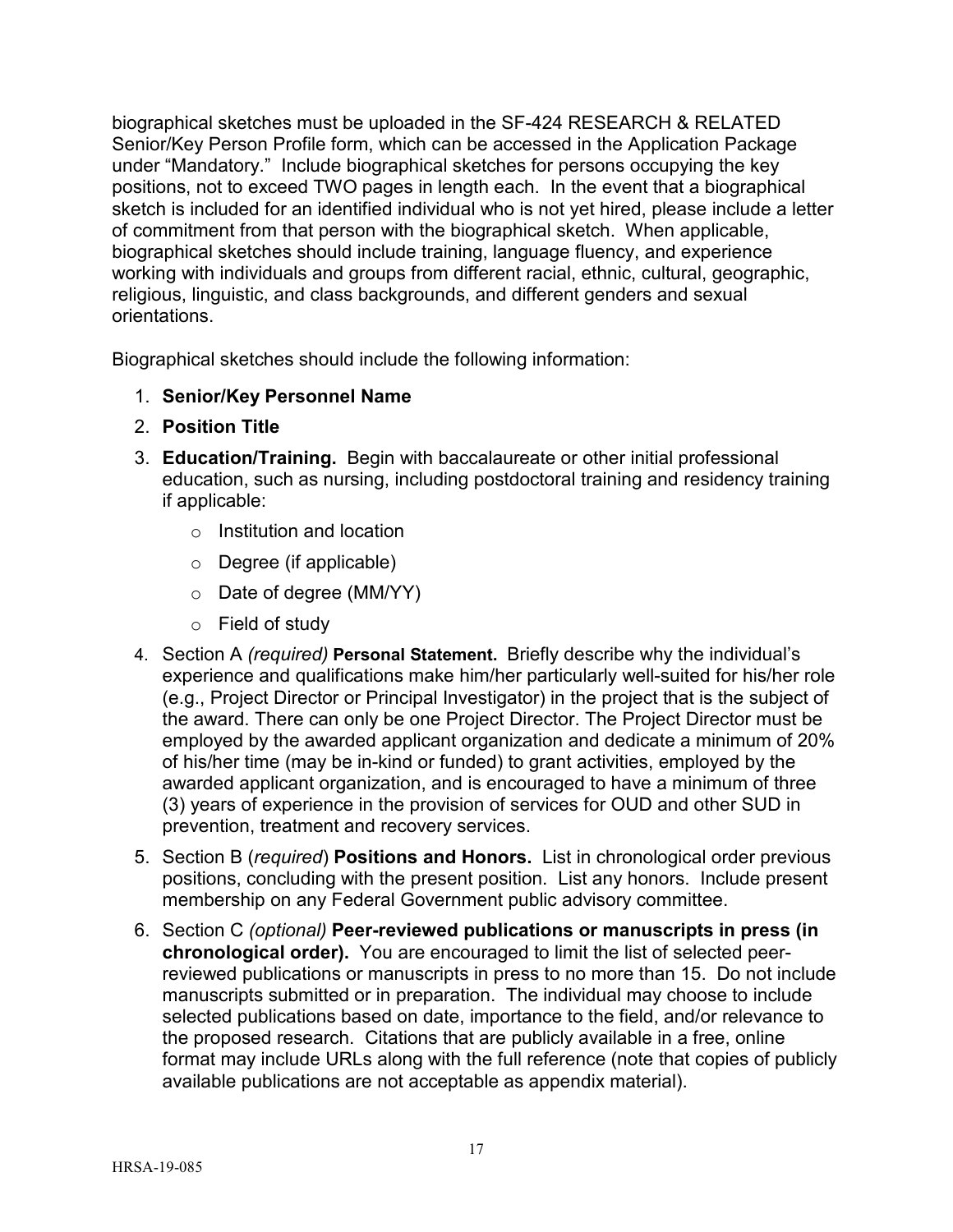7. Section D (*optional)* **Other Support.** List both ongoing and completed (during the last three years) projects (Federal or non-Federal support). Begin with any projects relevant to the project proposed in this application. Briefly indicate the overall goals of the projects and responsibilities of the Senior/Key Person identified on the Biographical Sketch.

You must submit as **Attachment 3** a project organizational chart.

## **NARRATIVE GUIDANCE**

To ensure that you fully address the review criteria, this table provides a crosswalk between the narrative language and where each section falls within the review criteria.

| <b>Narrative Section</b>           | <b>Review Criteria</b>                           |
|------------------------------------|--------------------------------------------------|
| <b>Purpose and Need</b>            | (1) Purpose and Need                             |
| Response to Program Purpose:       | (2) Response to Program Purpose                  |
| (a) Work Plan                      | (a) Work Plan                                    |
| (b) Methodology/Approach           | (b) Methodology/Approach                         |
| (c) Resolution of Challenges       | c) Resolution of Challenges                      |
| Impact:                            | (3) Impact:                                      |
| (a) Evaluation and Technical       | (a) Evaluation and Technical Support             |
| <b>Support Capacity</b>            | Capacity                                         |
| (b) Project Sustainability         | (b) Project Sustainability                       |
| Organizational Information,        | (4) Organizational Information, Resources        |
| <b>Resources and Capabilities</b>  | and Capabilities                                 |
| <b>Budget and Budget Narrative</b> | (5) Support Requested – the budget section       |
| (below)                            | should include sufficient justification to allow |
|                                    | reviewers to determine the reasonableness        |
|                                    | of the support requested.                        |

#### <span id="page-22-0"></span>*iii. Budget*

See Section 4.1.iv of HRSA's *SF-424 R&R [Application Guide.](http://www.hrsa.gov/grants/apply/applicationguide/sf424rrguidev2.pdf)* Please note: the directions offered in the *SF-424 R&R [Application Guide](http://www.hrsa.gov/grants/apply/applicationguide/sf424rrguidev2.pdf)* may differ from those offered by Grants.gov. Please follow the instructions included in the *R&R Application Guide* and, *if applicable*, the additional budget instructions provided below. A budget that follows the *R&R Application Guide* will ensure that, if the application is selected for funding, you will have a well-organized plan and by carefully following the approved plan can avoid audit issues during the implementation phase.

The project will be fully funded at the outset for use over the period of performance. Therefore, the SF-424 Research and Related (R&R) budget form must reflect a single budget period of three years. See additional instructions under budget justification.

**Reminder:** The Total Project or Program Costs are the total allowable costs (inclusive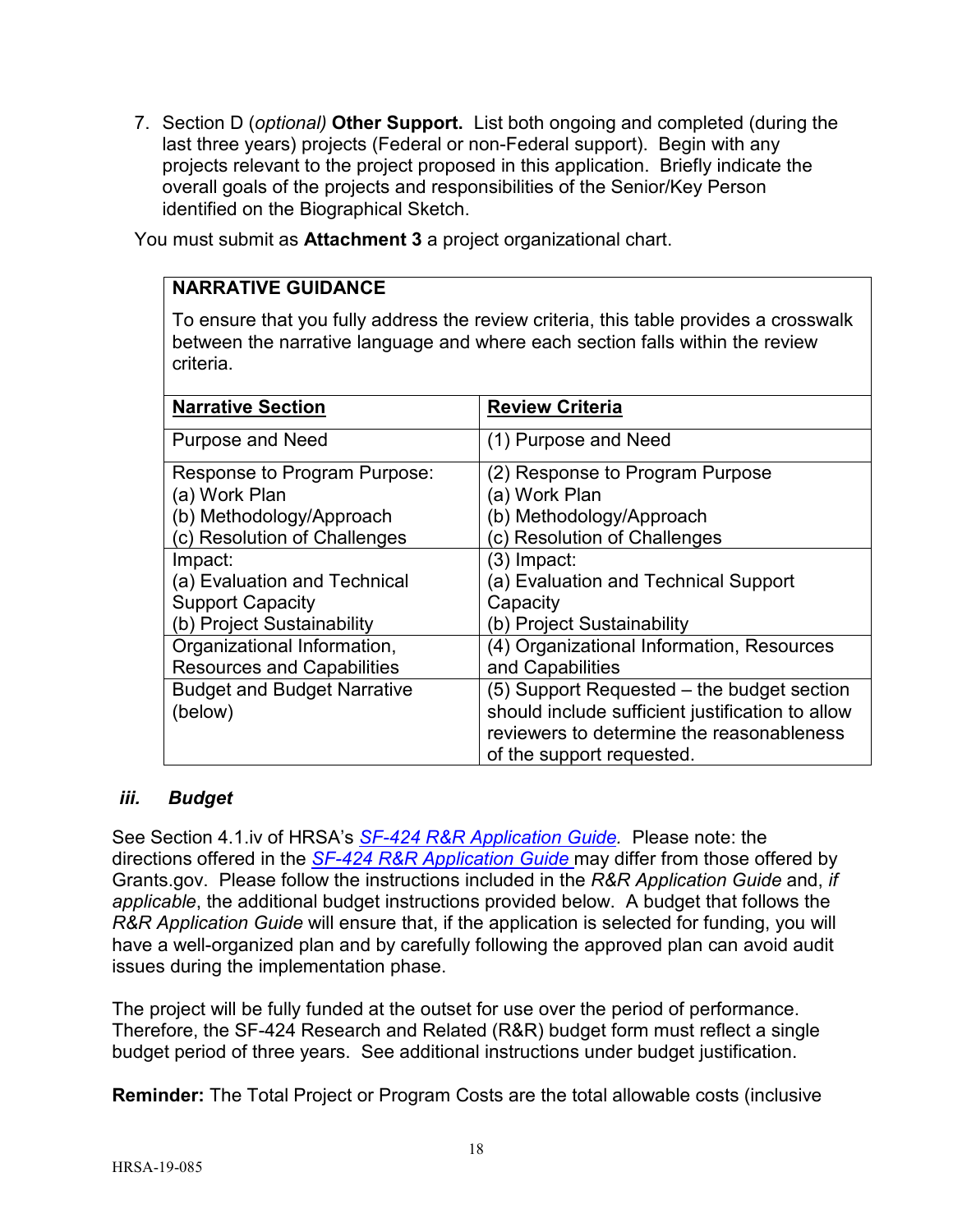of direct **and** indirect costs) incurred by the recipient to carry out a HRSA-supported project or activity. Total project or program costs include costs charged to the award and costs borne by the recipient to satisfy a matching or cost-sharing requirement, as applicable.

The Department of Defense and Labor, Health and Human Services, and Education Appropriations Act, 2019 and Continuing Appropriations Act, 2019 (P.L. 115-245), Division B, § 202 states, "None of the funds appropriated in this title shall be used to pay the salary of an individual, through a grant or other extramural mechanism, at a rate in excess of Executive Level II." See Section 4.1.iv Budget – Salary Limitation of HRSA's *SF-424 R&R [Application Guide](http://www.hrsa.gov/grants/apply/applicationguide/sf424rrguidev2.pdf)* for additional information. Note that these or other salary limitations may apply in the following FY, as required by law.

## <span id="page-23-0"></span>*iv. Budget Justification Narrative*

See Section 4.1.v. of HRSA's *SF-424 R&R [Application Guide.](http://www.hrsa.gov/grants/apply/applicationguide/sf424rrguidev2.pdf)* Although there is only one budget SF 424 R&R budget form required for the entire period of performancebudget, applicants must submit individual budgets for each 12-month increment of activity for funding requested at the time of application. This yearly breakdown must be included in the budget justification ONLY. Each year must be clear and concise, with totals for each section that aligns with the SF-424 R&R budget form and MUST include a total requested per year.

In addition, the OWEP Professionals program requires the following:

*Participant/Trainee Support Costs:* List tuition/fees/health insurance, stipends, travel, subsistence, other, and the number of participants/trainees. Ensure that your budget breakdown separates these trainee costs, and includes a separate sub-total entitled "total Participant/Trainee Support Costs" which includes the summation of all trainee costs*.* 

**Stipends:** Applicants are required to provide a budget, with narrative, that includes at least 60% of a recipient's overall requested budget each year dedicated for stipends to students in field placements, internships, or residencies. Up to 40% of funding is for the administration and management of the program and may be dedicated to recipient activities other than stipend support.

- **Stipend Support Activity.** At least 60% of a grant recipient's total requested budget (direct and indirect costs) per year must be used for stipends to students in field placement or internships, according to the following guidelines:
	- $$10,000$  per masters-level student (including Advanced Standing<sup>[18](#page-23-1)</sup>);
	- \$25,000 per doctoral-level psychology or school psychology practicum for 10 or more hours per week per academic semester for two semesters.

<span id="page-23-1"></span> $\overline{a}$  $18$  Advanced Standing students hold a baccalaureate degree from a program accredited by Council on Social Work Education [www.cswe.org/About/FAQ/StudentQuestions.asp](http://www.cswe.org/About/FAQ/StudentQuestions.asp)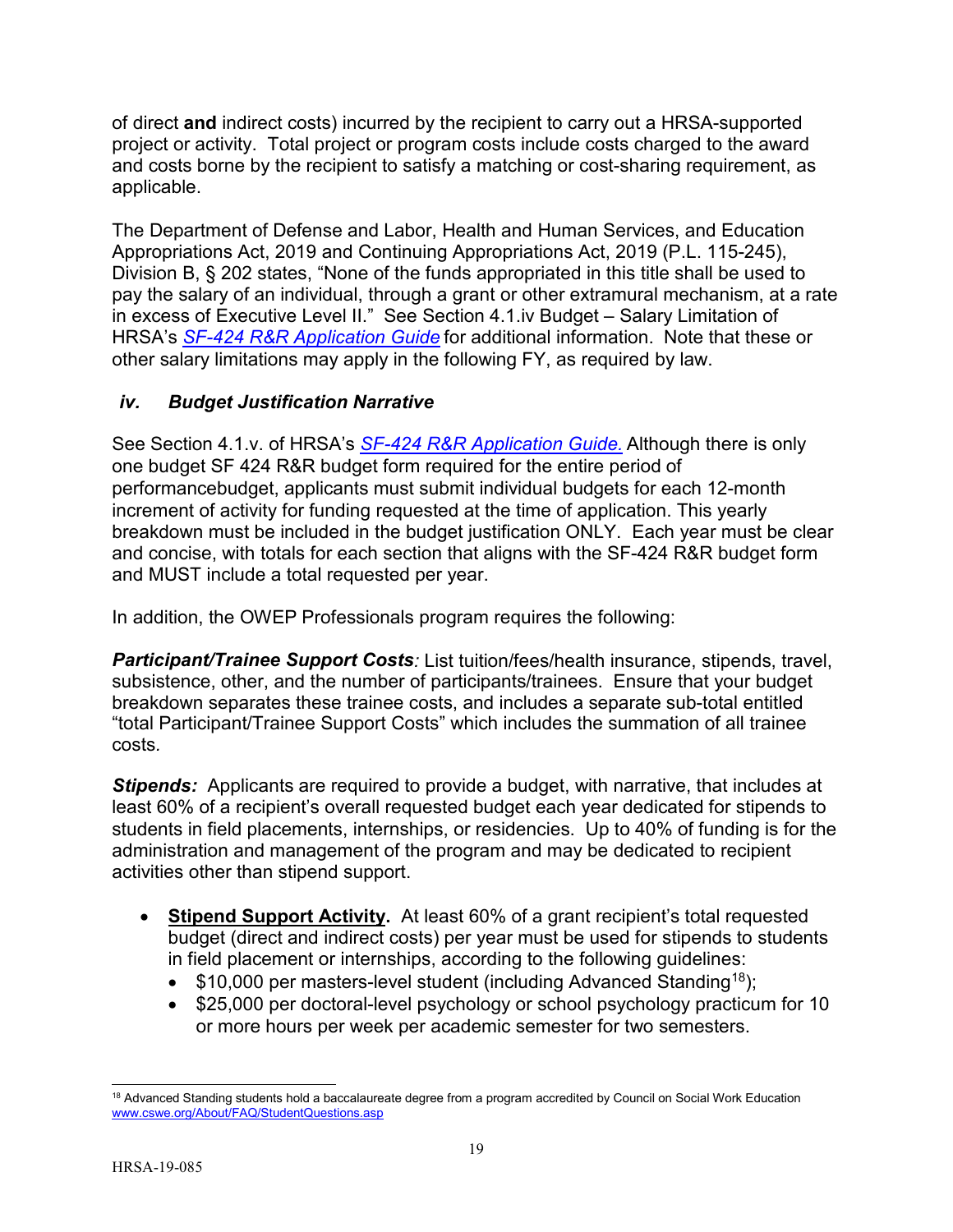- \$28,352 per psychiatric nursing internships, and APA-accredited doctoral internship programs in professional psychology; and
- \$47,844 per post-doctoral psychology fellows, psychiatry residents, and developmental-behavioral pediatrics residents.

Stipend support is only available for students in:

- Master's-level social work and social work students in their Advanced Standing field placement or in the final field placement<sup>[19](#page-24-1)</sup> for other social work programs;
- Master's-level school counseling, professional counseling, SUD prevention and treatment, marriage and family therapy, occupational therapy, psychology programs, or psychiatric nursing programs;
- Doctoral-level psychiatric nursing;
- Doctoral-level psychology or school psychology practicum for ten or more hours per week per academic semester for two semesters;
- Doctoral-level psychology internships in health service psychology
- Post-doctoral level psychology residencies in practice psychology; residencies in psychiatry, and developmental- behavioral pediatrics residencies.

Stipends are subsistence allowances for students/interns to help defray living expenses during the training experience, and are not provided as a condition of employment, or for tuition, fees, health insurance, or other costs associated with the training program.

No more than one year or 12 consecutive months of stipend support is allowed per fulltime student or intern. Part-time students and interns are allowed to receive a stipend prorated at one-half of the fixed amount for no more than 24 consecutive months.

**Faculty Development Costs:** List the trainings, conferences, materials, travel or other costs for faculty development. In the budget justification, identify the number of faculty, the name and date(s) and cost of training or conference, travel costs, and total estimated costs.

#### <span id="page-24-0"></span>*v. Attachments*

Applicants must provide the following items in the order specified below to complete the content of the application. **Unless otherwise noted, attachments count toward the application page limit.** Indirect cost rate agreements and proof of non-profit status (if applicable) will not count toward the page limit. **Each attachment must be clearly labeled**.

**Attachment 1: Staffing Plan and Job Descriptions for Key Personnel (Required)** See Section 4.1.vi. of HRSA's *SF-424 R&R [Application Guide](http://www.hrsa.gov/grants/apply/applicationguide/sf424rrguidev2.pdf)* for required information. Keep each job description to one page in length as much as is possible. Include the role, responsibilities, and qualifications of proposed project staff.

<span id="page-24-1"></span> $\overline{a}$ <sup>19</sup> Final field placement is experiential training in 6 to 12-months of program preceding graduation.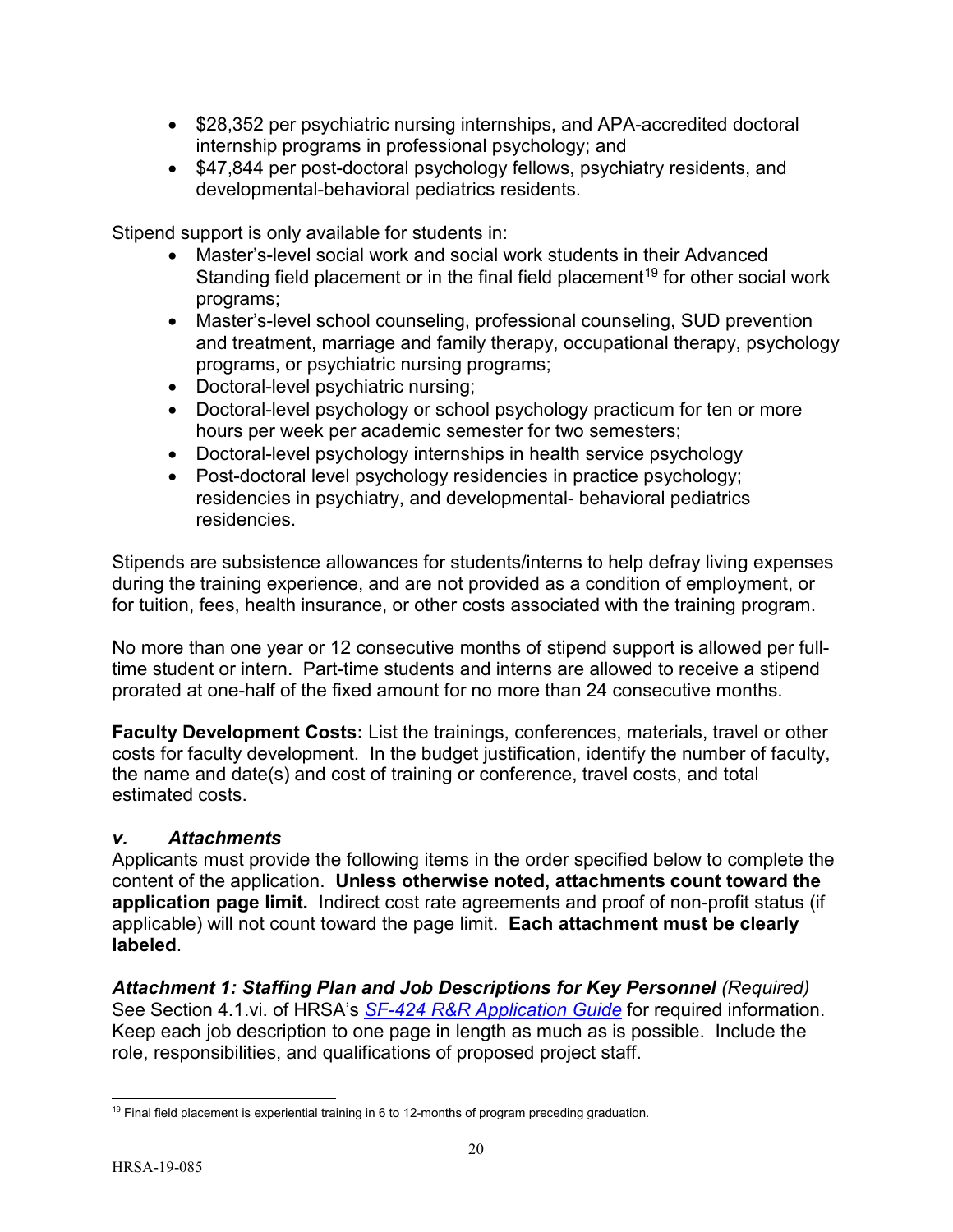### *Attachment 2: Letters of Agreement and/or Description(s) of Proposed/Existing Contracts (As applicable)*

Provide any documents that describe working relationships between your organization and other entities and programs, including experiential training sites, cited in the proposal, including agreements or contracts with the experiential training sites. Documents that confirm actual or pending contractual agreements should clearly describe the roles of the contractors and any deliverables. Letters of agreement must be signed and dated by both parties.

## *Attachment 3: Project Organizational Chart (Required)*

Provide a one-page figure that depicts the organizational structure of the project *(not the applicant organization)*.

### *Attachment 4: Experiential Training Site Documentation (Required)*

Provide a description of the experiential training site as depicted in Table 1 in the [PURPOSE and NEEDS section,](#page-14-1) including the number of hours per week/rotation that each trainee will participate. All data must be appropriately cited and is subject to verification.

## *Attachment 5: Maintenance of Effort (MoE) Documentation (Required)*

You must provide a baseline aggregate expenditure for the prior fiscal year and an estimate for the next fiscal year using a chart similar to the one below. HRSA will enforce statutory MoE requirements through all available mechanisms.

| NON-FEDERAL EXPENDITURES                                                                                                                                  |                                                                                                                                                            |  |  |
|-----------------------------------------------------------------------------------------------------------------------------------------------------------|------------------------------------------------------------------------------------------------------------------------------------------------------------|--|--|
| <b>FY 2018 (Actual)</b><br>Actual FY 2018 non-federal funds,<br>including in-kind, expended for<br>activities proposed in this application.<br>Amount: \$ | FY 2019 (Estimated)<br>Estimated FY 2019 non-federal funds,<br>including in-kind, designated for<br>activities proposed in this application.<br>Amount: \$ |  |  |

## *Attachment 6: Documentation of Accreditation (Required)*

Provide documentation of accreditation. The applicant organization must provide: (1) a statement that they hold continuing accreditation from the relevant accrediting body (as defined in "**Accreditation/Approval Documentation"**) and are not on probation, (2) name of the accrediting body, (3) a web link to the accreditation document (if available), and (4) the accreditation start and expiration dates.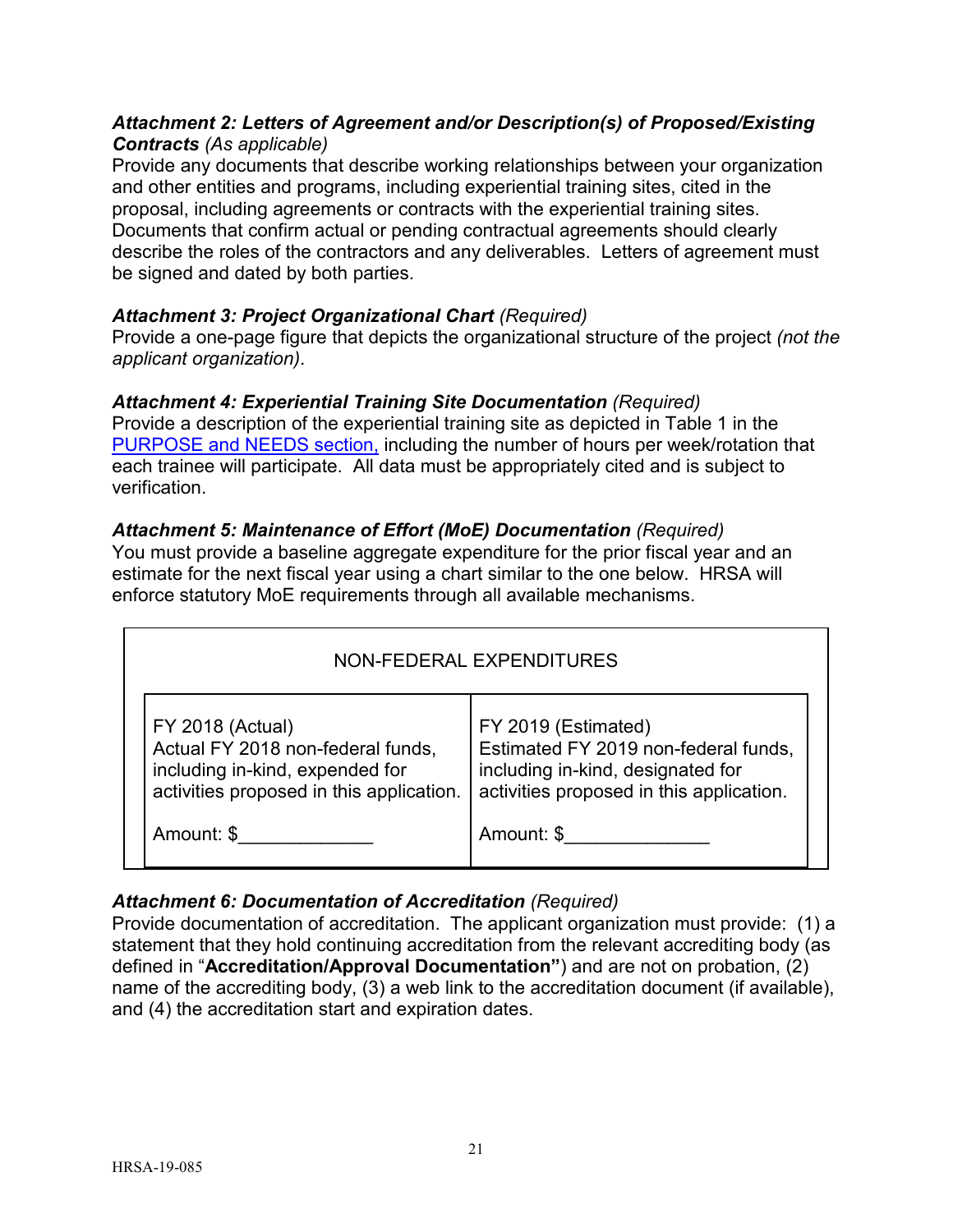### *Attachment 7: Documentation of Field Placement/Internship prerequisite for graduation from school or program (Required)*

Eligible schools and programs of psychiatry, health service psychology, behavioral pediatrics, psychiatric nursing (which may include master's and doctoral level programs), social work, school social work, SUD treatment, marriage and family therapy, occupational therapy, school counseling, or professional counseling must require a pre-degree clinical field placement or internship as part of the training and as a requirement for graduation. You must provide documentation of the pre-degree clinical field placement or internship prerequisite requirement for graduation.

## *Attachment 8: Student Commitment Letter (Required)*

You must provide a copy of a student commitment letter template, through which students will commit to complete a field placement or internship, and their plan to pursue employment working with persons in high need and high demand areas. Additionally the commitment letter should address how the acceptance of the stipend may have an impact on the student's financial aid award.

Students receiving support through OWEP Professionals program should be informed in advance of the institution's financial aid policies.

## *Attachment 9: Logic Model (Required)*

You must provide a Logic Model that presents the conceptual framework for your project. For more information on logic models, see Section VIII.

## *Attachment 10: Letters of Support (As applicable)*

Provide a letter of support for each organization or department involved in your proposed project. Letters of support must be from someone who holds the authority to speak for the organization or department (e.g., CEO, Chair), must be dated, and must specifically indicate understanding of the project and a commitment to the project, including any resource commitments (e.g., in-kind services, dollars, staff, space, equipment).

## *Attachment 11: Work Plan (Required)*

Attach the work plan for the project that includes all information detailed in Response to Program Purpose.

#### *Attachment 12: Documentation to Support Request for Funding Priority and/or Funding Preference (As applicable)*

If requesting Priority or Funding Preference, include any relevant information and data to support your request, as outlined in [Section V.2.](#page-35-1)

## *Attachment 13: Other Relevant Documents (As applicable)*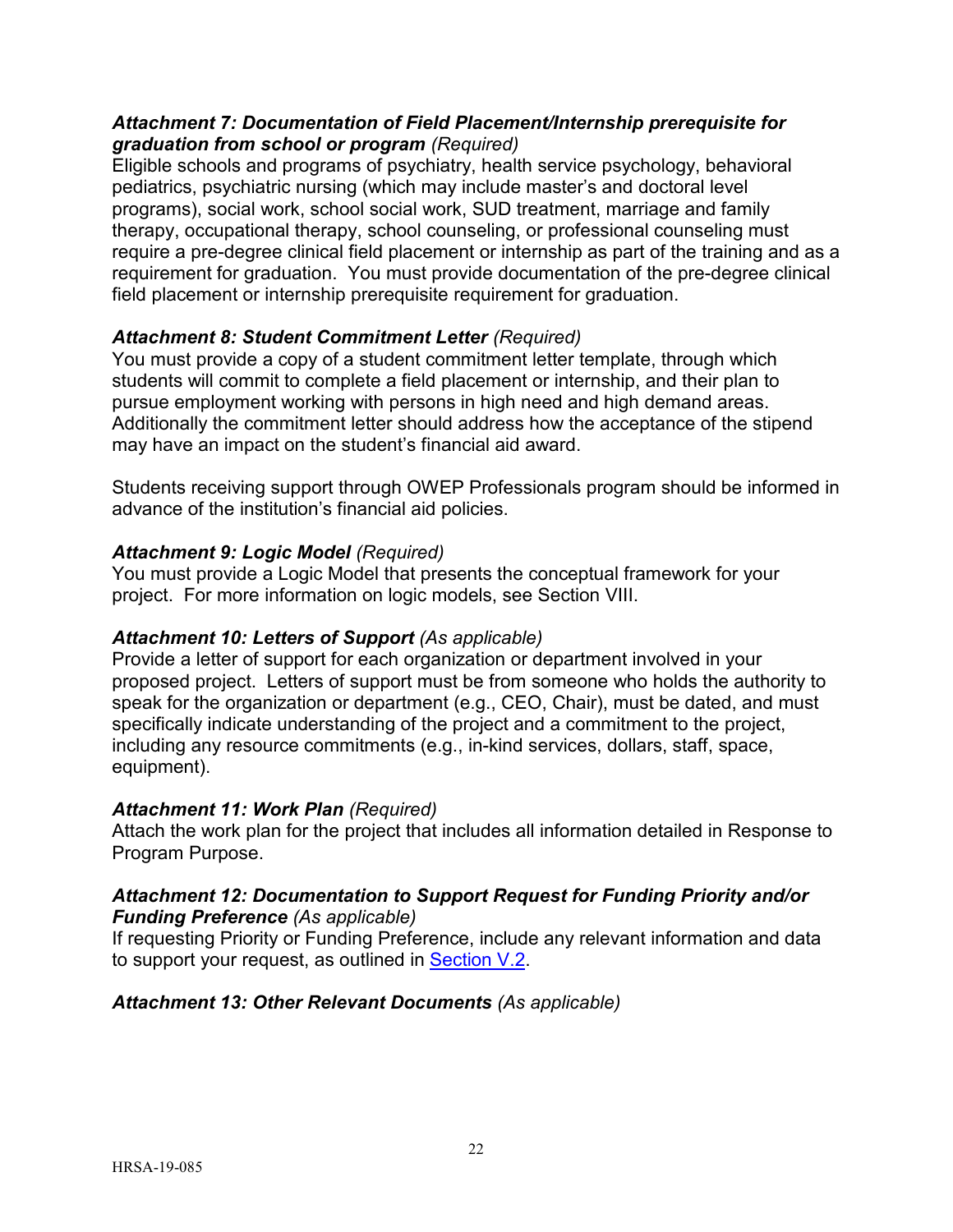#### <span id="page-27-0"></span>**3. Dun and Bradstreet Data Universal Numbering System (DUNS) Number and System for Award Management**

You must obtain a valid DUNS number, also known as the Unique Entity Identifier for your organization/agency and provide that number in your application. You must also register with the System for Award Management (SAM) and continue to maintain active SAM registration with current information at all times during which you have an active federal award or an application or plan under consideration by an agency (unless the applicant is an individual or federal agency that is exempted from those requirements under 2 CFR § 25.110(b) or (c), or has an exception approved by the agency under 2 CFR § 25.110(d))**.**

HRSA may not make an award to an applicant until the applicant has complied with all applicable DUNS and SAM requirements and, if an applicant has not fully complied with the requirements by the time HRSA is ready to make an award, HRSA may determine that the applicant is not qualified to receive an award and use that determination as the basis for making an award to another applicant.

If you have already completed Grants.gov registration for HRSA or another federal agency, confirm that the registration is still active and that the Authorized Organization Representative (AOR) has been approved.

The Grants.gov registration process requires information in three separate systems:

- Dun and Bradstreet [\(http://www.dnb.com/duns-number.html\)](http://www.dnb.com/duns-number.html)
- System for Award Management (SAM) [\(https://www.sam.gov\)](https://www.sam.gov/)
- Grants.gov [\(http://www.grants.gov/\)](http://www.grants.gov/)

For further details, see Section 3.1 of HRSA's *SF-424 R&R [Application Guide.](http://www.hrsa.gov/grants/apply/applicationguide/sf424rrguidev2.pdf)*

**UPDATED SAM.GOV ALERT:** For your SAM.gov registration, you must submit a notarized letter appointing the authorized Entity Administrator. The review process changed for the Federal Assistance community on June 11, 2018. Read the [updated](https://www.gsa.gov/about-us/organization/federal-acquisition-service/office-of-systems-management/integrated-award-environment-iae/sam-update)  [FAQs](https://www.gsa.gov/about-us/organization/federal-acquisition-service/office-of-systems-management/integrated-award-environment-iae/sam-update) to learn more.

**If you fail to allow ample time to complete registration with SAM or Grants.gov, you will not be eligible for a deadline extension or waiver of the electronic submission requirement.**

## <span id="page-27-1"></span>**4. Submission Dates and Times**

#### **Application Due Date**

The due date for applications under this NOFO is *May 7, 2019 at 11:59 p.m. Eastern Time*. HRSA suggests submitting applications to Grants.gov at least **3 days before the deadline** to allow for any unforeseen circumstances.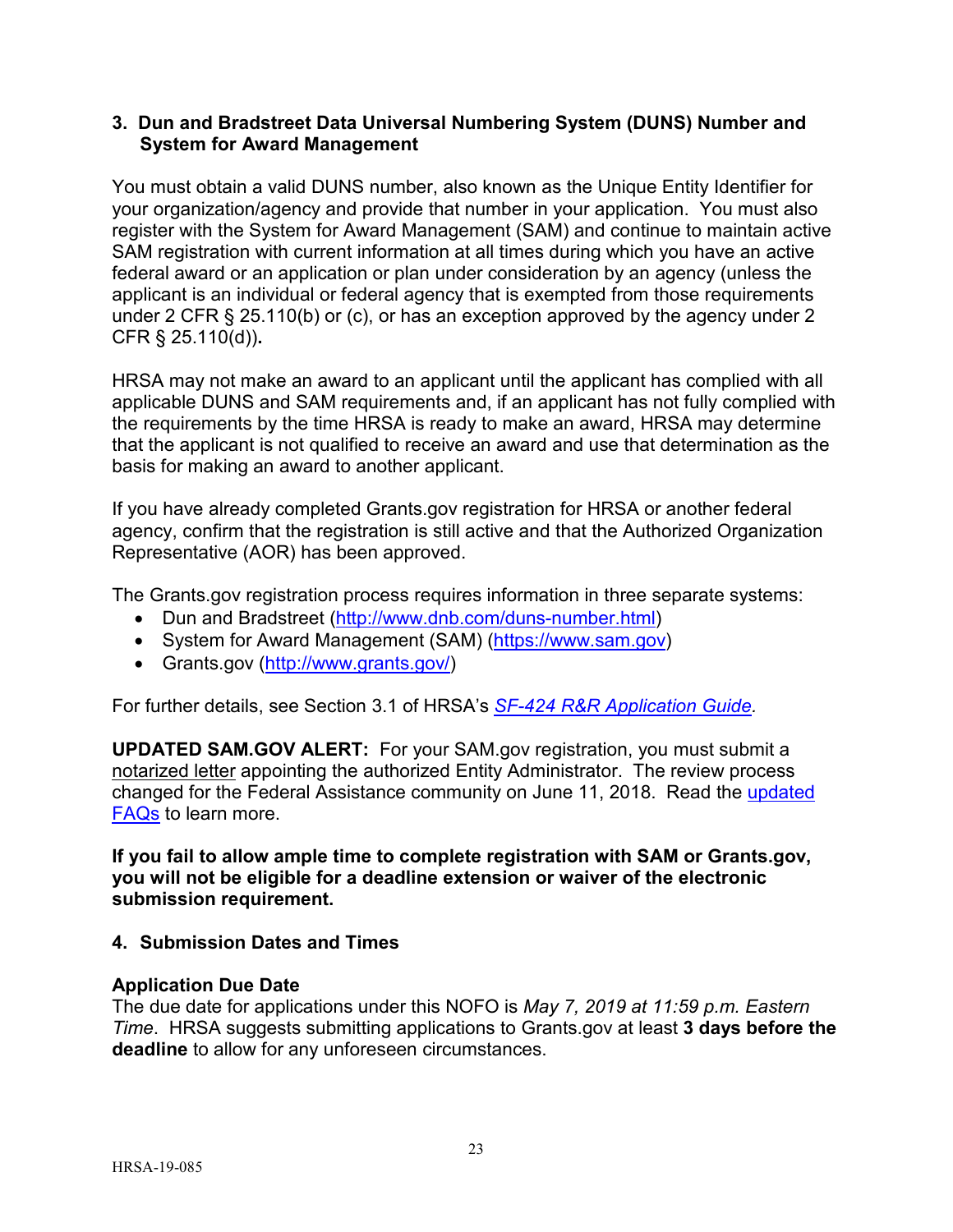See Section 8.2.5 – Summary of emails from Grants.gov in HRSA's *[SF-424](http://www.hrsa.gov/grants/apply/applicationguide/sf424rrguidev2.pdf) R&R [Application Guide](http://www.hrsa.gov/grants/apply/applicationguide/sf424rrguidev2.pdf)* for additional information.

### <span id="page-28-0"></span>**5. Intergovernmental Review**

OWEP Professionals is a program subject to the provisions of Executive Order 12372, as implemented by 45 CFR 100. See Executive Order 12372 in the [HHS Grants Policy](http://www.hrsa.gov/grants/hhsgrantspolicy.pdf)  [Statement.](http://www.hrsa.gov/grants/hhsgrantspolicy.pdf)

See Section 4.1 ii of HRSA's *SF-424 R&R [Application Guide](http://www.hrsa.gov/grants/apply/applicationguide/sf424rrguidev2.pdf)* for additional information.

## <span id="page-28-1"></span>**6. Funding Restrictions**

Funds under this notice may not be used for purposes specified in HRSA's *[SF-424 R&R](http://www.hrsa.gov/grants/apply/applicationguide/sf424rrguidev2.pdf)  [Application Guide](http://www.hrsa.gov/grants/apply/applicationguide/sf424rrguidev2.pdf)*. In addition, grant funds may not be used for construction and foreign travel.

### **Fringe Benefits for Trainees**

Liability insurance, unemployment insurance, life insurance, taxes, fees, retirement plans, or other fringe benefits for trainees are not allowable under this grant.

**Administration and Management:** Up to 40 percent of funding is for the administration and management of the program and may be dedicated to recipient activities other than stipend support; e.g., student/intern support costs including health insurance, travel, attendance at professional conferences, preparation for licensing exams, licenses, other allowable trainee-related expenses, 8 percent indirect cost, and other expenses that support the programmatic requirements described in this NOFO.

*Unallowable Costs:* Funds under this notice may not be used for purposes specified in HRSA's *SF-424 R&R [Application Guide](http://www.hrsa.gov/grants/apply/applicationguide/sf424rrguidev2.pdf)*.

The General Provisions in Division B of the Department of Defense and Labor, Health and Human Services, and Education Appropriations Act, 2019 and Continuing Appropriations Act, 2019 (P.L. 115-245) apply to this program. Please see Section 4.1 of HRSA's *SF-424 R&R [Application Guide](http://www.hrsa.gov/grants/apply/applicationguide/sf424rrguidev2.pdf)* for additional information. Note that these or other restrictions will apply in the following FY, as required by law.

You are required to have the necessary policies, procedures, and financial controls in place to ensure that your organization complies with all legal requirements and restrictions applicable to the receipt of federal funding, including statutory restrictions on use of funds for lobbying, executive salaries, gun control, abortion, etc. Like those for all other applicable grants requirements, the effectiveness of these policies, procedures, and controls is subject to audit.

All program income generated as a result of awarded funds must be used for approved project-related activities. The program income alternative(s) applied to the award(s)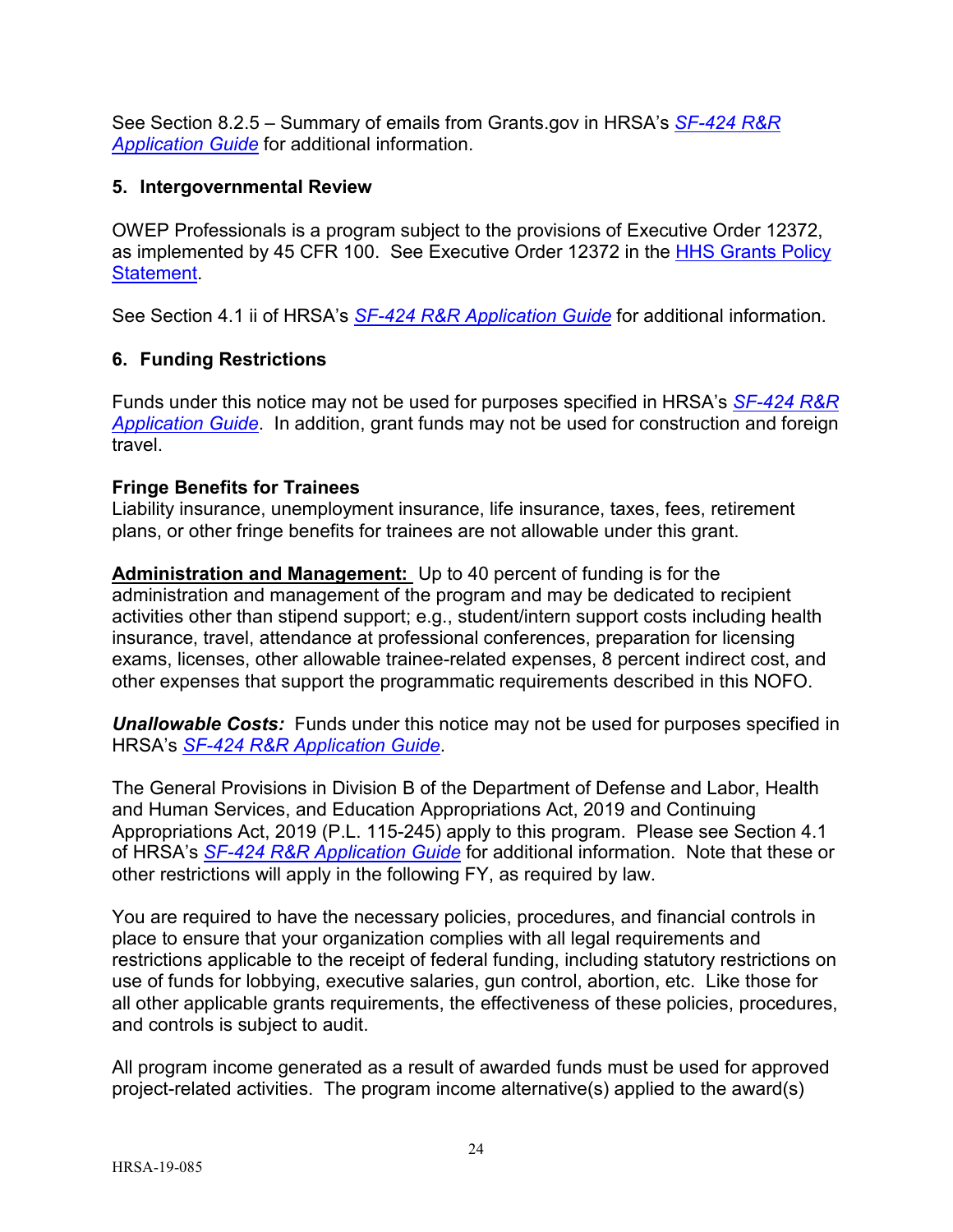under the program will be the addition/additive alternative. You can find post-award requirements for program income at [45 CFR § 75.307.](http://www.ecfr.gov/cgi-bin/retrieveECFR?gp=1&SID=4d52364ec83fab994c665943dadf9cf7&ty=HTML&h=L&r=PART&n=pt45.1.75#se45.1.75_1307)

# <span id="page-29-0"></span>**V. Application Review Information**

<span id="page-29-1"></span>1. Review Criteria

HRSA has procedures for assessing the technical merit of applications to provide for an objective review of applications and to assist you in understanding the standards against which your application will be judged. HRSA has critical indicators for each review criterion to assist you in presenting pertinent information related to that criterion and to provide the reviewer with a standard for evaluation. Review criteria are outlined below with specific detail and scoring points.

These criteria are the basis upon which the reviewers will evaluate and score the merit of the application. The entire proposal will be considered during objective review.

Review criteria are used to review and rank applications. OWEP Professionals Program has five (5) review criteria:

#### <span id="page-29-2"></span>*Criterion 1: PURPOSE AND NEED (25 points) – Corresponds to [Section IV's Purpose](#page-14-1)  [and Need](#page-14-1)*

Reviewers will consider whether you have presented a clear purpose and evidence of a significant and compelling need for behavioral health services with a focus on OUD and other SUD prevention, treatment, and recovery services within training sites.

Applicants that partner with at least one training site located in high need, high demand areas, as listed in Table 1 in **Attachment 4**, will receive 5 points each (10 total) if:

- 1. The training site(s) is/are located in Mental Health Professional Shortage Areas (HPSAs) or that is/are Facility Mental HPSAs with a score of 16 or above as found in the HPSA Find tool [\(https://data.hrsa.gov/tools/shortage](https://data.hrsa.gov/tools/shortage-area/hpsa-find)[area/hpsa-find\)](https://data.hrsa.gov/tools/shortage-area/hpsa-find) (5 points); and/or
- 2. The training site(s) is/are located in a county with a drug overdose rate higher than the national average of 21.7 per 100,000 population (2017 CDC). Please provide county overdose rate in terms of population per 100,000 and indicate the source of your data (5 points).

Applicants will receive zero points if (1) they fail to include the specific addresses for the partnering training sites; or (2) if the address of the training site is not found in the HPSA Find tool.

Applicants will receive up to 15 points based upon the quality, relevance, and extent to which they: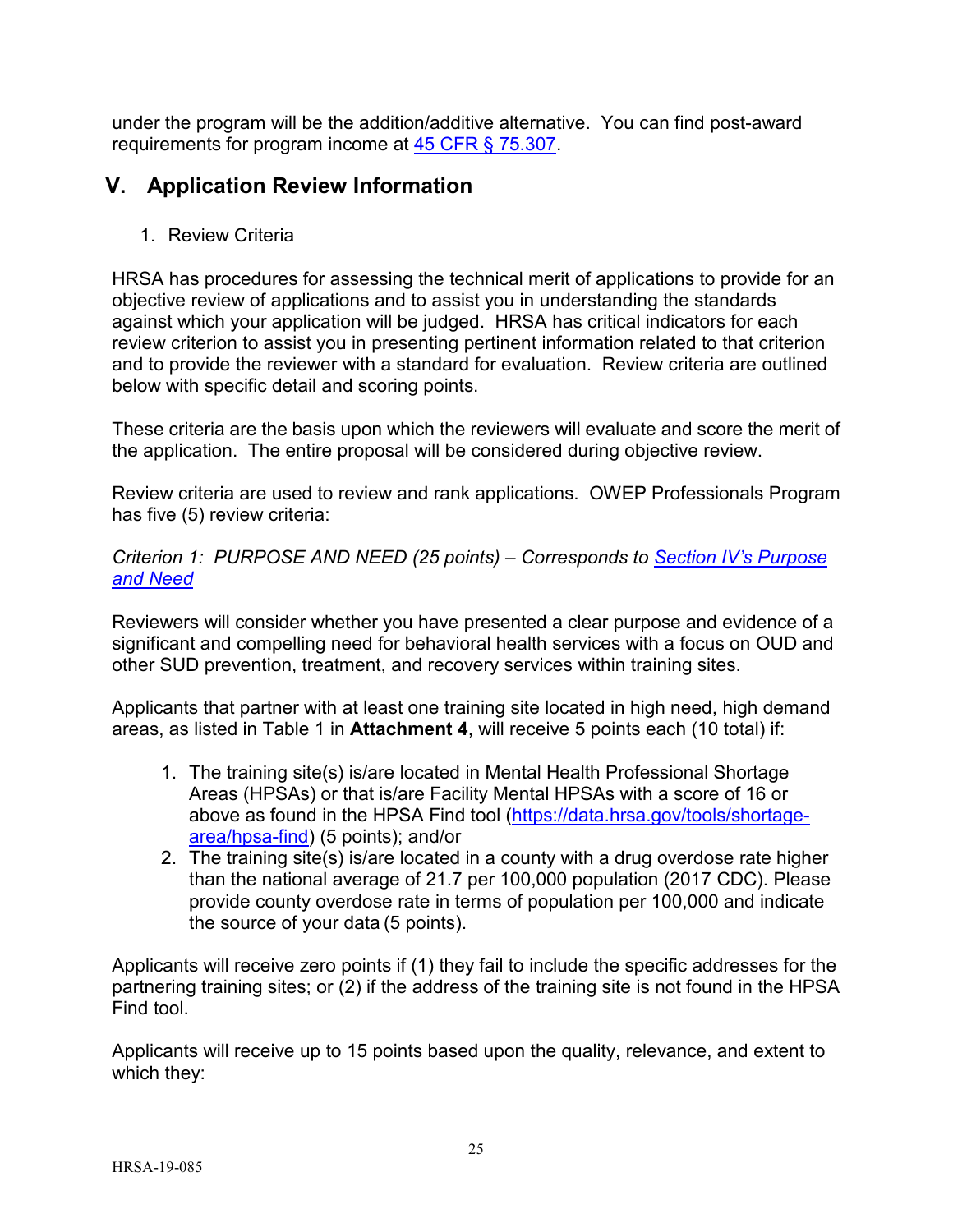- Describe the target population and its unmet health needs, specifically describing the lack of access to health care and trauma-informed care, with an emphasis on OUD and other SUD prevention, treatment, and recovery, experienced by patients. In particular, the applicant should include a robust discussion (using recent, well-supported available data) of poverty, unemployment, and OUD and other SUD in the target service areas;
- Describe the program's ability to ensure participation in the program of individuals and groups from different racial, ethnic, cultural, geographic, religious, linguistic, and class backgrounds, and different genders and sexual orientations, and knowledge and understanding of the concerns of individuals with behavioral health disorder symptoms or diagnoses, particularly children and adolescents and transitional-age youth;
- Describe the needs of the behavioral health workforce in the local community including the training site's patient population, and a description of the expertise and training that OWEP Professionals recipients will provide to address these needs;
- Describe the experiential training site(s) in terms of ability to place behavioral health trainees with a focus on OUD and other SUD prevention, treatment, and recovery;
- Describe academic and community partnerships (including emergency departments, faith-based organizations, judicial systems, first responders, etc.) that are in place and sufficient to foster integrated and/or interprofessional training experiences for the trainees and impact the quality and access to OUD and other SUD prevention, treatment and recovery services in the community;
- Identify the two or more health disciplines, which can include paraprofessionals, that will be collaborating and training with the trainees supported under this NOFO in integrated and/or interprofessional, team-based, integrated care of OUD and other SUD services – including collaborations with DATA-waived MAT prescribers as part of coordinated care teams; and
- Describe, as applicable, how telehealth will be utilized to meet health and treatment needs of the target population.

<span id="page-30-0"></span>*Criterion 2: RESPONSE TO PROGRAM PURPOSE (35 points) – Corresponds to [Section IV's Response to Program Purpose Sub-section \(a\) Work Plan, Sub-section \(b\)](#page-15-0)  [Methodology/Approach](#page-15-0) and Sub-section (c) Resolution of Challenges*

### *Criterion 2 (a): WORK PLAN (15 points) – Corresponds to Section IV's Response to Program Purpose Sub-section (a) Work Plan*

Reviewers will consider the extent to which the application proposes a work plan, as **Attachment 11**, that (1) incorporates the program requirements and expectations of the NOFO; (2) addresses the needs in the Purpose and Need section; and (3) provides a clear, comprehensive, and specific set of goals and objectives and the concrete steps that will be used to achieve those goals and objectives.

Reviewers will consider whether you have provided the following: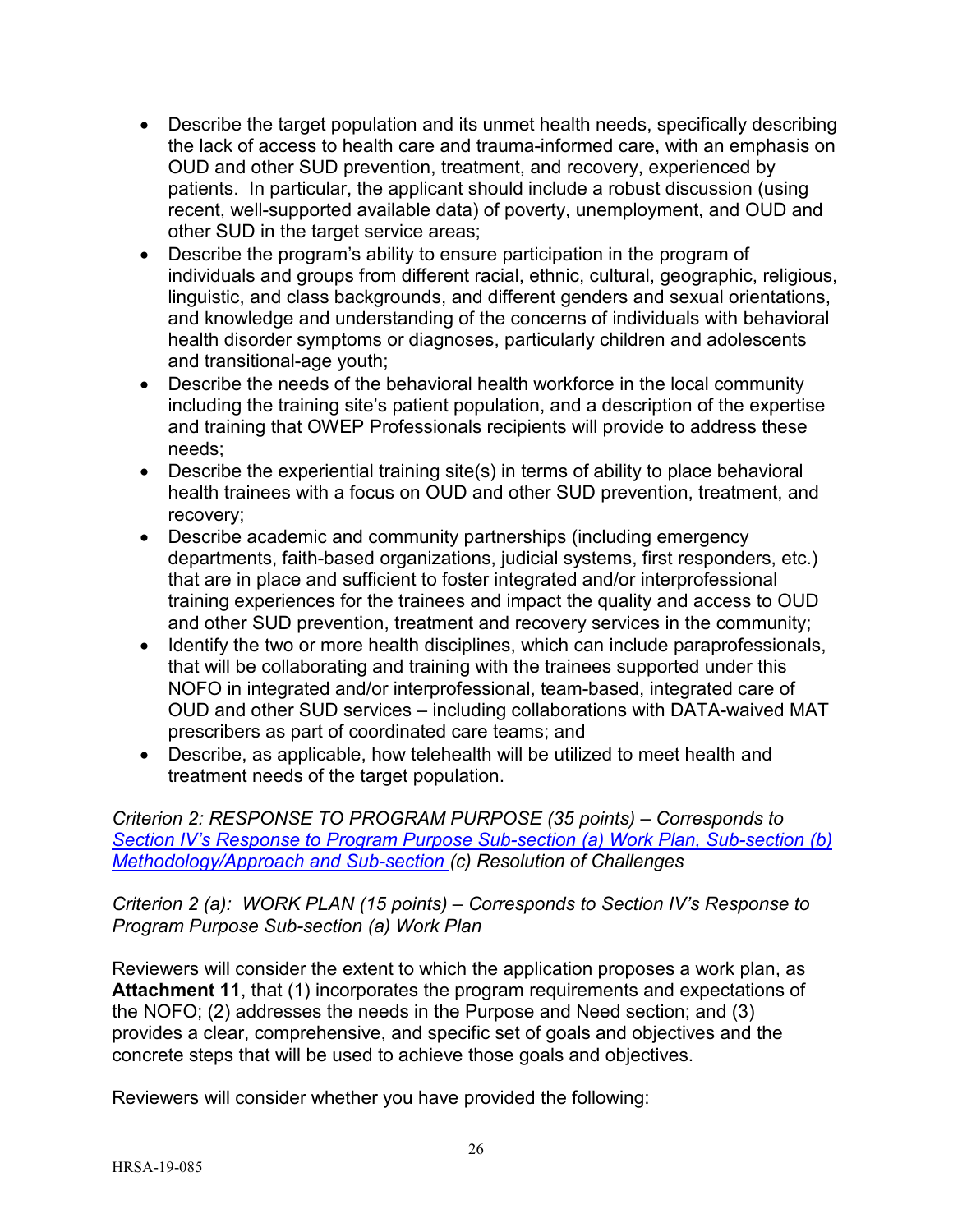- A description of the activities, timeframes, deliverables, training sites, and key partners required to address the Program Requirements and achieve each of the goals and objectives proposed during the period of performance. Goals and objectives must be specific, measurable, achievable, realistic, and time framed;
- A feasible plan for successfully completing all proposed activities and timelines within the period of performance;
- A staffing plan adequate to implement the proposed work plan. Reviewers will consider level of staffing, skill sets proposed, and qualifications of key personnel;
- An explanation of how the work plan is appropriate for the program design and how the targets fit into the overall timeline of the period of performance; and
- Identification of meaningful support and collaboration with key stakeholders in planning, designing and implementing all activities, including how you will establish or expand internships or field placement programs as well as interprofessional and team-based care sites that are working toward or have instituted the integration of OUD and other SUD treatment and primary care.

#### *Criterion 2 (b): METHODOLOGY/APPROACH (15 points) – Corresponds to Section IV's Response to Program Purpose Sub-section (b) Methodology/Approach*

Reviewers will consider the extent to which the application proposes a methodology that (1) aligns with and drives the work plan, (2) incorporates the program requirements and expectations of the NOFO; and (3) addresses the needs in the Purpose and Need section.

Reviewers will consider:

- The methodology used to address the stated purpose, needs, goals, and objectives of the proposed project. The methodology should include approaches, tools, strategies, and rationales, and extent to which you address the following:
- How applicants will leverage partnerships to provide behavioral health services and support to DATA-waived MAT prescribers and create an interprofessional and/or integrated, team-based coordinated model of care;
- How applicants will increase trainees' knowledge and understanding of the specific concerns of children, adolescents, and transitional-age youth in high need and high demand areas who are at risk for behavioral health disorders;
- The number of training sites located within a high need and high demand area as defined by this NOFO and submitted as **Attachment 4**;
- The number of training slots that will be established to accommodate trainees that will focus on OUD and other SUD prevention, treatment and recovery in community health settings;
- How trainees who are interested in OUD and other SUD training will be recruited and how applicants demonstrate participation in the institutions' programs of individuals and groups from different racial, ethnic, cultural, geographic, religious, linguistic, and class backgrounds, and different genders and sexual orientations;
- The implementation of a disbursement plan for the provision of stipend support for professional trainees/interns for the required field placement/internship;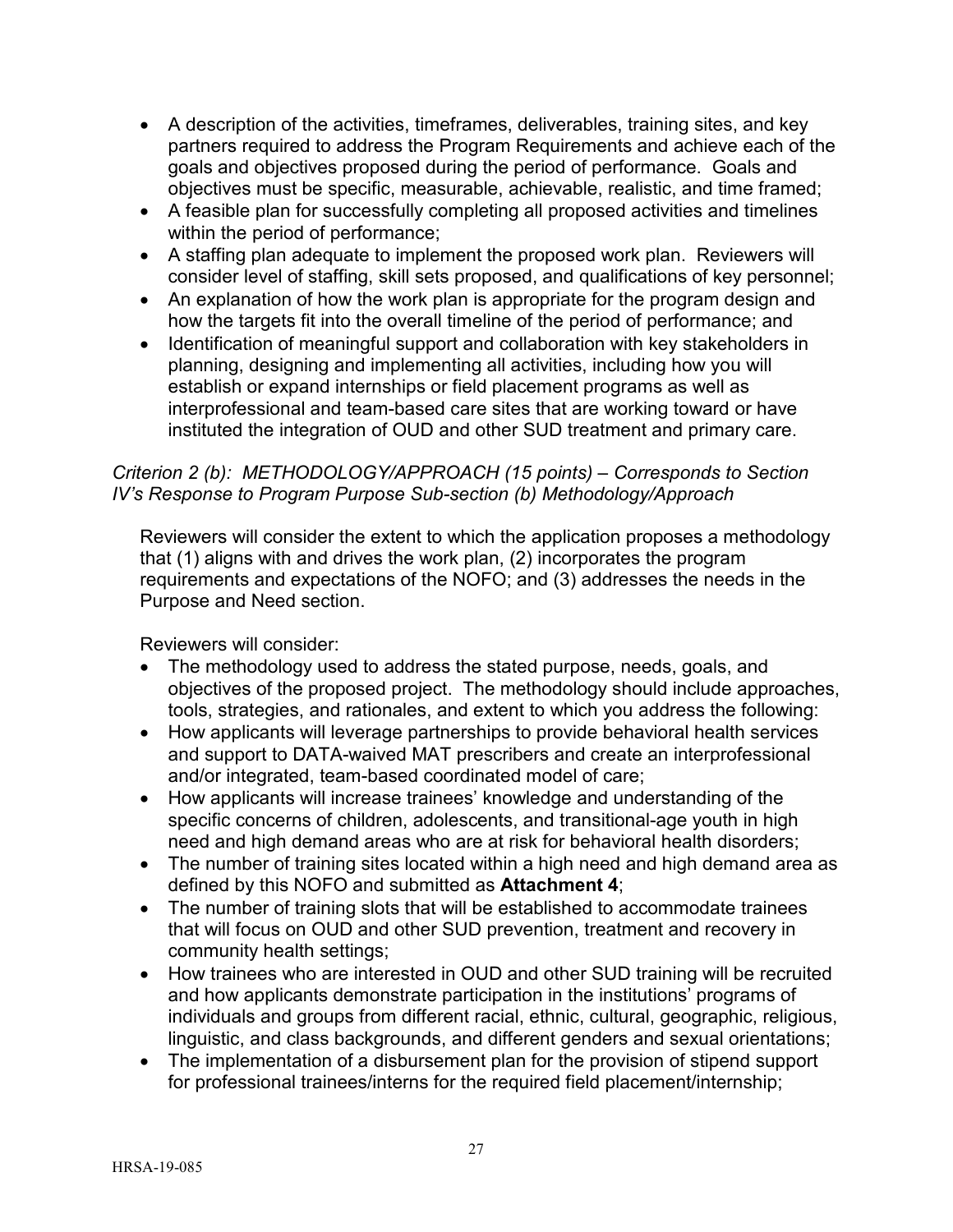- How the project and training are connected to the public systems of health and behavioral health care in the community;
- The engagement in training that would create an infrastructure of skills, expertise, and support of a behavioral health team;
- The extent to which the proposed project is innovative with supporting context;
- The sophistication and plausibility of the logic model proposed, which explains the linkages among project elements;
- The presence of strong, pre-existing relationships with external partners, such as non-profit and public organizations focused on health care, social services, and behavioral health needs of these at-risk populations, and how these organizations will host student field placements and assist with career placements for graduates of the program;
- The implementation of telehealth solutions, as appropriate;
- The curricula, tools, and strategies for training behavioral health professionals to work with the OUD and other SUD populations in interprofessional and/or integrated team-based care;
- How the faculty development plan will benefit the training program and help address the OUD and other SUD epidemic in the community; and
- The inclusion of and collaboration between professionals and paraprofessionals in training and OUD and other SUD service provision activities.

## <span id="page-32-0"></span>*Criterion 2 (c): RESOLUTION OF CHALLENGES (5 points) – Corresponds to Section IV's Response to Program Purpose Sub-section (c) Resolution of Challenges*

Reviewers will consider the extent to which an application demonstrates an understanding of potential obstacles and challenges during the design and implementation of the project, as well as a plan for dealing with identified contingencies that may arise.

Reviewers will consider:

- 1. Challenges related to project implementation and the achievement of the proposed goals and objectives;
- 2. Challenges related to the workforce development, including recruitment, retention, education and training;
- 3. Challenges related to leveraging academic and community partnerships including development of experiential training sites where trainees train to work with the OUD and other SUD prevention, treatment and recovery services in high need and high demand areas; and
- 4. Available resources and plans to resolve and overcome these challenges and obstacles.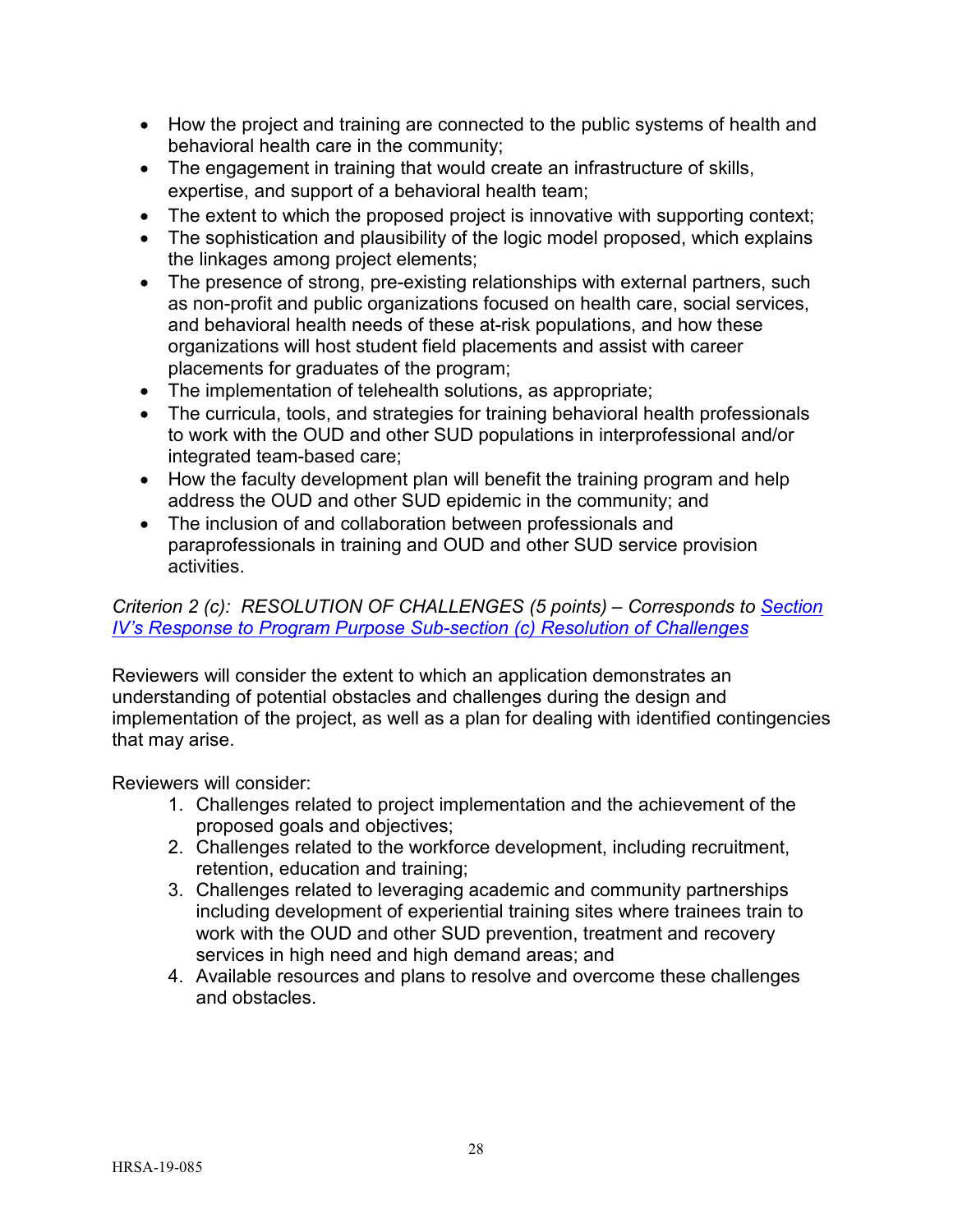*Criterion 3: IMPACT (20 points) – Corresponds to [Section IV's Impact](#page-18-0) Sub-section (a) Evaluation and Technical Support Capacity, and Sub-section (b) Project Sustainability*

*Criterion 3(a): EVALUATION AND TECHNICAL SUPPORT CAPACITY (10 points) – Corresponds to Section IV's Impact Sub-section (a) Evaluation and Technical Support Capacity* 

Reviewers will consider the extent to which the application describes a manner to effectively report on the measurable outcomes for program performance evaluation that includes both the applicant's internal program performance evaluation plan and HRSA's required performance measures.

Reviewers will consider the following:

- The overall quality of the evaluation plan that demonstrates expertise, experience, and the technical capacity to incorporate collected data into program operations to ensure continuous quality improvement, and the ability to comply with HRSA's performance measurement requirements;
- The evaluation plan's inclusion of necessary components (descriptions of the inputs, key processes, variables to be measured, expected outcomes of the funded activities, and how key measures will be reported), as well as a description of how the organization will collect data in such a way that allows for accurate and timely reporting, and program needs/gaps to be filled;
- The quality of the plan's methodology and proposed approach for utilizing both quantitative and qualitative data efforts to quarterly review program outcomes;
- Any anticipated obstacles to the evaluation, and a proposal on how to address those obstacles;
- The feasibility and effectiveness of plans for dissemination of project results, including the extent to which project results may be national in scope, and the degree to which the project activities are replicable, and the sustainability of the program beyond the federal funding;
- The extent to which project results may be national in scope, and the degree to which the project activities are replicable, and the sustainability of the program beyond the federal funding;
- The strength of the strategy to address the health care needs of the high need and high demand areas (with a primary focus on OUD and other SUD prevention, treatment and recovery) through telehealth networks where applicable; and
- The quality of the plan to address social determinants of health during the training program.

*Criterion 3 (b): PROJECT SUSTAINIBILITY (10 points) – Corresponds to Section IV's Impact Sub-section (b) Project Sustainability* 

Reviewers will consider whether the applicant described a plan for project sustainability after the period of federal funding ends.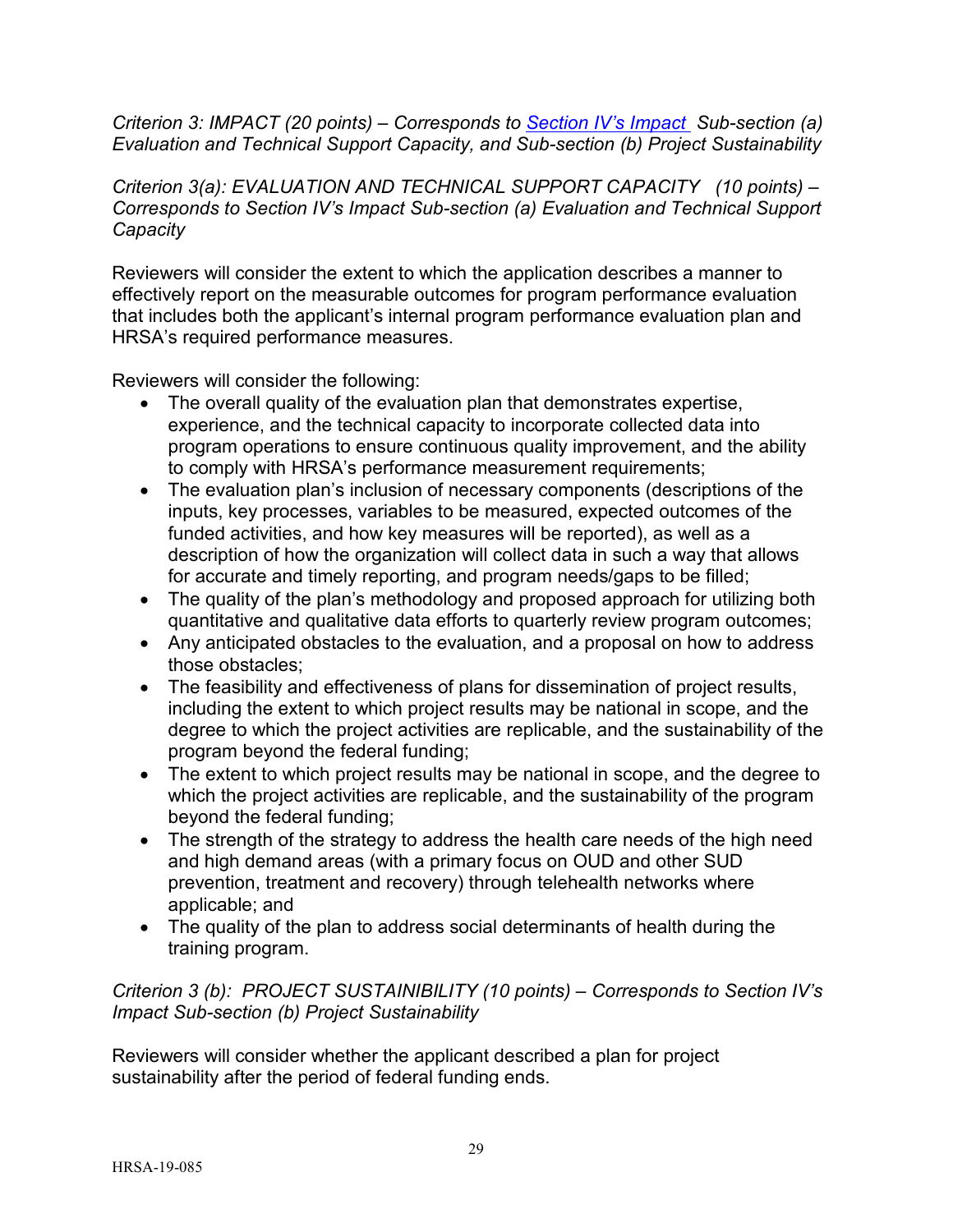Reviewers will consider if the applicant plan includes:

- Sustained key elements of the grant projects, e.g., training methods or strategies, which have been effective in improving practices and tangible next steps for continuing the effort described in the application beyond the duration of the period of performance;
- Identification of challenges to be encountered in sustaining the program, and description of logical approaches to resolving such challenges;
- Identification of other sources of income and/or future funding initiatives, as well as a timetable for becoming self-sufficient, including evaluation of the program, collection of needed program information, and disseminate findings to appropriate audiences; and
- How they will enhance relationships between academic institutions, experiential training sites, and other interdisciplinary partners.

### <span id="page-34-0"></span>*Criterion 4: ORGANIZATIONAL INFORMATION, RESOURCES AND CAPABILITIES (10 points) – Corresponds to [Section IV's Organizational Information, Resources and](#page-20-0)  [Capabilities](#page-20-0)*

Reviewers will consider if the applicant has the organizational mission, structure, resources and capabilities in place to implement and complete the project by the timeframe set in the period of performance to ensure that the program objectives and expectations of the NOFO are met, and has an understanding of potential obstacles and challenges during the design and implementation of the project.

Reviewers will consider the following information:

- Project personnel are qualified by training and/or experience to implement and carry out the project per the project narrative and Attachments;
- The capabilities of the applicant organization and the quality, expertise, and availability of facilities and personnel to fulfill the needs and requirements of the proposed project including the experiential and didactic training in OUD and other SUD prevention, treatment and recovery services in an integrated teambased care setting;
- Evidence of the capacity to provide didactic and experiential training and supervision to professional trainees with the focus on OUD and other SUD prevention, treatment, and recovery services;
- Evidence of an adequate staffing plan for the proposed project including the project organizational chart;
- The activities, timeline, and responsible staff to achieve each of the objectives proposed during the period;
- Meaningful support and collaboration with key stakeholders in planning, designing, and implementing all activities;
- Evidence of support and commitment by both academic and community organizations serving persons in high need and high demand areas as defined in this NOFO. This may be demonstrated by resources and/or letters of agreement (i.e., commitment to provide financial or in-kind resources); and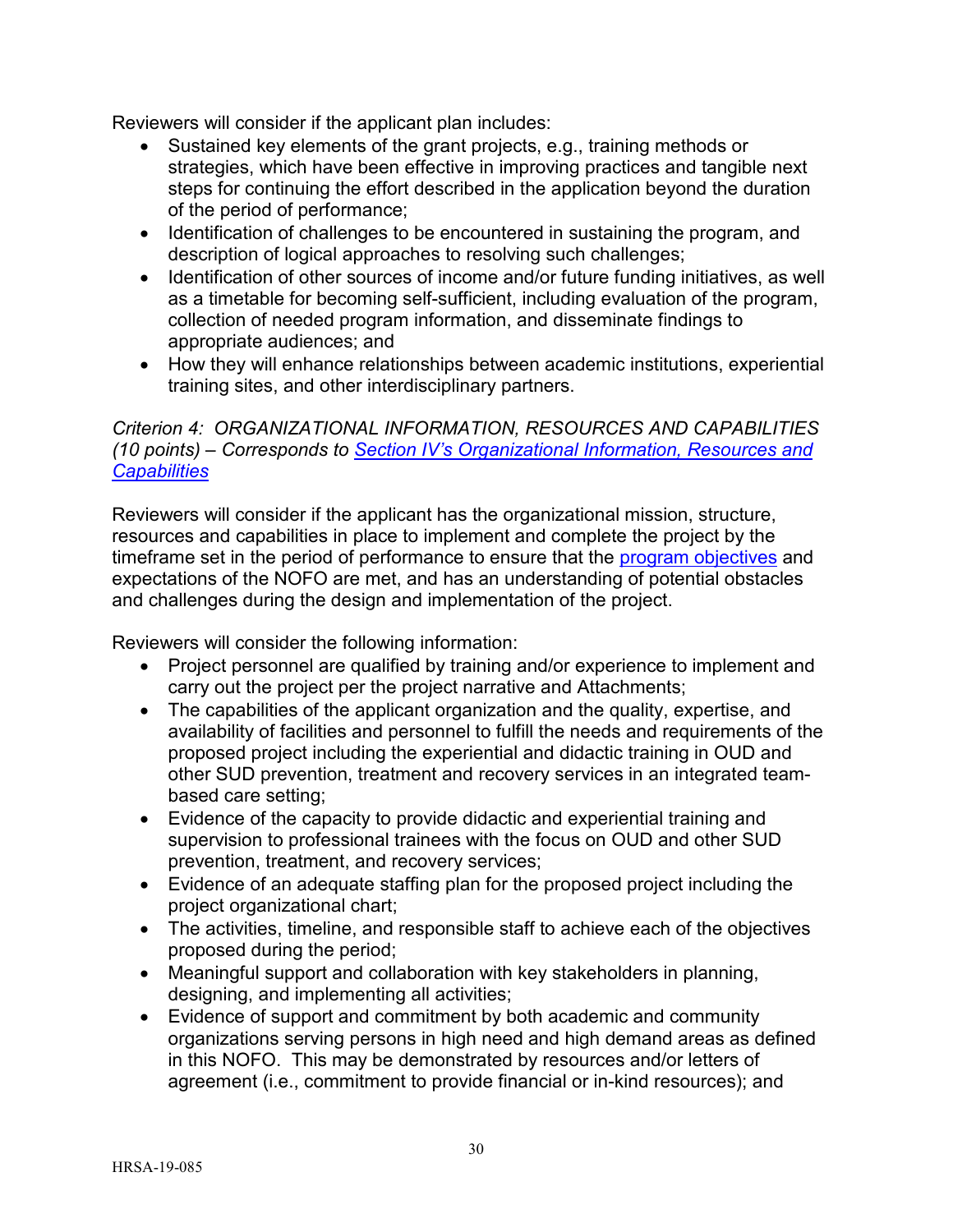• Evidence of your organization's successful experience administering grant programs of similar size and scope including meeting all performance indicators and reporting requirements.

### *Criterion 5: SUPPORT REQUESTED (10 points) – Corresponds to [Section IV's Budget](#page-22-0)  [Justification Narrative and SF-424 R&R budget forms](#page-22-0)*

The reviewers will consider the extent to which the proposed budget for each of the budget years of the period of performance is reasonable in relation to the objectives, the complexity of the training activities, and the anticipated results.

Reviewers will consider the following:

- The extent to which costs, as outlined in the budget and required resources sections, are reasonable given the scope of work;
- The extent to which key personnel have adequate time devoted to the project to achieve project objectives;
- The extent to which the budget justification clearly describes each line item and how the costs were estimated;
- The extent to which trainee stipends, and other participant/trainee costs are reasonable and supportive of the project objectives;
- The extent to which the proposal follows the budget guidelines specified in the NOFO and the [SF-424 R&R Application Guide;](http://www.hrsa.gov/grants/apply/applicationguide/sf424rrguidev2.pdf) and
- The number of students and the cost per student each year must be clear and concisely described. The budget must include at least 60% for stipends.

# <span id="page-35-1"></span><span id="page-35-0"></span>**2. Review and Selection Process**

The independent review process provides an objective evaluation to the individuals responsible for making award decisions. The highest ranked applications receive priority consideration for award within available funding ranges. HRSA may also consider assessment of risk and the other pre-award activities described in Section 3 below. In addition to the ranking based on merit criteria, HRSA approving officials will use the funding priorities, preference, and other factors listed below in making award selection.

Please see Section 5.3 of HRSA's *SF-424 [R&R Application Guide](http://www.hrsa.gov/grants/apply/applicationguide/sf424rrguidev2.pdf)* for more details.

PHS Act section 756(b) outlines several eligibility requirements for these awards, including:

1. the requirement that to be eligible an institution shall demonstrate an ability to recruit and place the students in areas with a high need and high demand population.

> For purposes of this NOFO, high need and high demand areas include at least one of the following:

o Mental Health Professional Shortage Areas (HPSAs) or Facility Mental HPSAs with a score of 16 or above; and/or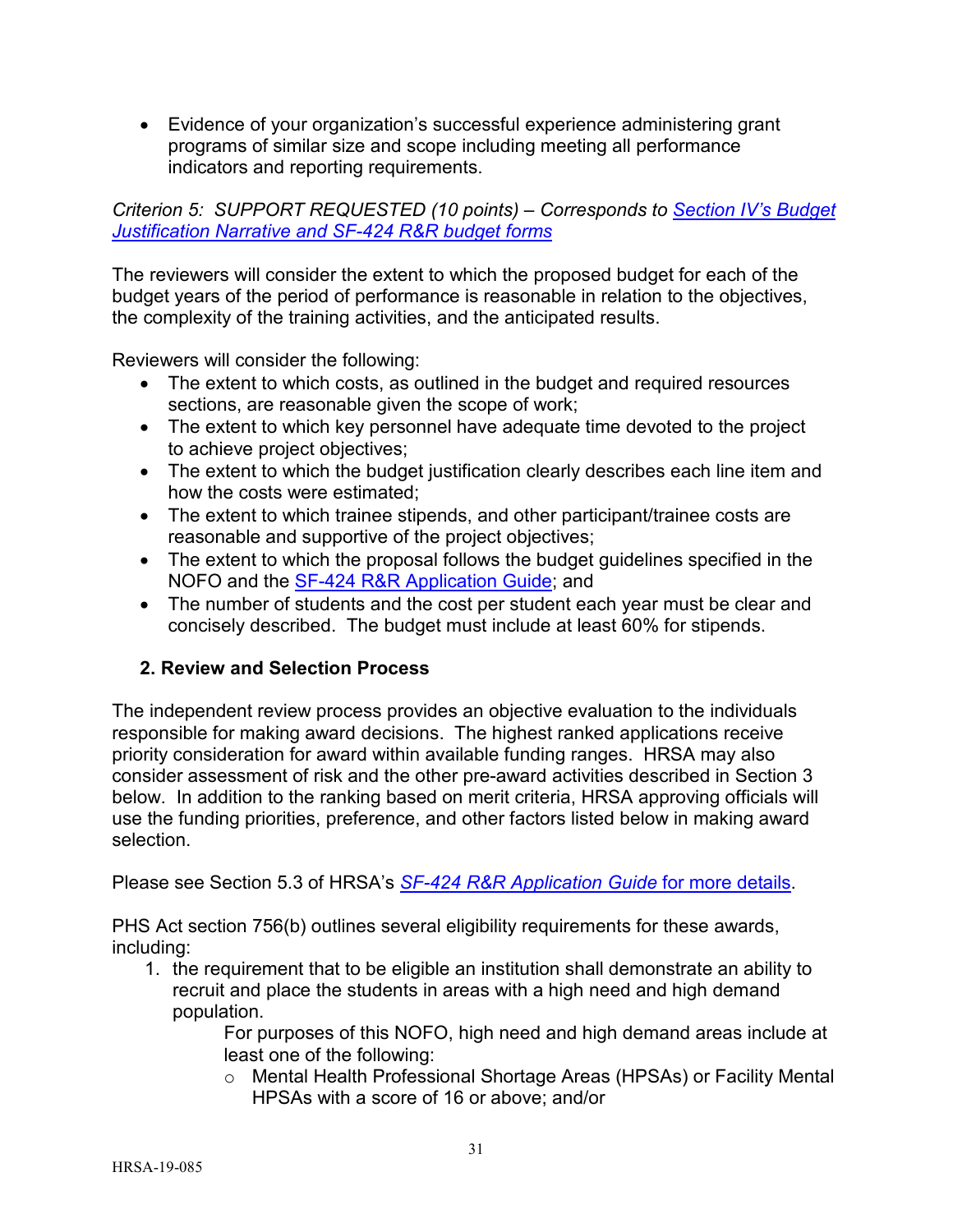- $\circ$  Counties with a drug overdose rate that is higher than the national average of 21.7 per 100,000 population (2017 CDC)
- 2. participation in the institutions' programs of individuals and groups from different racial, ethnic, cultural, geographic, religious, linguistic, and class backgrounds, and different genders and sexual orientation;
- 3. knowledge and understanding of the concerns of the individuals and groups described in the previous clause, especially individuals with mental disorder symptoms or diagnoses, particularly children and adolescents, and transitionalage youth;
- 4. any internship or other field placement program assisted under the award will prioritize cultural and linguistic competency; and
- 5. the recipient will provide to HRSA such data, assurances, and information as HRSA may require.

## Funding Factors

#### **Historically Black Colleges and Universities (HBCU) and other Minority Serving Institutions (MSI):** Pursuant to Section 756(c), at least four of the grant recipients under the psychology and social work disciplines shall be HBCUs or other MSIs. HRSA staff will make this determination. No additional information is required of applicants.

## **Funding Priority (5 points)**

Pursuant to Section 756(d), HRSA shall give priority to any applicant that has demonstrated the ability to train psychology, psychiatry, and social work professionals to work in integrated care settings. In order to qualify under this priority, applicants must submit as **Attachment 12** any information and/or data as evidence that they have trained psychology, psychiatry, and social work professionals to work in integrated care settings.

To award priority, program staff will review data submitted in **Attachment 12** by any applicant, and will report to the peer review committee a list of those eligible applicants who met the criteria outlined above. Applications determined to meet the above criteria for the priority will have an additional 5 points added to the final score assigned by the peer review committee. Applications that do not receive a funding priority will be given full and equitable consideration during the review process.

## **Funding Preference**

Section 791 of the Public Health Service Act requires a funding preference for any qualified application ranked at or above the 20<sup>th</sup> percentile of proposals that have been recommended for approval by the peer review group that:

- Has a high rate for placing graduates/program completers in practice settings having the principal focus of serving residents of medically underserved communities (**Qualification 1** as described below); or
- During the 2-year period preceding the fiscal year for which such an award is sought, has achieved a significant increase in the rate of placing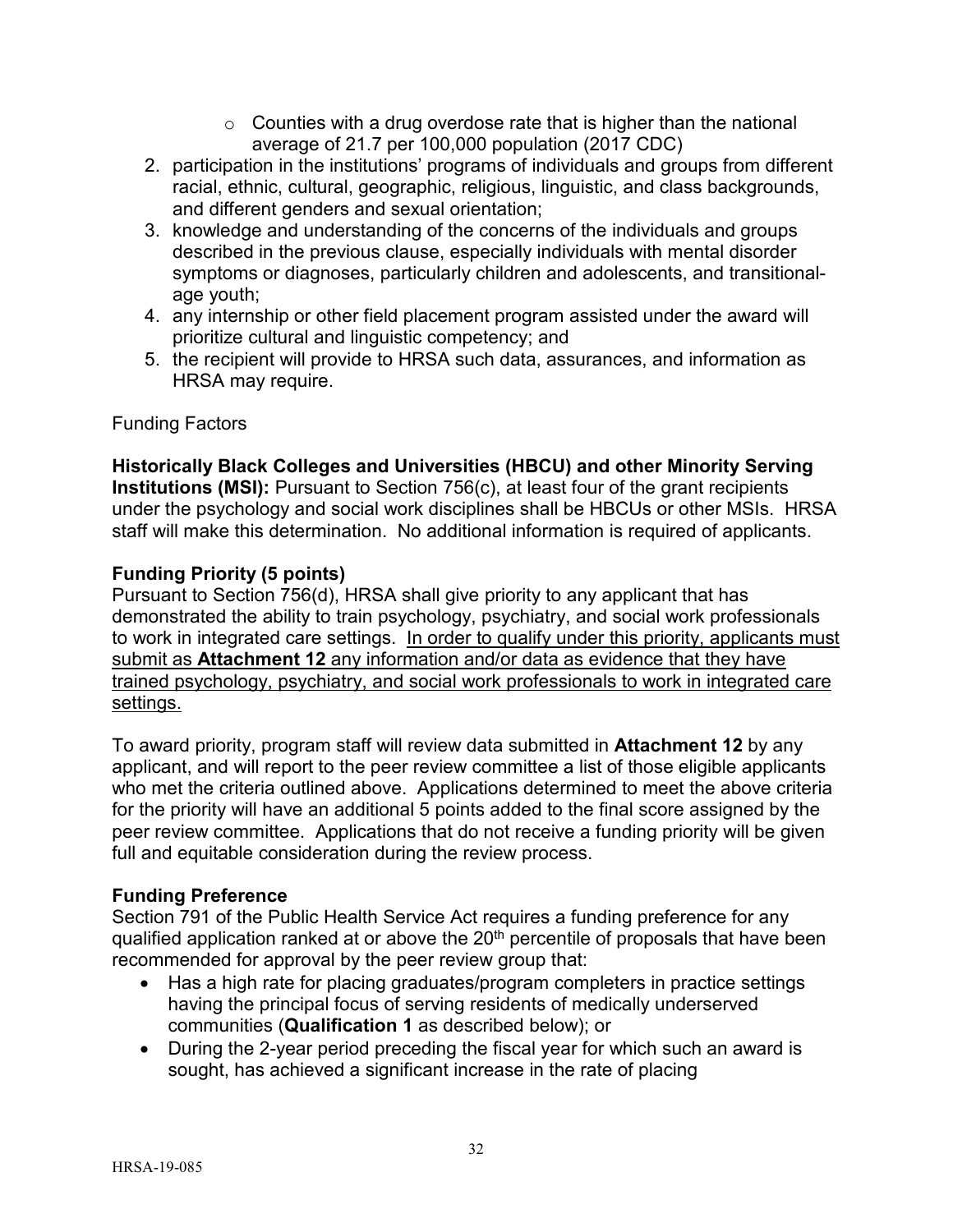graduates/program completers in such settings (**Qualification 2** as described below).

Qualification 3 serves as a pathway for new programs (defined in Section 791(c)(2) as those having graduated fewer than three classes) to compete equitably. New programs that meet at least four of the criteria described under **Qualification 3** below shall qualify for a funding preference under this section.

In order to qualify for a funding preference under this funding notice, applicants must specify which of the following **Qualifications** they meet and submit as **Attachment 12** any information and/or data to support the requested funding preference:

• **Qualification 1** – Applicants who wish to request funding preference under this qualification must demonstrate that the percentage of graduates/program completers placed in practice settings serving medically underserved communities for Academic Year (AY) 2016-2017 and AY 2017-2018 is greater than or equal to fifty (50) percent. You must submit the following documentation in **Attachment 12**.

| Graduate(s)    | Practice<br>Setting<br><b>Address</b>                                                                                                                                                                       | Use the following link to document the federal<br>designation(s) used to determine graduate's/program<br>completer's practice in medically underserved<br>communities: https://data.hrsa.gov/<br>(Indicate Federal Designations for Graduate Practice)<br><b>Medically Underserved Communities (MUCs)</b><br>Health Professional Shortage Area<br><b>Medically Underserved Area</b><br>Medically Underserved Population or<br>Governor's Certified Shortage Area for Rural<br>$\bullet$<br><b>Health Clinic purposes HPSA</b> |       |
|----------------|-------------------------------------------------------------------------------------------------------------------------------------------------------------------------------------------------------------|-------------------------------------------------------------------------------------------------------------------------------------------------------------------------------------------------------------------------------------------------------------------------------------------------------------------------------------------------------------------------------------------------------------------------------------------------------------------------------------------------------------------------------|-------|
| 1              |                                                                                                                                                                                                             |                                                                                                                                                                                                                                                                                                                                                                                                                                                                                                                               |       |
| $\overline{2}$ |                                                                                                                                                                                                             |                                                                                                                                                                                                                                                                                                                                                                                                                                                                                                                               |       |
| 3              |                                                                                                                                                                                                             |                                                                                                                                                                                                                                                                                                                                                                                                                                                                                                                               |       |
| High Rate $=$  | # of Graduates/Program Completers in AY16-17<br><b>Employed in MUCs</b><br>Plus<br># of Graduates/Program Completers in AY17-18<br><b>Employed in MUCs</b><br>Total # of Graduates/Program Completers in AY |                                                                                                                                                                                                                                                                                                                                                                                                                                                                                                                               | X 100 |
|                | 16-17                                                                                                                                                                                                       | Plus                                                                                                                                                                                                                                                                                                                                                                                                                                                                                                                          |       |
|                | $17 - 18$                                                                                                                                                                                                   | Total # of Graduates/Program Completers in AY                                                                                                                                                                                                                                                                                                                                                                                                                                                                                 |       |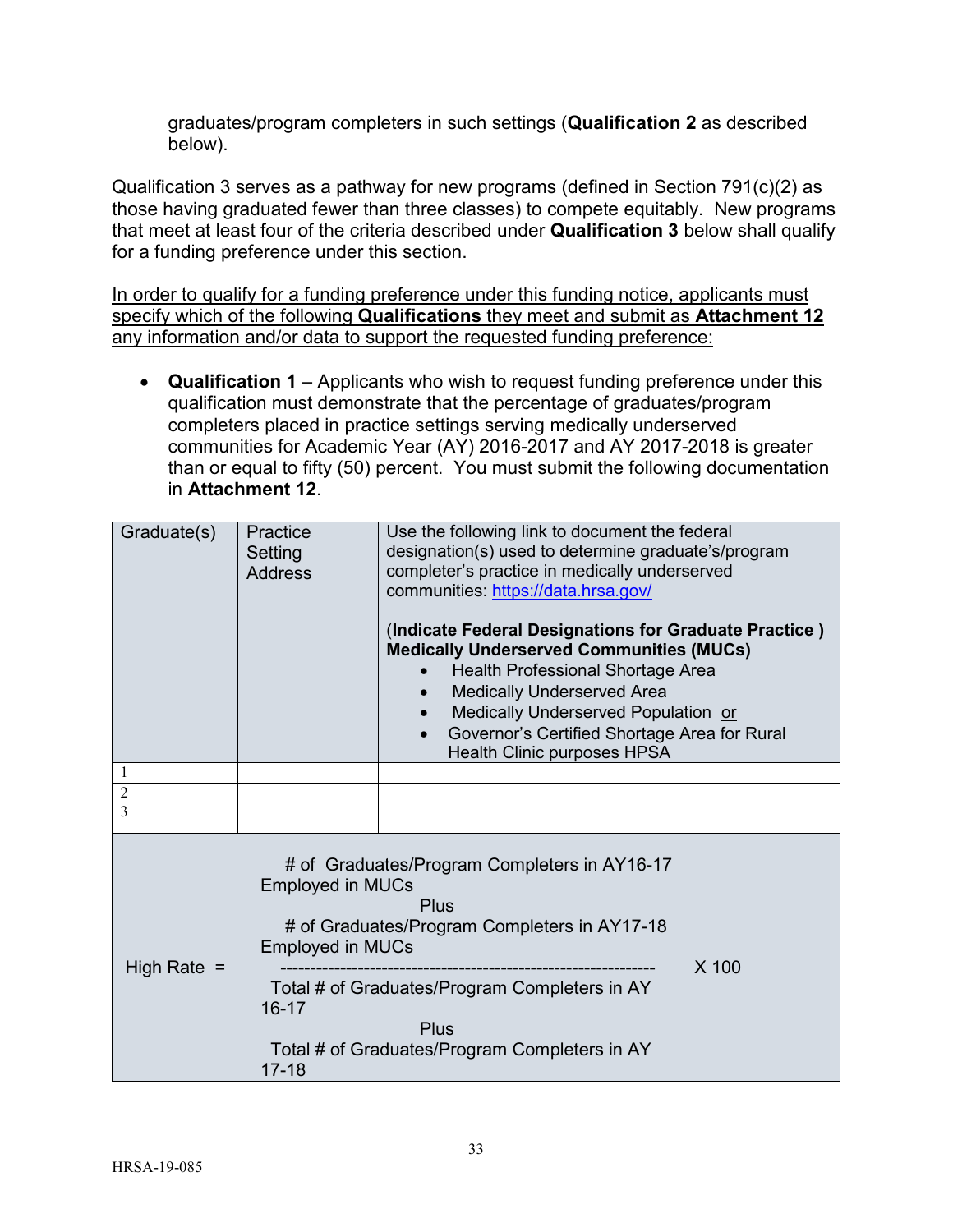## • **Qualification 2** –

During the 2-year period preceding the fiscal year for which such an award is sought, has achieved a significant increase in the rate of placing graduates/program completers in such settings.

Applicants who wish to request funding preference under this qualification demonstrate a twenty five (25) percent increase of placing graduates/program completers in medically underserved communities from AY 2017-2018 and AY 2016-2017. Applicants who wish to request funding preference under Qualification 2 must submit as **Attachment 12** the following documentation:

| Graduate(s)                                                                                                                      | Practice<br>Setting<br><b>Address</b>                                   | Use the following link to document the federal<br>designation(s) used to determine graduate's/program<br>completer's practice in medically underserved<br>communities: https://data.hrsa.gov/<br>(Indicate Federal Designations for Graduate Practice)<br><b>Medically Underserved Communities (MUCs)</b><br>Health Professional Shortage Area<br><b>Medically Underserved Area</b><br>Medically Underserved Population or<br>Governor's Certified Shortage Area for Rural<br>$\bullet$<br><b>Health Clinic purposes HPSA</b> |       |  |
|----------------------------------------------------------------------------------------------------------------------------------|-------------------------------------------------------------------------|-------------------------------------------------------------------------------------------------------------------------------------------------------------------------------------------------------------------------------------------------------------------------------------------------------------------------------------------------------------------------------------------------------------------------------------------------------------------------------------------------------------------------------|-------|--|
| 1                                                                                                                                |                                                                         |                                                                                                                                                                                                                                                                                                                                                                                                                                                                                                                               |       |  |
| $\overline{2}$                                                                                                                   |                                                                         |                                                                                                                                                                                                                                                                                                                                                                                                                                                                                                                               |       |  |
| 3                                                                                                                                |                                                                         |                                                                                                                                                                                                                                                                                                                                                                                                                                                                                                                               |       |  |
| # of Graduates/Program Completers in AY-17-<br>18 Employed in MUCs<br>Total # of Graduates/Program Completers in AY<br>$17 - 18$ |                                                                         |                                                                                                                                                                                                                                                                                                                                                                                                                                                                                                                               |       |  |
| Significant<br>Increase<br>$=$                                                                                                   |                                                                         | <b>Minus</b>                                                                                                                                                                                                                                                                                                                                                                                                                                                                                                                  | X 100 |  |
|                                                                                                                                  | # of Graduates/Program Completers in AY16-17<br><b>Employed in MUCs</b> |                                                                                                                                                                                                                                                                                                                                                                                                                                                                                                                               |       |  |
|                                                                                                                                  | $16 - 17$                                                               | Total # of Graduates/Program Completers in AY                                                                                                                                                                                                                                                                                                                                                                                                                                                                                 |       |  |

• **Qualification 3** – To permit new programs to compete equitably for funding under this section, those new programs that meet at least four (4) of the criteria shall qualify for a funding preference. New Program means any program that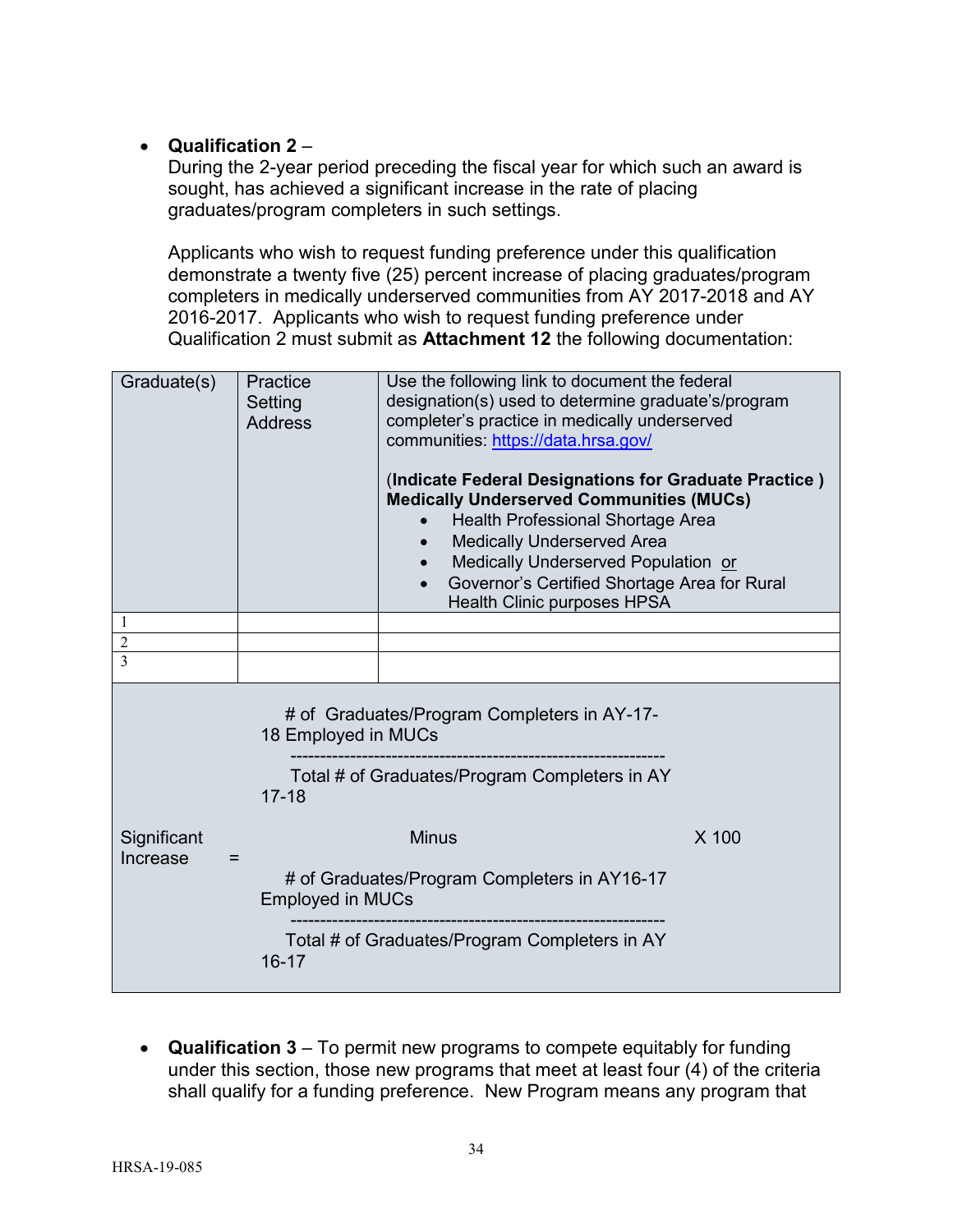has graduated/completed less than three classes and not grant programs, specialized tracks or population focus, or rotations within a school or program. Applicants who wish to request funding preference under Qualification 3 must submit as **Attachment 12** documentation that they have graduated/completed less than three (3) classes and meet at least four (4) of the following criteria:

- a) The training organization's mission statement includes preparing health professionals to serve underserved populations.
- b) The curriculum of the program includes content that will help to prepare practitioners to serve underserved populations.
- c) Substantial clinical training in MUCs is required under the program.
- d) A minimum of 20% of the clinical faculty of the program spend at least 50% of their time providing or supervising care in MUCs.
- e) The entire program or a substantial portion of the program is physically located in a MUC.
- f) Student assistance, which is linked to service in MUCs, is available to students through the program. Federal and state student assistance programs do not qualify.
- g) The program provides a placement mechanism for helping graduates find positions in MUCs.

To award funding preference, HRSA staff will review data submitted in **Attachment 12**  by any applicant that requests a funding preference, and will determine whether the applicant meets the preference. Applicants receiving the preference will be placed in a more competitive position among applications that can be funded. Applications that do not receive a funding preference will be given full and equitable consideration during the review process.

## **Special Consideration and Other Factors**

HRSA will aim for a proportionate distribution of awards across the disciplines based on the number of eligible applications received and recommended for approval by the peer review committee.

In order to achieve the distribution of awards as stated above, HRSA may need to fund out of rank order.

# <span id="page-39-0"></span>**3. Assessment of Risk and Other Pre-Award Activities**

HRSA may elect not to fund applicants with management or financial instability that directly relates to the organization's ability to implement statutory, regulatory or other requirements [\(45 CFR § 75.205\)](http://www.ecfr.gov/cgi-bin/retrieveECFR?gp=1&SID=4d52364ec83fab994c665943dadf9cf7&ty=HTML&h=L&r=PART&n=pt45.1.75#se45.1.75_1205).

HRSA reviews applications receiving a favorable objective review for other considerations that include past performance, as applicable, cost analysis of the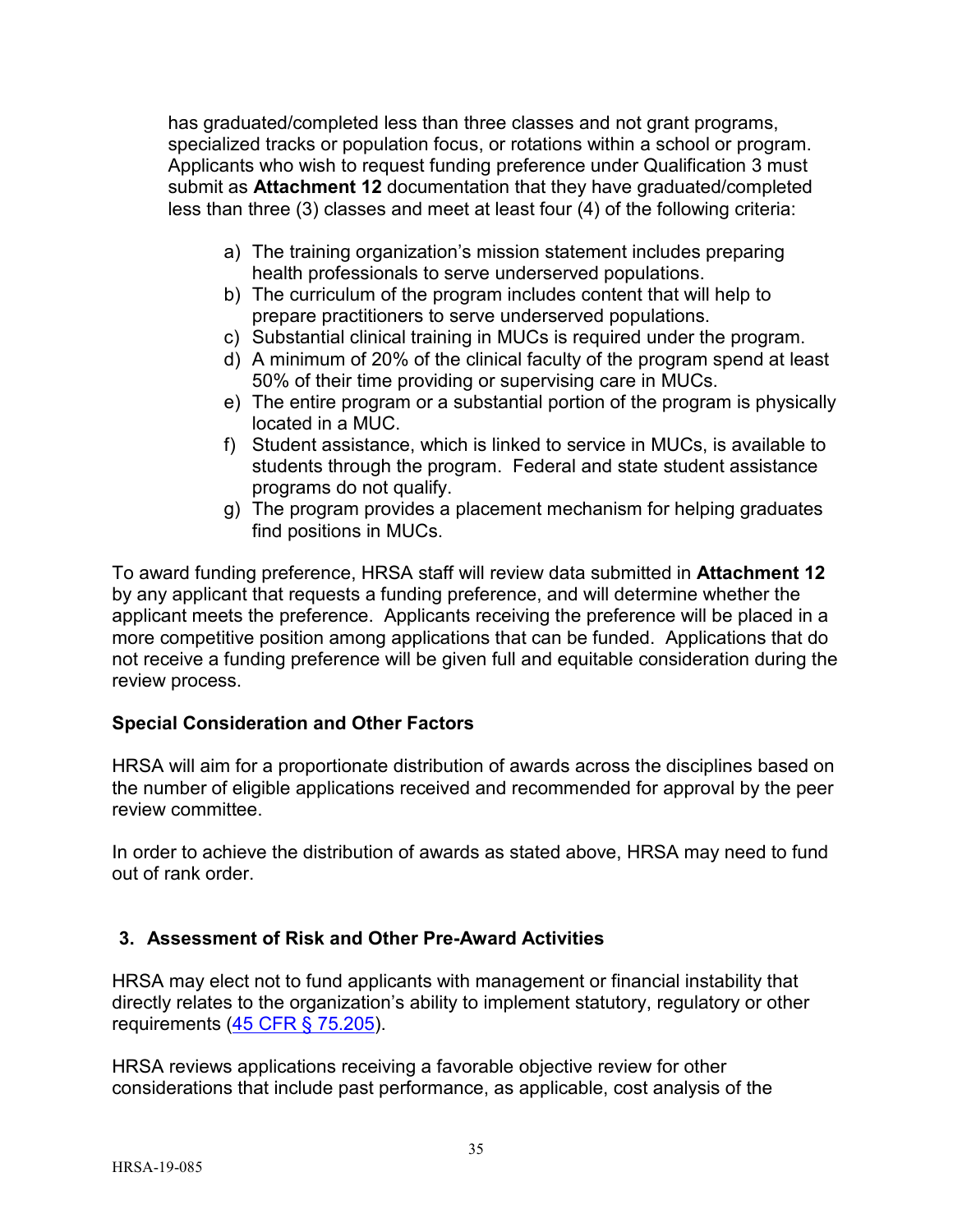project/program budget, assessment of your management systems, ensuring continued applicant eligibility, and compliance with any public policy requirements, including those requiring just-in-time submissions. HRSA may ask you to submit additional programmatic or administrative information (such as an updated budget or "other support" information) or to undertake certain activities (such as negotiation of an indirect cost rate) in anticipation of an award. However, even at this point in the process, such requests do not guarantee that HRSA will make an award. Following review of all applicable information, the HRSA's approving and business management officials will determine whether HRSA can make an award, if special conditions are required, and what level of funding is appropriate.

Award decisions are discretionary and are not subject to appeal to any HRSA or HHS official or board.

Effective January 1, 2016, HRSA is required to review and consider any information about your organization that is in the [Federal Awardee Performance and Integrity](https://www.fapiis.gov/)  [Information System \(FAPIIS\).](https://www.fapiis.gov/) You may review and comment on any information about your organization that a federal awarding agency previously entered. HRSA will consider any of your comments, in addition to other information in **FAPIIS** in making a judgment about your organization's integrity, business ethics, and record of performance under federal awards when completing the review of risk posed by applicants as described in [45 CFR § 75.205 HHS Awarding Agency Review of Risk](http://www.ecfr.gov/cgi-bin/text-idx?node=pt45.1.75)  [Posed by Applicants.](http://www.ecfr.gov/cgi-bin/text-idx?node=pt45.1.75)

HRSA will report to FAPIIS a determination that an applicant is not qualified (45 CFR § [75.212\)](http://www.ecfr.gov/cgi-bin/text-idx?node=pt45.1.75).

## <span id="page-40-0"></span>**4. Anticipated Announcement and Award Dates**

HRSA anticipates announcing awards prior to the start date of September 1, 2019.

## <span id="page-40-1"></span>**VI. Award Administration Information**

#### <span id="page-40-2"></span>**1. Award Notices**

HRSA will issue the Notice of Award prior to the start date of September 1, 2019. See Section 5.4 of HRSA's *SF-424 [R&R Application Guide](http://www.hrsa.gov/grants/apply/applicationguide/sf424rrguidev2.pdf)* for additional information.

#### <span id="page-40-3"></span>**2. Administrative and National Policy Requirements**

See Section 2.1 of HRSA's *SF-424 [R&R Application Guide](http://www.hrsa.gov/grants/apply/applicationguide/sf424rrguidev2.pdf)*.

#### **Requirements under Subawards and Contracts under Grants**

The terms and conditions in the Notice of Award (NOA) apply directly to the recipient of HRSA funds. The recipient is accountable for the performance of the project, program,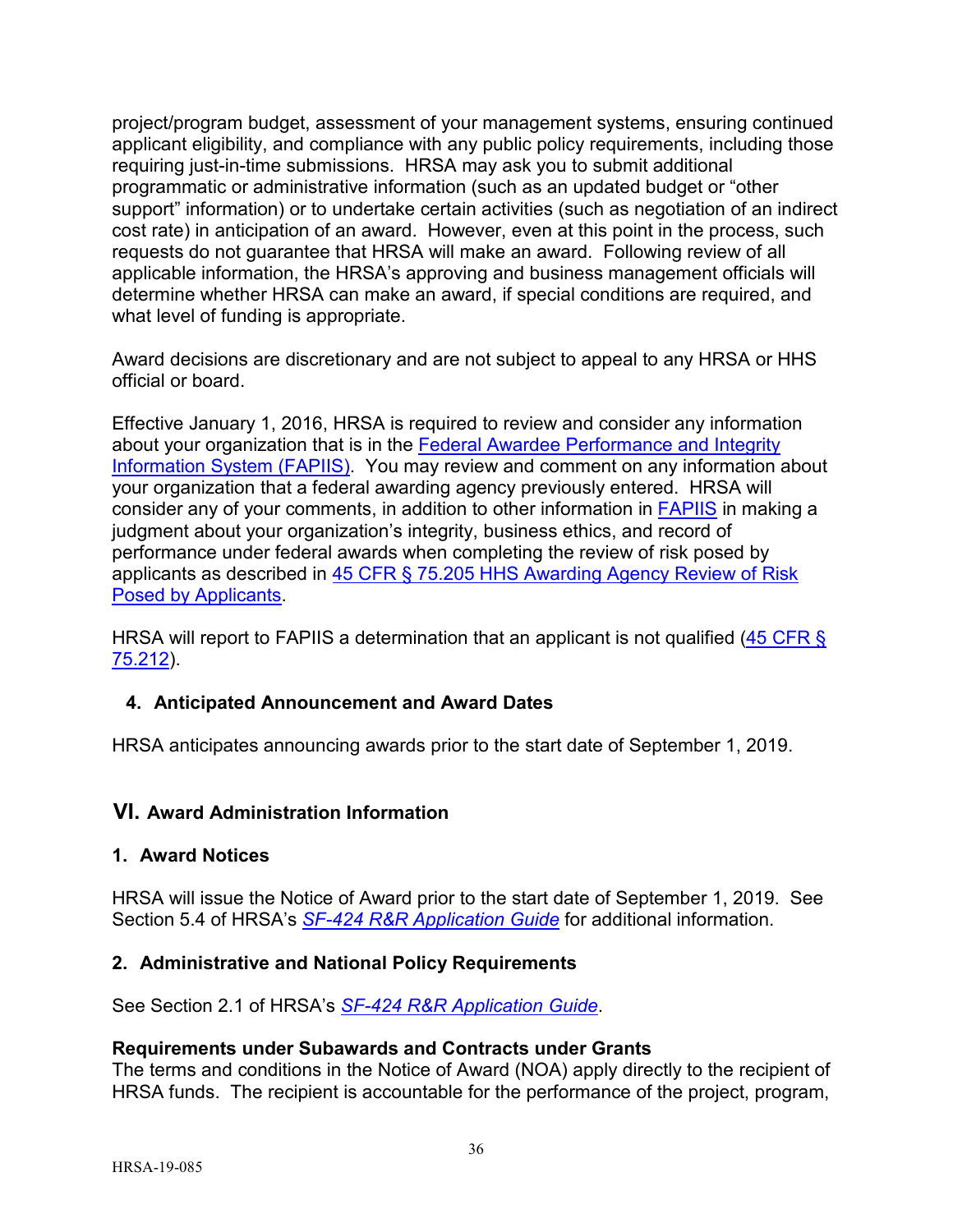or activity; the appropriate expenditure of funds under the award by all parties; and all other obligations of the recipient, as cited in the NOA. In general, the requirements that apply to the recipient, including public policy requirements, also apply to subrecipients and contractors under grants, unless the NOA specifies an exception. See 45 CFR § 75.101 Applicability for more details.

### <span id="page-41-0"></span>**3. Reporting**

Award recipients must comply with Section 6 of HRSA's *SF-424 [R&R Application Guide](http://www.hrsa.gov/grants/apply/applicationguide/sf424rrguidev2.pdf)* **and** the following reporting and review activities:

1) **Progress Report(s).** The recipient must submit a progress report to HRSA on an **annual** basis. HRSA will verify that approved and funded applicants' proposed objectives are accomplished during each year of the project.

The Progress Report has two parts. The first part demonstrates recipient progress on program-specific goals. Recipients will provide performance information on project objectives and accomplishments, project barriers and resolutions, and will identify any technical assistance needs.

The second part collects information providing a comprehensive overview of recipient overall progress in meeting the approved and funded objectives of the project, as well as plans for continuation of the project in the coming budget period. The recipient should also plan to report on dissemination activities.

Further information will be provided in the award notice.

2) **Performance Reports.** The recipient must submit a Performance Report to HRSA via the Electronic Handbooks on an annual basis. All recipients are required to collect and report performance data so that HRSA can meet its obligations under the Government Performance and Results Modernization Act of 2010. The required performance measures for this program are outlined in the Project Narrative Section IV's Impact Sub-section (a). Further information will be provided in the NoA.

The annual performance report will address all academic year activities from July 1 to June 30, and will be due to HRSA on July 31 each year. If award activity extends beyond June 30 in the final year of the period of performance, a Final Performance Report (FPR) may be required to collect the remaining performance data. The FPR is due within 90 days after the project period ends.

3) **Final Report.** A final report is due within 90 days after the period of performance ends. The Final Report must be submitted online by recipients in the Electronic Handbook system at [https://grants.hrsa.gov/webexternal/home.asp.](https://grants.hrsa.gov/webexternal/home.asp)

The Final Report is designed to provide BHW with information required to close out a grant after completion of project activities. Every recipient is required to submit a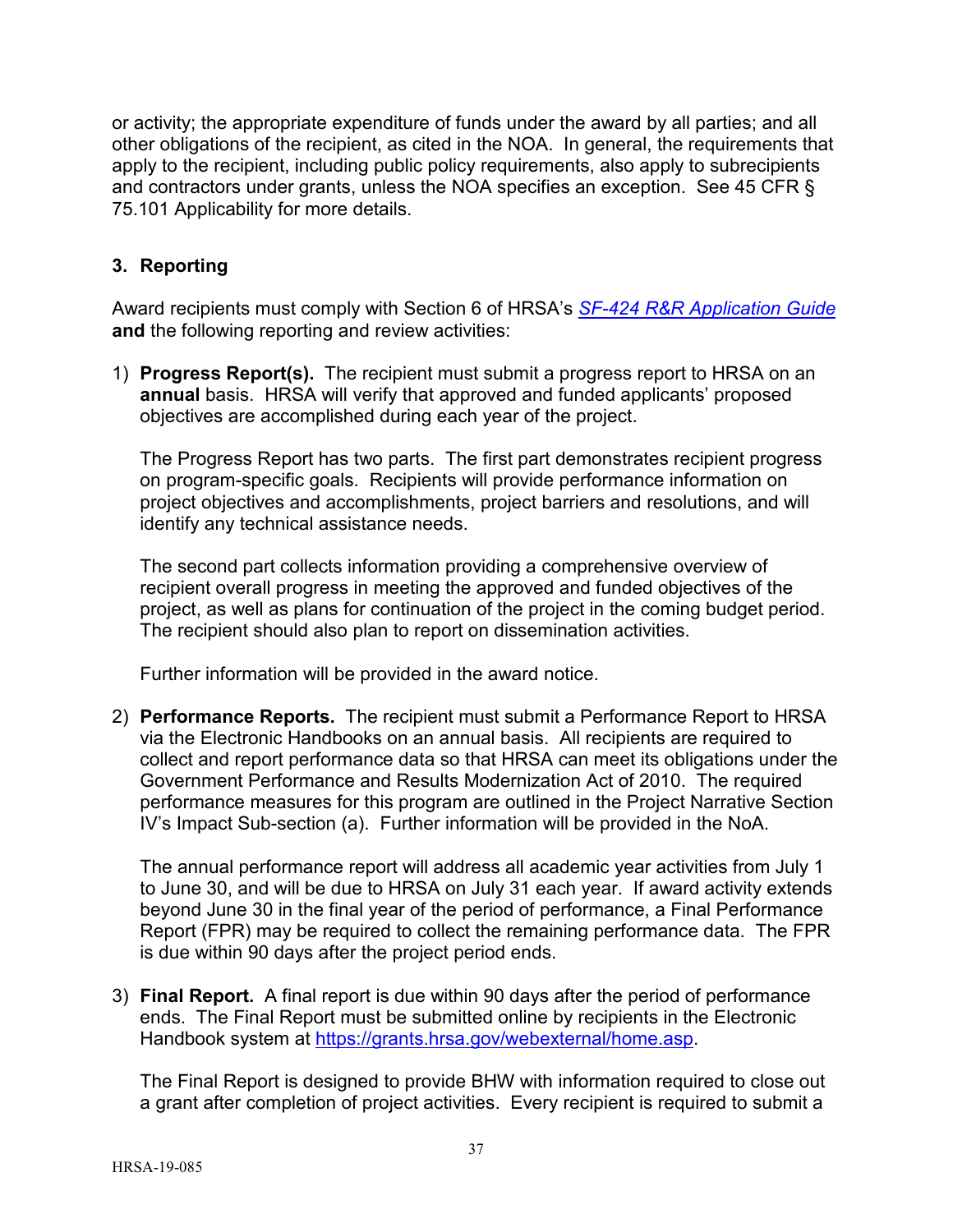final report at the end of their project. The Final Report includes the following sections:

- Project Objectives and Accomplishments Description of major accomplishments on project objectives.
- Project Barriers and Resolutions Description of barriers/problems that impeded project's ability to implement the approved plan.
- Summary Information:
	- $\triangleright$  Project overview
	- $\triangleright$  Project impact
	- $\triangleright$  Prospects for continuing the project and/or replicating this project elsewhere
	- $\triangleright$  Publications produced through this grant activity
	- $\triangleright$  Changes to the objectives from the initially approved grant

Further information will be provided in the NoA.

- 4) **Federal Financial Report.** A Federal Financial Report (SF-425) is required according to the schedule in the *SF-424 [R&R Application Guide](http://www.hrsa.gov/grants/apply/applicationguide/sf424rrguidev2.pdf)*. The report is an accounting of expenditures under the project that year. Financial reports must be submitted electronically through the EHB system. Information that is more specific will be included in the NoA.
- 5) **Integrity and Performance Reporting.** The Notice of Award will contain a provision for integrity and performance reporting in [FAPIIS,](https://www.fapiis.gov/) as required in 45 CFR part 75 Appendix XII.

# <span id="page-42-0"></span>**VII. Agency Contacts**

You may request additional information and/or technical assistance regarding business, administrative, or fiscal issues related to this NOFO by contacting:

Nandini Assar, Ph.D. Grants Management Specialist HRSA Division of Grants Management Operations, OFAM 5600 Fishers Lane, Mailstop 10SWH03 Rockville, MD 20857 Telephone: (301) 443-4920 Email: [NAssar@hrsa.gov](mailto:NAssar@hrsa.gov)

You may request additional information regarding overall program issues and/or technical assistance related to this NOFO by contacting:

Andrea G. Battle, Ph.D. Behavioral and Public Health Branch, Division of Nursing and Public Health Attn: Opioid Workforce Expansion Program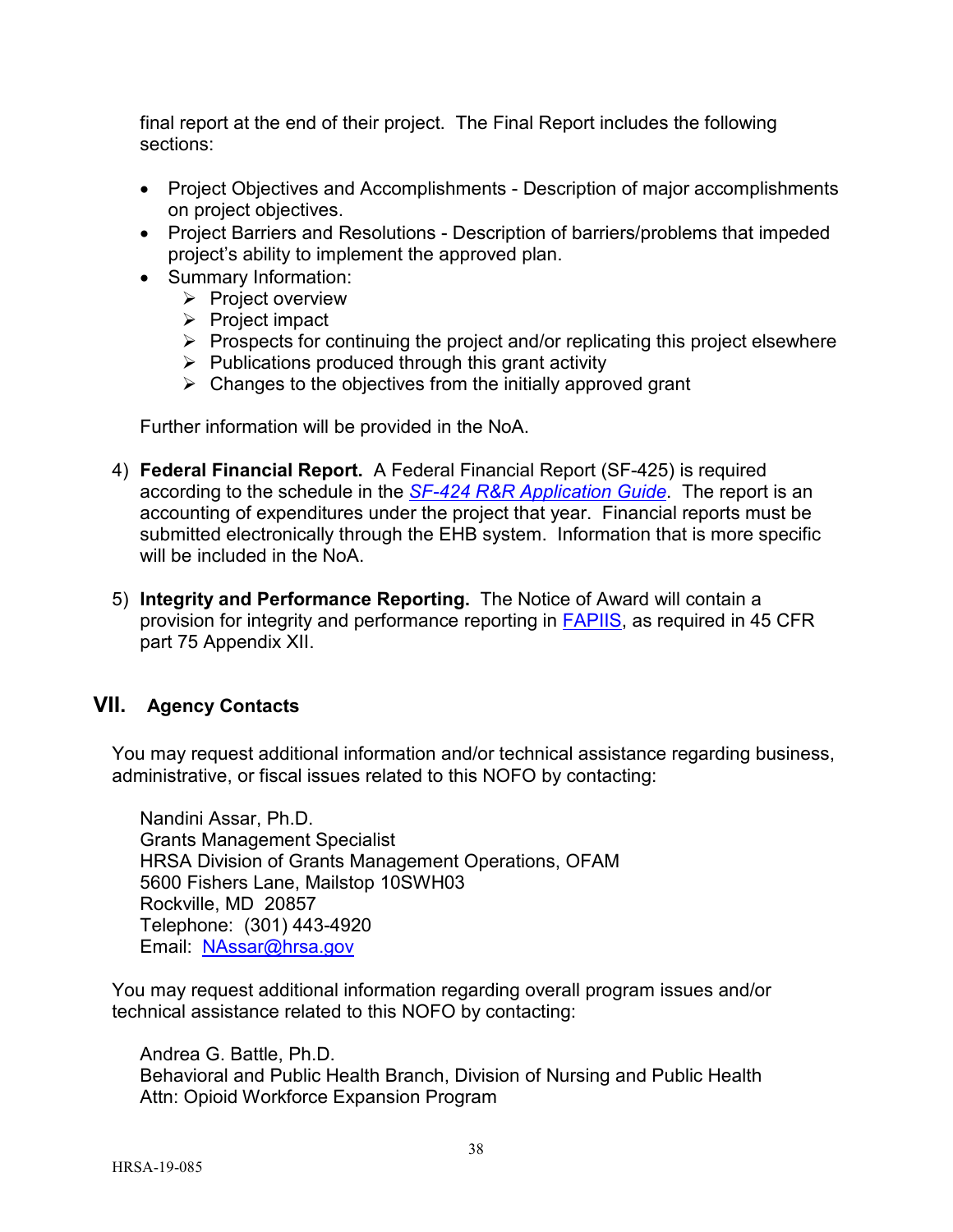Bureau of Health Workforce, HRSA 5600 Fishers Lane, Room 11N128 Rockville, MD 20857 Fax: (301) 443-1928 Email: [OWEP-PRO@hrsa.gov](mailto:ABattle@hrsa.gov)

You may need assistance when working online to submit your application forms electronically. Always obtain a case number when calling for support. For assistance with submitting the application in Grants.gov, contact Grants.gov 24 hours a day, 7 days a week, excluding federal holidays at:

Grants.gov Contact Center Telephone: 1-800-518-4726 (International Callers, please dial 606-545-5035) Email: [support@grants.gov](mailto:support@grants.gov) Self-Service Knowledge Base: <https://grantsportal.psc.gov/Welcome.aspx?pt=Grants>

Successful applicants/recipients may need assistance when working online to submit information and reports electronically through HRSA's Electronic Handbooks (EHBs). For assistance with submitting information in HRSA's EHBs, contact the HRSA Contact Center, Monday-Friday, 8 a.m. to 8 p.m. ET, excluding federal holidays, at:

HRSA Contact Center Telephone: (877) 464-4772 TTY: (877) 897-9910 Web: <http://www.hrsa.gov/about/contact/ehbhelp.aspx>

## <span id="page-43-0"></span>**VIII. Other Information**

#### **Logic Models:**

Additional information on developing logic models can be found at the following website: [https://www.cdc.gov/oralhealth/state\\_programs/pdf/logic\\_models.pdf.](https://www.cdc.gov/oralhealth/state_programs/pdf/logic_models.pdf)

Although there are similarities, a logic model is not a work plan. A work plan is an "action" guide with a timeline used during program implementation; the work plan provides the "how to" steps. A logic model is a visual diagram that demonstrates an overview of the relationships between the 1) resources and inputs, 2) implementation strategies and activities, and 3) desired outputs and outcomes in a project. Information on how to distinguish between a logic model and work plan can be found at the following website: [http://www.cdc.gov/healthyyouth/evaluation/pdf/brief5.pdf.](http://www.cdc.gov/healthyyouth/evaluation/pdf/brief5.pdf)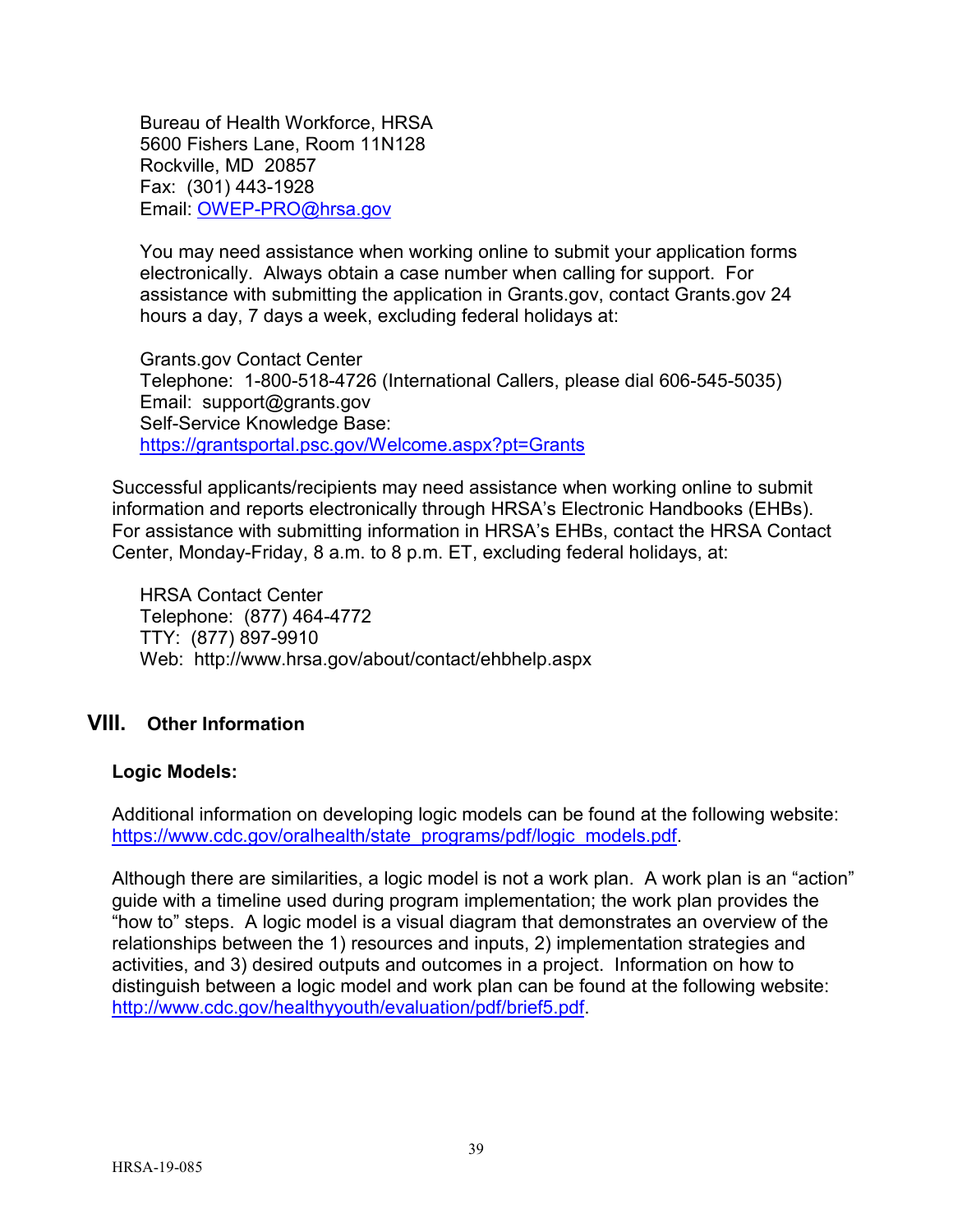### **Technical Assistance:**

HRSA will hold a pre-application technical assistance (TA) webinar(s) for applicants seeking funding through this opportunity. The webinar(s) will provide an overview of pertinent information in the NOFO and an opportunity for applicants to ask questions. Visit the HRSA Bureau of Health Workforce's open opportunities website at <https://bhw.hrsa.gov/fundingopportunities/> to learn more about the resources available for this funding opportunity.

### <span id="page-44-0"></span>**Program Definitions:**

A glossary containing general definitions for terms used throughout the Bureau of Health Workforce can be located at the [Health Workforce Glossary.](https://bhw.hrsa.gov/grants/resourcecenter/glossary) In addition, the following definitions apply to OWEP Professionals program for FY 2019.

**APA-Accredited Programs –** Graduate psychology programs that have been accredited by the American Psychological Association. A listing can be found at [http://www.apa.org/ed/accreditation/programs/.](http://www.apa.org/ed/accreditation/programs/)

**APA-Accredited Doctoral Internships –** Doctoral internships that have been accredited by the American Psychological Association. A listing can be found at [http://www.apa.org/ed/accreditation/programs/.](http://www.apa.org/ed/accreditation/programs/)

**Centers for Disease Control and Prevention (CDC) –** One of the major operating components of the Department of Health and Human Services. The CDC's mission is to protect America from health, safety and security threats, both foreign and in the U.S.

**DATA-waived –** The Drug Addiction Treatment Act of 2000 (DATA 2000) expands the clinical context of medication-assisted opioid dependency treatment. Qualified physicians are permitted to dispense or prescribe specifically approved Schedule III, IV, and V narcotic medications (medications that have a lower risk for abuse, like buprenorphine) in settings other than an opioid treatment program (OTP) such as a methadone clinic. OTPs provide medication-assisted treatment (MAT) for people diagnosed with an opioid use disorder. In order to prescribe or dispense buprenorphine, physicians must qualify for a physician waiver, which includes completing eight hours of required training, and applying for a physician waiver. Physicians are then permitted to treat opioid dependency with narcotic medications approved by the Federal Drug Administration (FDA), including buprenorphine, in treatment settings other than opioid treatment programs.

**Health center –** For the purposes of this notice, the term "health center" means organizations funded under Section 330(e), (g), (h), and/or (i) of the Public Health Service Act, as amended (Health Center Program award recipients). Health centers are community-based and [patient-directed](http://www.bphc.hrsa.gov/programrequirements/summary.html#GOVERNANCE2) organizations that deliver accessible, affordable, quality primary health care services. Health centers often integrate access to pharmacy, mental health, SUD, and oral health services in areas where economic, geographic, or cultural barriers limit access to affordable health care.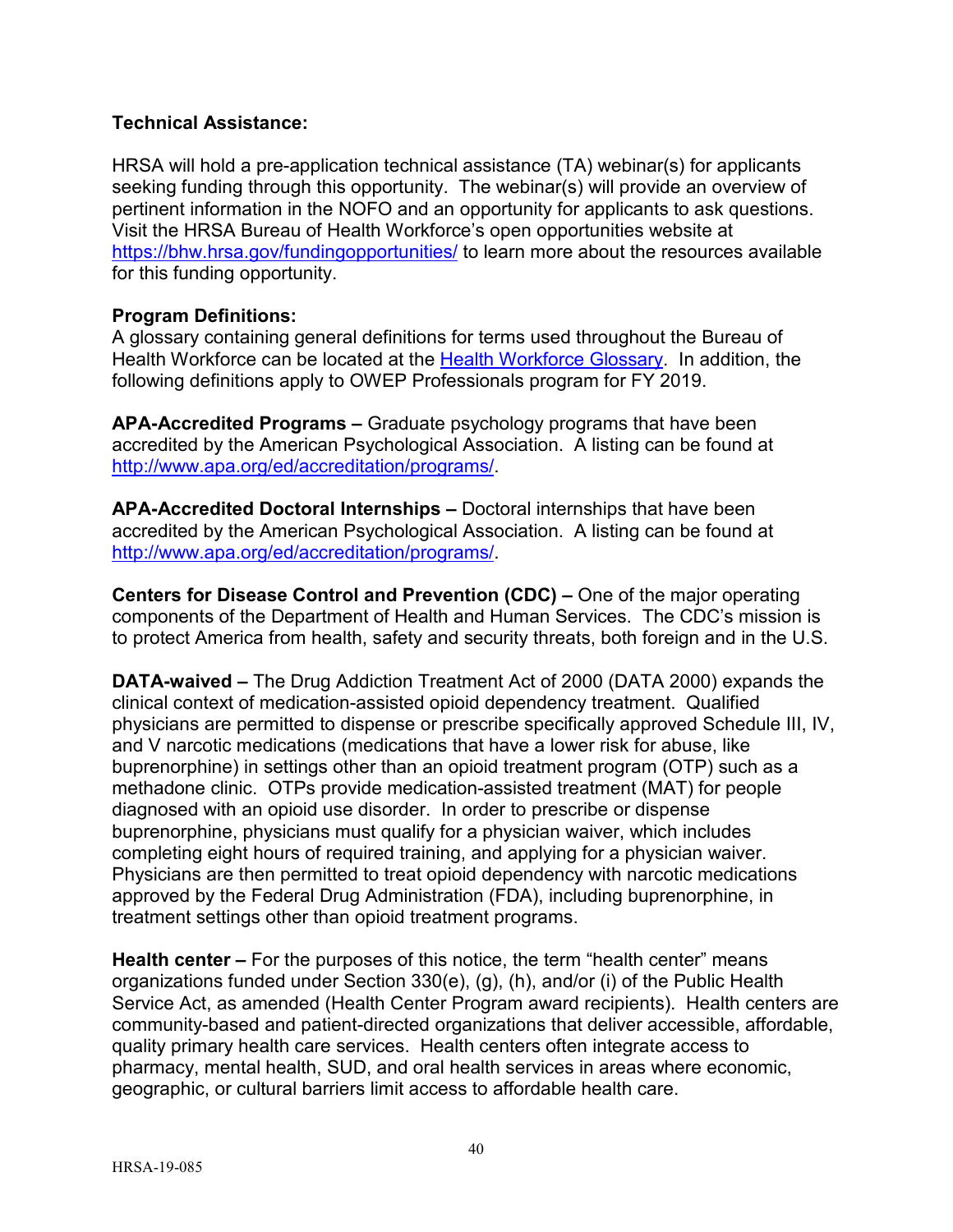**Health disparities –** Differences in health outcomes that are closely linked with social, economic, and environmental disadvantage.

**Health Service Psychology –** Includes clinical psychology, counseling, and school psychology, or a combination thereof.

**High Need and High Demand Area –** For purposes of this NOFO high need and high demand areas are identified as sites located within Mental Health Professional Shortage Areas (HPSAs) and/or a Facility Mental HPSA with a score of 16 or above, or Counties that have a drug overdose rate that is higher than the national average of 21.7 per 100,000 population per the CDC in 2017.

**Holistic review –** A strategy that assesses an individual's social determinants of health factors alongside traditional mechanism of addiction, which will foster a better understanding of the causes of addiction and ultimately inform treatment. It is designed to help clinicians consider a broad range of factors influencing the individual's addiction such as their socioeconomic status, food security, education, built environment, employment status, social support networks, as well as access to health care.

**Integrated Care –** A graduated spectrum of health services wherein a facility delivers primary care services and coordinates with behavioral health care, oral health care, and/or public health strategies and interventions.

**Internship –** A type of training activity that can either be: a) a component of a degreebearing program or b) entry-level employment that provides an individual with relevant workforce experience. For doctoral psychology or school psychology internships, experiential training through an accredited 12-month supervised experience in health care settings. [20](#page-45-0)

**Medically Underserved Community –** A geographic location or population of individuals eligible for designation by the federal government as a Health Professional Shortage Area, Medically Underserved Area, Medically Underserved Population, or Governor's Certified Shortage Area for Rural Health Clinic purposes.

**Medicated Assisted Treatment (MAT) –** MAT, including opioid treatment programs (OTPs), combines behavioral therapy and medications to treat SUD.

**Opioid Use Disorder (OUD) –** A problematic pattern of opioid use leading to clinically significant impairment or distress occurring within a 12-month period.

**Paraprofessional –** An individual who is not a mental or behavioral health service professional, but who works at the first stage of contact with individuals and families

<span id="page-45-0"></span><sup>&</sup>lt;sup>20</sup> American Psychological Association. Available at: http://www.apa.org/pi/about/publications/caregivers/practice-settings/directservice/